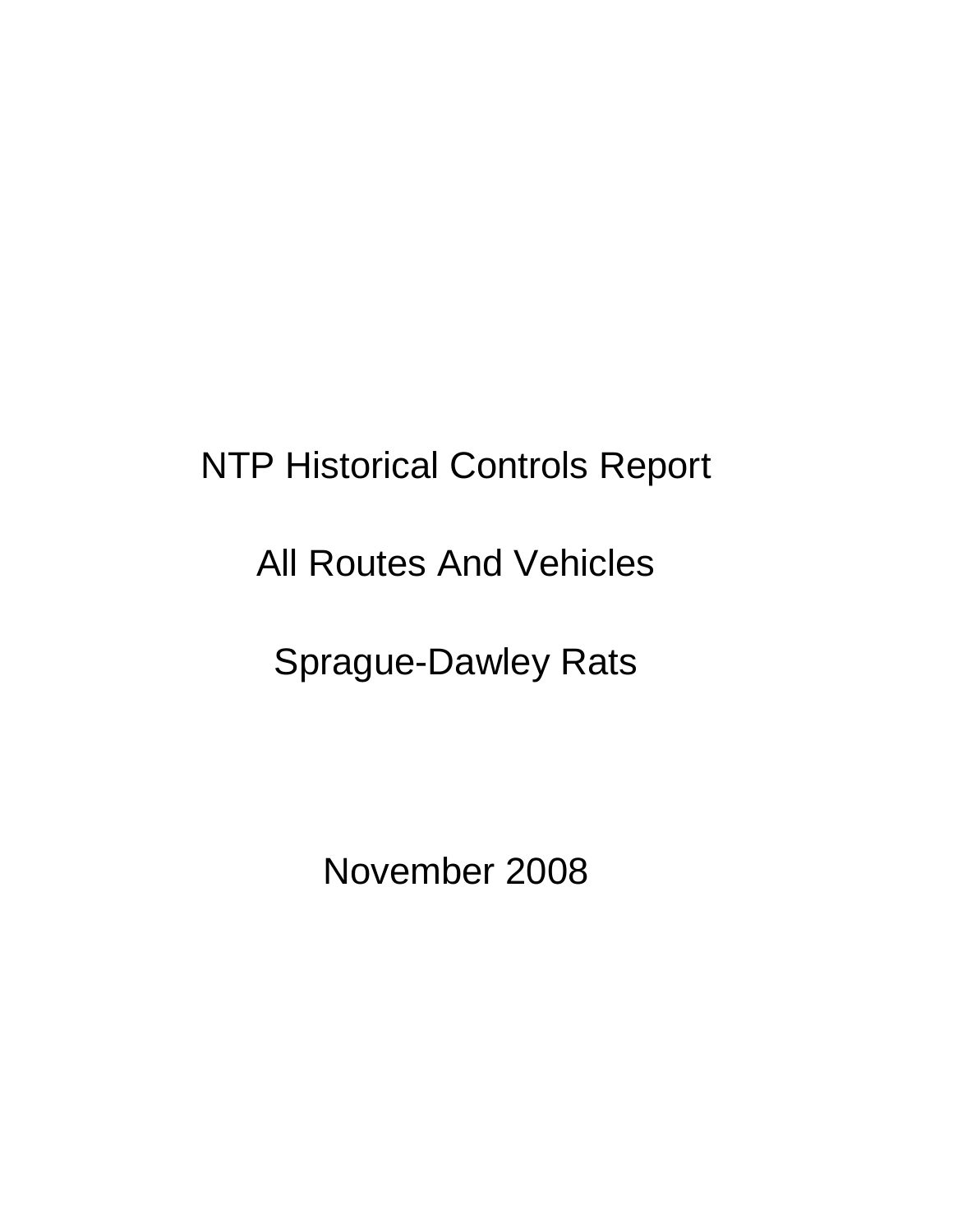## **REPORT DESCRIPTION**

This report shows the tumor rates of control group animals from selected studies. The studies used are shown on the Study Summary page.

The report combines all the data from all of the historical control studies into one section. To see this data broken up by route and vehicle you must run the "By Route And Vehicle" report.

The individual tumor rates shown on the data pages of the report relate to the Study Summary page as follows: the tumor rates are shown in the same order as the Study Summary page, except that they are grouped horizontally in sets of three, with the males in the first set of three and the females in the second set. For example if the study summary showed the studies like this:

**Male M1** M2 M3 M4 M5 **Female** F1 F2 F3 F4 F5

the data would be shown as:

|    | Male |    |     | Female |    |
|----|------|----|-----|--------|----|
| M1 | M2.  | MЗ | F1. | F2.    | F3 |
| M4 | M5   |    | F4  | F5     |    |

Directly beneath the individual tumor rates on the data pages are the overall totals for that tumor/site combination. This includes the total tumors/animals, the overall mean (in parentheses), the mean of the study means, and the standard deviation of the study means.

Studies with no control animals of a particular gender are listed on the summary page with the Number of Animals shown as zero and the Start Date and Length of Study shown as "N/A". On the data pages there are blank spaces where tumor rates for these studies would normally be found, so that the male and female rates for the remaining studies can be easily compared.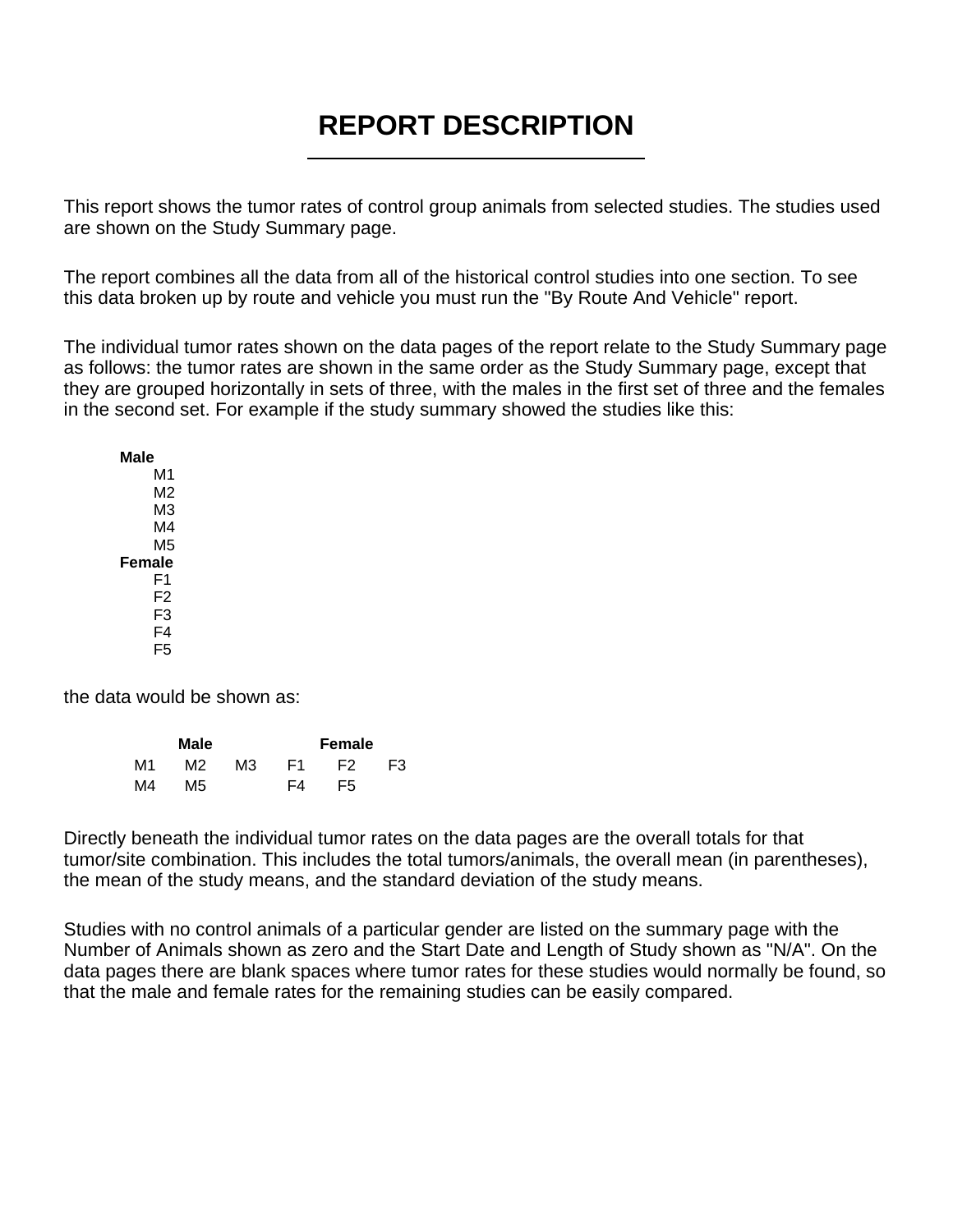#### **Version:** Nov2008 **Toxicology Data Management System Page: 3 Contract/Lab:** All Laboratories Tumor Incidence for Selected Control Animal Groups **Report Date:**11/13/2008 **Species:** Sprague-Dawley Rats **Route:** ALL ROUTES **Strain:** SD **Vehicle:** ALL VEHICLES

**Study Summary**

| Laboratory<br><b>Name</b>           | Study<br><b>Number</b> | Study<br><b>Start</b><br>Date | Length<br>оf<br>Study<br>in Days | <b>Number</b><br>of Animals<br><b>Total and</b><br>(H/Cage) | <b>Number</b><br><b>Surviving</b><br>and (Mean<br>Life Span) | <b>Maximum</b><br>Mean<br><b>Weekly Body</b><br>Weight | Chemical                                                                            |
|-------------------------------------|------------------------|-------------------------------|----------------------------------|-------------------------------------------------------------|--------------------------------------------------------------|--------------------------------------------------------|-------------------------------------------------------------------------------------|
|                                     |                        |                               |                                  |                                                             | Male                                                         |                                                        |                                                                                     |
| <b>Battelle Columbus Laboratory</b> | 059602001              | N/A                           | N/A                              | 0(0)                                                        | 0(0)                                                         | N/A                                                    | TEF evaluation (Binary mixture; PCB 126/PCB 153)                                    |
| <b>Battelle Columbus Laboratory</b> | 059600704              | N/A                           | N/A                              | 0(0)                                                        | 0(0)                                                         | N/A                                                    | TEF evaluation (Dioxin mixture)                                                     |
| <b>Battelle Columbus Laboratory</b> | 052030401              | N/A                           | N/A                              | 0(0)                                                        | 0(0)                                                         | N/A                                                    | TEF evaluation (PCB 118)                                                            |
| <b>Battelle Columbus Laboratory</b> | 059602202              | N/A                           | N/A                              | 0(0)                                                        | 0(0)                                                         | N/A                                                    | Tef Evaluation (Pcb Mixture; Pcb 126/Pcb 118)                                       |
| <b>Battelle Columbus Laboratory</b> | 059600705              | N/A                           | N/A                              | 0(0)                                                        | 0(0)                                                         | N/A                                                    | TEF evaluation (PECDF (Pentachlorodibenzofuran))                                    |
| <b>Battelle Columbus Laboratory</b> | 059600703              | N/A                           | N/A                              | 0(0)                                                        | O(0)                                                         | N/A                                                    | TEF evaluation (TCDD)                                                               |
| <b>Battelle Columbus Laboratory</b> | 058814806              | 01/29/03                      | 727                              | 50(3)                                                       | 28(665)                                                      | 606.4                                                  | 3.3'.4.4'-Tetrachloroazobenzene                                                     |
| <b>Battelle Columbus Laboratory</b> | 059600701              | N/A                           | N/A                              | 0(0)                                                        | 0(0)                                                         | N/A                                                    | Toxic equivalency factor evaluation ((PCB 126)<br>3,3',4,4',5-pentachlorobiphenyl)  |
| <b>Battelle Columbus Laboratory</b> | 059602101              | N/A                           | N/A                              | 0(0)                                                        | 0(0)                                                         | N/A                                                    | Toxic equivalency factor evaluation (PCB 153-<br>2,2'-4,4',5,5'-hexachlorobiphenyl) |
|                                     |                        |                               |                                  |                                                             |                                                              |                                                        |                                                                                     |
|                                     |                        |                               |                                  |                                                             | Female                                                       |                                                        |                                                                                     |

| Battelle Columbus Laboratory        | 059602001 | 09/16/98 | 729 | 53(5) | 22(629) | 403.6 | TEF evaluation (Binary mixture; PCB 126/PCB 153) |
|-------------------------------------|-----------|----------|-----|-------|---------|-------|--------------------------------------------------|
| <b>Battelle Columbus Laboratory</b> | 059600704 | 06/16/98 | 729 | 53(5) | 16(616) | 381.2 | TEF evaluation (Dioxin mixture)                  |
| <b>Battelle Columbus Laboratory</b> | 052030401 | 03/26/04 | 733 | 52(5) | 21(616) | 383.5 | TEF evaluation (PCB 118)                         |
| <b>Battelle Columbus Laboratory</b> | 059602202 | 10/14/99 | 726 | 53(5) | 27(656) | 386.5 | Tef Evaluation (Pcb Mixture; Pcb 126/Pcb 118)    |
| <b>Battelle Columbus Laboratory</b> | 059600705 | 04/07/99 | 728 | 53(5) | 25(655) | 365.7 | TEF evaluation (PECDF (Pentachlorodibenzofuran)) |
| <b>Battelle Columbus Laboratory</b> | 059600703 | 06/01/98 | 731 | 53(5) | 25(637) | 382.6 | TEF evaluation (TCDD)                            |
| <b>Battelle Columbus Laboratory</b> | 058814806 | 01/30/03 | 727 | 50(5) | 25(652) | 385.7 | 3,3',4,4'-Tetrachloroazobenzene                  |
| <b>Battelle Columbus Laboratory</b> | 059600701 | 02/26/98 | 727 | 53(5) | 15(567) | 397.1 | Toxic equivalency factor evaluation ((PCB 126)   |
|                                     |           |          |     |       |         |       | 3.3',4,4',5-pentachlorobiphenyl)                 |
| Battelle Columbus Laboratory        | 059602101 | 08/24/98 | 731 | 53(5) | 24(641) | 394.5 | Toxic equivalency factor evaluation (PCB 153-    |
|                                     |           |          |     |       |         |       | 2,2'-4,4',5,5'-hexachlorobiphenyl)               |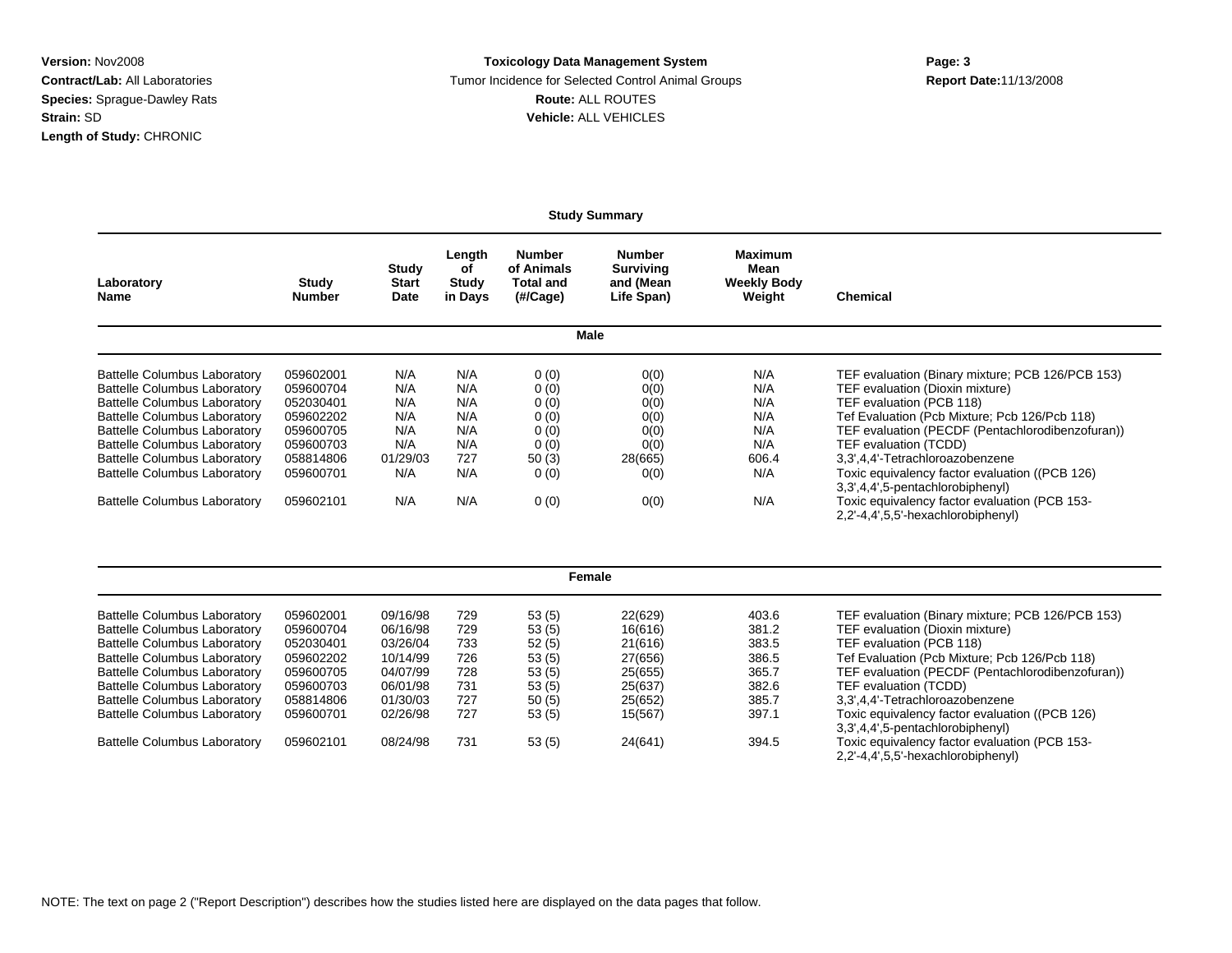### **Version:** Nov2008 **Toxicology Data Management System Page: 4 Contract/Lab:** All Laboratories **Tumor Incidence for Selected Control Animal Groups <b>Report Date:**11/13/2008 **Species:** Sprague-Dawley Rats **Route:** ALL ROUTES **Strain:** SD **Vehicle:** ALL VEHICLES

|                                         |       |                   | Male     |       |       |                                      | Female                           |                                 |
|-----------------------------------------|-------|-------------------|----------|-------|-------|--------------------------------------|----------------------------------|---------------------------------|
| #All Organs:<br><b>Benign Tumors</b>    |       |                   |          |       |       |                                      |                                  |                                 |
|                                         |       |                   |          |       |       | 49/53<br>(92%)                       | 45/53<br>(85%)                   | 43/52<br>(83%)                  |
|                                         |       |                   |          |       |       | 53/53<br>$(100\%)$                   | 45/53<br>(85%)                   | (85%)<br>45/53                  |
|                                         |       | $(80\%)$<br>40/50 |          |       |       | 40/50<br>$(80\%)$                    | 45/53<br>(85%)                   | (94%)<br>50/53                  |
| <b>Overall Incidence</b>                | Total | 40/50<br>$(80\%)$ | Mean 80% | SD 0% | Total | 415/473<br>(87.74%)                  | Mean 87.68%                      | SD 6.46%                        |
| #All Organs:<br><b>Malignant Tumors</b> |       |                   |          |       |       |                                      |                                  |                                 |
|                                         |       |                   |          |       |       | 14/53<br>(26%)                       | 18/53<br>(34%)                   | 15/52<br>(29%)                  |
|                                         |       |                   |          |       |       | 16/53<br>(30%)                       | 12/53<br>(23%)                   | 13/53<br>(25%)                  |
|                                         |       | (18%)<br>9/50     |          |       |       | 13/50<br>(26%)                       | 13/53<br>(25%)                   | 12/53<br>(23%)                  |
| <b>Overall Incidence</b>                | Total | 9/50 (18%)        | Mean 18% | SD 0% | Total | 126/473<br>(26.64%)                  | Mean 26.64%                      | SD 3.75%                        |
| #All Organs:                            |       |                   |          |       |       |                                      |                                  |                                 |
| <b>Malignant and Benign Tumors</b>      |       |                   |          |       |       |                                      |                                  |                                 |
|                                         |       |                   |          |       |       | 51/53<br>(96%)<br>53/53<br>$(100\%)$ | 51/53<br>(96%)<br>48/53<br>(91%) | 48/52<br>(92%)<br>47/53<br>(89% |
|                                         |       | (88%)<br>44/50    |          |       |       | 44/50<br>(88%)                       | (92%)<br>49/53                   | 52/53<br>(98%)                  |
| <b>Overall Incidence</b>                | Total | 44/50 (88%)       | Mean 88% | SD 0% | Total | 443/473<br>$(93.66\%)$               | Mean 93.62%                      | SD 4.23%                        |
|                                         |       |                   |          |       |       |                                      |                                  |                                 |
| #All Organs:<br>Hemangioma              |       |                   |          |       |       |                                      |                                  |                                 |
|                                         |       |                   |          |       |       | 1/53<br>(2%)                         | 0/53<br>$(0\%)$                  | 0/52<br>$(0\%)$                 |
|                                         |       |                   |          |       |       | 0/53<br>$(0\%)$                      | 0/53<br>(0%)                     | (0%)<br>0/53                    |
|                                         |       | $(0\%)$<br>0/50   |          |       |       | 0/50<br>$(0\%)$                      | $(0\%)$<br>0/53                  | $(0\%)$<br>0/53                 |
| <b>Overall Incidence</b>                | Total | $(0\%)$<br>0/50   | Mean 0%  | SD 0% | Total | 1/473<br>$(0.21\%)$                  | Mean 0.21%                       | SD 0.63%                        |
|                                         |       |                   |          |       |       |                                      |                                  |                                 |

\*: Denominator is number of animals with tissues examined microscopically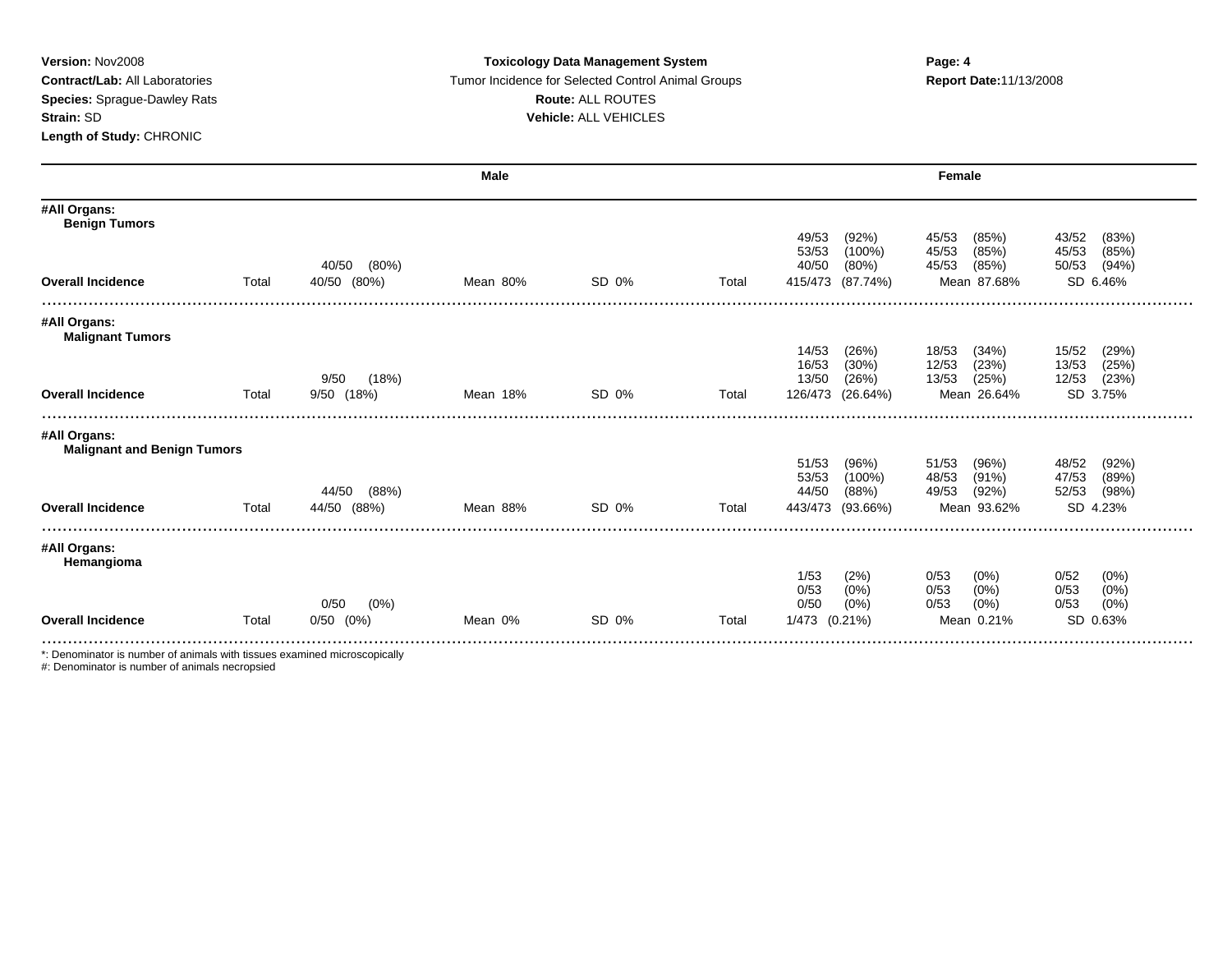### **Version:** Nov2008 **Page: 5 Toxicology Data Management System Page: 5 Page: 5 Contract/Lab:** All Laboratories **Tumor Incidence for Selected Control Animal Groups <b>Report Date:**11/13/2008 **Species:** Sprague-Dawley Rats **Route:** ALL ROUTES **Strain:** SD **Vehicle:** ALL VEHICLES

|                                                                           |       |                 | <b>Male</b> |       |       |                              | Female                          |                                 |
|---------------------------------------------------------------------------|-------|-----------------|-------------|-------|-------|------------------------------|---------------------------------|---------------------------------|
| #All Organs:<br>Hemangiosarcoma                                           |       |                 |             |       |       |                              |                                 |                                 |
|                                                                           |       |                 |             |       |       | 0/53<br>(0%)<br>0/53<br>(0%) | 0/53<br>(0%)<br>$(0\%)$<br>0/53 | 1/52<br>(2%)<br>(0%)<br>0/53    |
|                                                                           |       | (2%)<br>1/50    |             |       |       | 0/50<br>$(0\%)$              | 2/53<br>(4% )                   | 1/53<br>(2%)                    |
| <b>Overall Incidence</b>                                                  | Total | $1/50$ $(2%)$   | Mean 2%     | SD 0% | Total | (0.85%)<br>4/473             | Mean 0.84%                      | <b>SD</b><br>1.37%              |
| #All Organs:                                                              |       |                 |             |       |       |                              |                                 |                                 |
| Hemangiosarcoma or Hemangioma                                             |       |                 |             |       |       | 1/53<br>(2%)                 | 0/53<br>$(0\%)$                 | 1/52<br>(2%)                    |
|                                                                           |       |                 |             |       |       | 0/53<br>$(0\%)$              | $(0\%)$<br>0/53                 | 0/53<br>(0%)                    |
|                                                                           |       | 1/50<br>(2%)    |             |       |       | 0/50<br>$(0\%)$              | 2/53<br>(4%)                    | (2%)<br>1/53                    |
| <b>Overall Incidence</b>                                                  | Total | $1/50$ $(2%)$   | Mean 2%     | SD 0% | Total | 5/473 (1.06%)                | Mean 1.05%                      | 1.37%<br><b>SD</b>              |
| #All Organs:<br><b>Histiocytic Sarcoma</b>                                |       |                 |             |       |       |                              |                                 |                                 |
|                                                                           |       |                 |             |       |       | 0/53<br>(0%)<br>0/53<br>(0%) | 0/53<br>(0%)<br>(0%<br>0/53     | 1/52<br>(2%)<br>$(0\%)$<br>0/53 |
|                                                                           |       | 0/50<br>$(0\%)$ |             |       |       | 1/50<br>(2%)                 | (0%)<br>0/53                    | (0%)<br>0/53                    |
| <b>Overall Incidence</b>                                                  | Total | $0/50$ $(0%)$   | Mean 0%     | SD 0% | Total | 2/473 (0.42%)                | Mean 0.44%                      | SD 0.87%                        |
| #All Organs:<br>Leukemia: Lymphocytic, Monocytic, Mononuclear, or         |       |                 |             |       |       |                              |                                 |                                 |
| <b>Undifferentiated</b>                                                   |       |                 |             |       |       | 0/53<br>(0%)                 | 0/53<br>(0%)                    | 0/52<br>(0%)                    |
|                                                                           |       |                 |             |       |       | 1/53<br>(2%)                 | 1/53<br>(2%)                    | (0%)<br>0/53                    |
|                                                                           |       | (2%)<br>1/50    |             |       |       | 1/50<br>(2%)                 | (0%)<br>0/53                    | (2%)<br>1/53                    |
| <b>Overall Incidence</b>                                                  | Total | $1/50$ $(2%)$   | Mean 2%     | SD 0% | Total | 4/473 (0.85%)                | Mean 0.85%                      | <b>SD</b><br>1.01%              |
|                                                                           |       |                 |             |       |       |                              |                                 |                                 |
| *: Denominator is number of animals with tissues examined microscopically |       |                 |             |       |       |                              |                                 |                                 |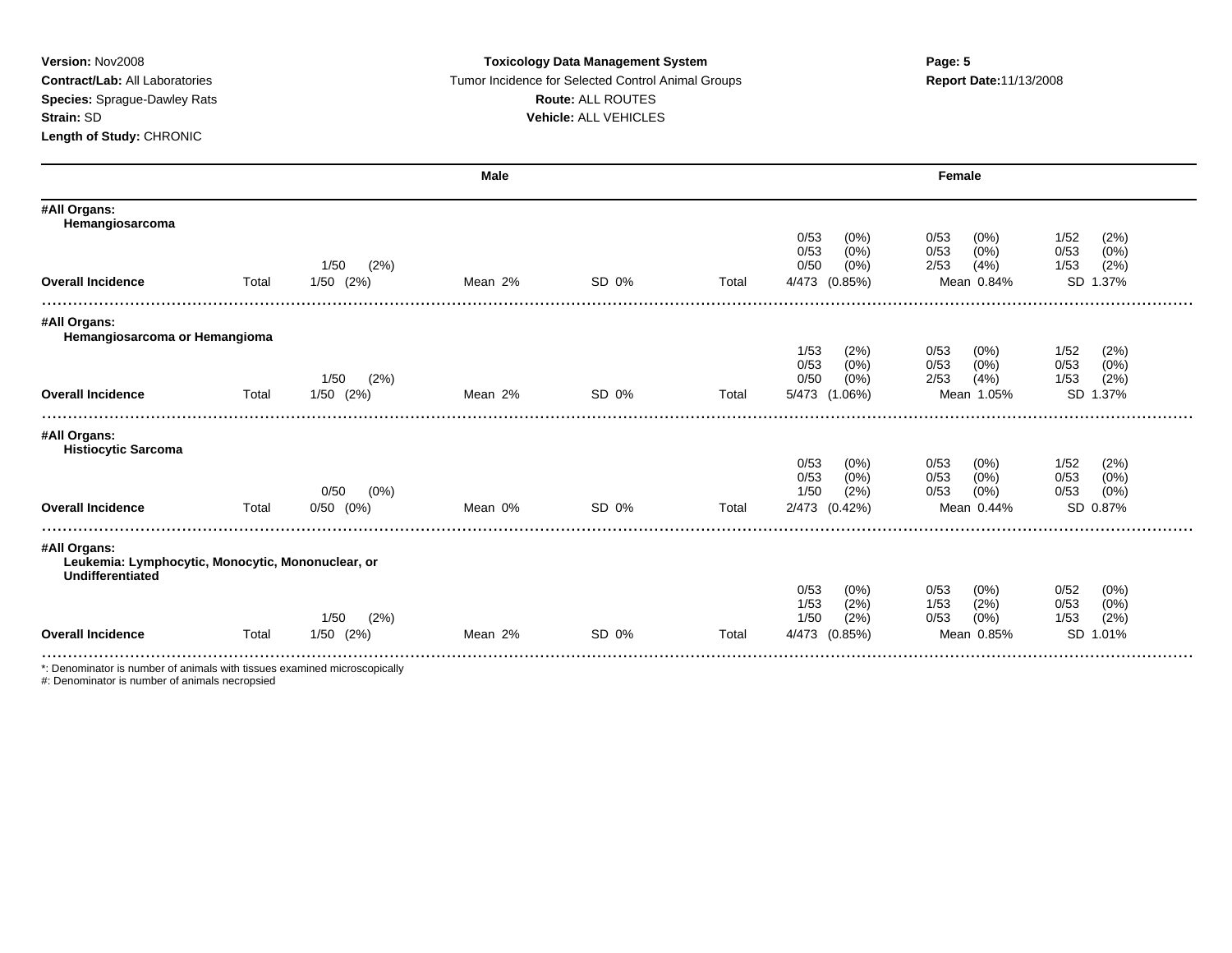### **Version:** Nov2008 **Toxicology Data Management System Page: 6 Contract/Lab:** All Laboratories **Tumor Incidence for Selected Control Animal Groups <b>Report Date:**11/13/2008 **Species:** Sprague-Dawley Rats **Route:** ALL ROUTES **Strain:** SD **Vehicle:** ALL VEHICLES

|                                                                                                            |       |                               | Male    |       |       |                                                       | Female                                             |                                              |
|------------------------------------------------------------------------------------------------------------|-------|-------------------------------|---------|-------|-------|-------------------------------------------------------|----------------------------------------------------|----------------------------------------------|
| #All Organs:<br>Malignant Lymphoma: Histiocytic, Lymphocytic, Mixed, NOS,<br>or Undifferentiated Cell Type |       |                               |         |       |       |                                                       |                                                    |                                              |
|                                                                                                            |       |                               |         |       |       | 0/53<br>$(0\%)$<br>0/53<br>(0%                        | 2/53<br>(4%)<br>0/53<br>(0%)                       | 2/52<br>(4%)<br>0/53<br>(0%)                 |
| <b>Overall Incidence</b>                                                                                   | Total | (2%)<br>1/50<br>$1/50$ $(2%)$ | Mean 2% | SD 0% | Total | 0/50<br>$(0\%)$<br>6/473 (1.27%)                      | 0/53<br>$(0\%)$<br>Mean 1.27%                      | 2/53<br>(4%)<br><b>SD</b><br>1.9%            |
| #All Organs:<br>Osteosarcoma                                                                               |       |                               |         |       |       |                                                       |                                                    |                                              |
|                                                                                                            |       | $(0\%)$<br>0/50               |         |       |       | 0/53<br>$(0\%)$<br>0/53<br>$(0\%)$<br>0/50<br>$(0\%)$ | 0/53<br>$(0\%)$<br>$(0\%)$<br>0/53<br>(2%)<br>1/53 | 0/52<br>(0%)<br>0/53<br>(0%)<br>(0%)<br>0/53 |
| <b>Overall Incidence</b>                                                                                   | Total | $0/50$ $(0%)$                 | Mean 0% | SD 0% | Total | 1/473 (0.21%)                                         | Mean 0.21%                                         | SD 0.63%                                     |
| #All Organs:<br>Osteosarcoma or Osteoma                                                                    |       |                               |         |       |       | 0/53<br>(0%)<br>0/53<br>$(0\%)$                       | 0/53<br>$(0\%)$<br>(0%<br>0/53                     | 0/52<br>$(0\%)$<br>0/53<br>(0%)              |
|                                                                                                            |       | (0%)<br>0/50                  |         |       |       | 0/50<br>(0%)                                          | (2%)<br>1/53                                       | 0/53<br>(0%)                                 |
| <b>Overall Incidence</b>                                                                                   | Total | $0/50$ $(0%)$                 | Mean 0% | SD 0% | Total | 1/473<br>$(0.21\%)$                                   | Mean 0.21%                                         | SD 0.63%                                     |
| *Adrenal Cortex:<br>Adenoma                                                                                |       |                               |         |       |       |                                                       |                                                    |                                              |
|                                                                                                            |       | (2%)<br>1/50                  |         |       |       | 0/53<br>(0%)<br>0/53<br>$(0\%)$<br>1/50<br>(2%)       | 0/52<br>$(0\%)$<br>(2%)<br>1/53<br>0/52<br>(0%)    | 2/52<br>(4%)<br>1/53<br>(2%)<br>0/53<br>(0%) |
| <b>Overall Incidence</b>                                                                                   | Total | $1/50$ $(2%)$                 | Mean 2% | SD 0% | Total | 5/471 (1.06%)                                         | Mean 1.07%                                         | 1.4%<br><b>SD</b>                            |
| *: Denominator is number of animals with tissues examined microscopically                                  |       |                               |         |       |       |                                                       |                                                    |                                              |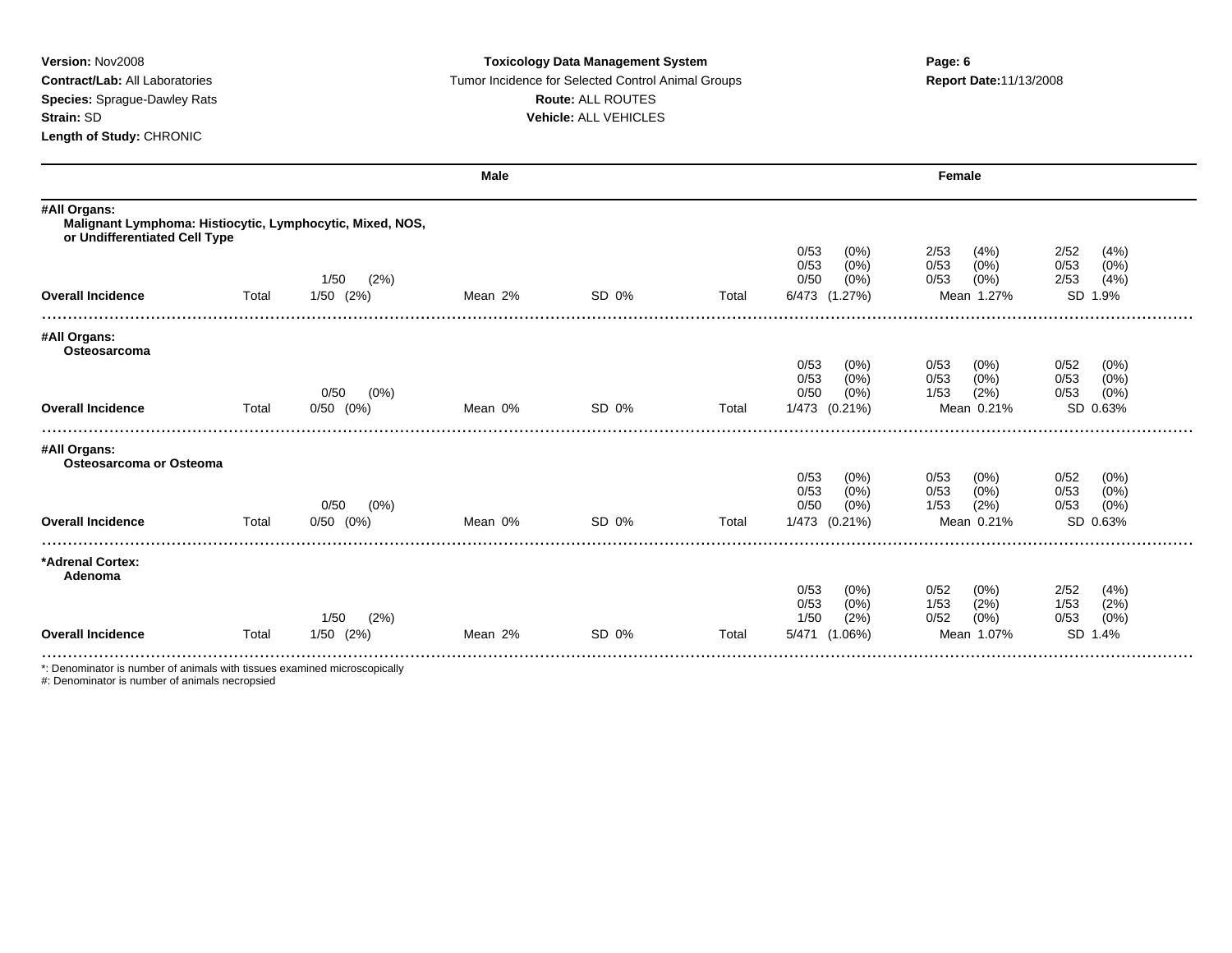### **Version:** Nov2008 **Toxicology Data Management System Page: 7 Contract/Lab:** All Laboratories **Tumor Incidence for Selected Control Animal Groups <b>Report Date:**11/13/2008 **Species:** Sprague-Dawley Rats **Route:** ALL ROUTES **Strain:** SD **Vehicle:** ALL VEHICLES

|                                                        |       |               | Male     |       |       |                     | Female          |               |
|--------------------------------------------------------|-------|---------------|----------|-------|-------|---------------------|-----------------|---------------|
| *Adrenal Cortex:<br>Carcinoma                          |       |               |          |       |       |                     |                 |               |
|                                                        |       |               |          |       |       | 0/53<br>$(0\%)$     | 0/52<br>$(0\%)$ | (2%)<br>1/52  |
|                                                        |       |               |          |       |       | (2%)<br>1/53        | (2%)<br>1/53    | (0%)<br>0/53  |
|                                                        |       | 0/50<br>(0%)  |          |       |       | 0/50<br>$(0\%)$     | (0%)<br>0/52    | (0%)<br>0/53  |
| <b>Overall Incidence</b>                               | Total | $0/50$ $(0%)$ | Mean 0%  | SD 0% | Total | 3/471<br>$(0.64\%)$ | Mean 0.63%      | SD 0.95%      |
| *Adrenal Medulla:<br><b>Pheochromocytoma Benign</b>    |       |               |          |       |       |                     |                 |               |
|                                                        |       |               |          |       |       | 3/52<br>(6%)        | 5/52<br>(10%)   | 3/52<br>(6%)  |
|                                                        |       |               |          |       |       | (6%)<br>3/53        | 4/53<br>(8%)    | 3/53<br>(6%)  |
|                                                        |       | (10%)<br>5/50 |          |       |       | 3/50<br>(6%)        | 8/52<br>(15%)   | 2/53<br>(4% ) |
| <b>Overall Incidence</b>                               | Total | 5/50<br>(10%) | Mean 10% | SD 0% | Total | 34/470<br>(7.23%)   | Mean 7.24%      | SD 3.44%      |
| *Adrenal Medulla:<br><b>Pheochromocytoma Complex</b>   |       |               |          |       |       |                     |                 |               |
|                                                        |       |               |          |       |       | 0/52<br>$(0\%)$     | 0/52<br>(0%)    | 0/52<br>(0%)  |
|                                                        |       |               |          |       |       | 0/53<br>$(0\%)$     | 1/53<br>(2%)    | 0/53<br>(0%)  |
|                                                        |       | (0%)<br>0/50  |          |       |       | 0/50<br>(0%)        | 0/52<br>(0%)    | (0%)<br>0/53  |
| <b>Overall Incidence</b>                               | Total | $0/50$ $(0%)$ | Mean 0%  | SD 0% | Total | 1/470 (0.21%)       | Mean 0.21%      | SD 0.63%      |
| *Adrenal Medulla:<br><b>Pheochromocytoma Malignant</b> |       |               |          |       |       |                     |                 |               |
|                                                        |       |               |          |       |       | 0/52<br>$(0\%)$     | 0/52<br>$(0\%)$ | 0/52<br>(0%)  |
|                                                        |       |               |          |       |       | 0/53<br>(0%)        | 0/53<br>$(0\%)$ | 0/53<br>(0%)  |
|                                                        |       | 0/50<br>(0%)  |          |       |       | 0/50<br>(0%)        | (0%)<br>0/52    | (2%)<br>1/53  |
| <b>Overall Incidence</b>                               | Total | $0/50$ $(0%)$ | Mean 0%  | SD 0% | Total | 1/470 (0.21%)       | Mean 0.21%      | SD 0.63%      |
|                                                        |       |               |          |       |       |                     |                 |               |

\*: Denominator is number of animals with tissues examined microscopically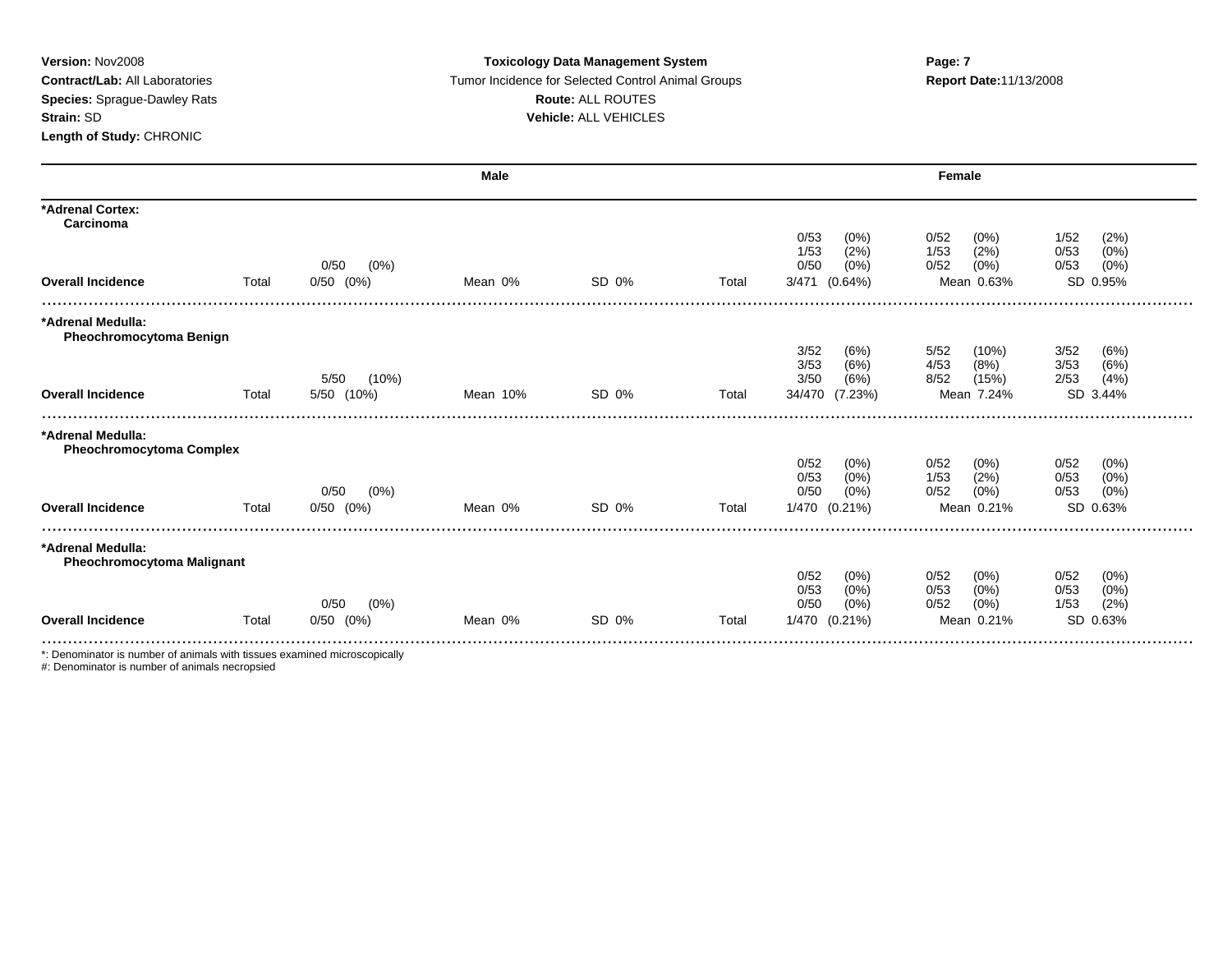### **Version:** Nov2008 **Toxicology Data Management System Page: 8 Contract/Lab:** All Laboratories **Tumor Incidence for Selected Control Animal Groups <b>Report Date:**11/13/2008 **Species:** Sprague-Dawley Rats **Route:** ALL ROUTES **Strain:** SD **Vehicle:** ALL VEHICLES

|                                                                        |       |                 | Male     |       |       |                                 | Female                             |                                      |
|------------------------------------------------------------------------|-------|-----------------|----------|-------|-------|---------------------------------|------------------------------------|--------------------------------------|
| *Adrenal Medulla:<br>Pheochromocytoma: Benign, Complex, Malignant, NOS |       |                 |          |       |       |                                 |                                    |                                      |
|                                                                        |       |                 |          |       |       | 3/52<br>(6%)<br>3/53<br>(6%)    | 5/52<br>(10%)<br>5/53<br>(9%)      | 3/52<br>(6%)<br>(6%)<br>3/53         |
|                                                                        |       | (10%)<br>5/50   |          |       |       | (6%)<br>3/50                    | 8/52<br>(15%)                      | (6%)<br>3/53                         |
| <b>Overall Incidence</b>                                               | Total | 5/50 (10%)      | Mean 10% | SD 0% | Total | 36/470<br>(7.66%)               | Mean 7.66%                         | SD 3.33%                             |
| *Bone Marrow:<br>Lipoma                                                |       |                 |          |       |       |                                 |                                    |                                      |
|                                                                        |       |                 |          |       |       | 0/53<br>$(0\%)$<br>(0%<br>0/53  | 0/53<br>$(0\%)$<br>$(0\%)$<br>0/53 | 0/52<br>(0%<br>(0%)<br>0/53          |
|                                                                        |       | 0/50<br>$(0\%)$ |          |       |       | 0/50<br>$(0\%)$                 | 0/53<br>$(0\%)$                    | (2%)<br>1/53                         |
| <b>Overall Incidence</b>                                               | Total | $0/50$ $(0%)$   | Mean 0%  | SD 0% | Total | 1/473 (0.21%)                   | Mean 0.21%                         | SD 0.63%                             |
| #Bone:<br>Osteosarcoma                                                 |       |                 |          |       |       |                                 |                                    |                                      |
|                                                                        |       |                 |          |       |       | 0/53<br>$(0\%)$                 | 0/53<br>$(0\%)$                    | 0/52<br>$(0\%)$                      |
|                                                                        |       |                 |          |       |       | 0/53<br>$(0\%)$                 | 0/53<br>$(0\%)$                    | (0%)<br>0/53                         |
| <b>Overall Incidence</b>                                               | Total | $0/50$ $(0%)$   | Mean 0%  | SD 0% | Total | 1/473 (0.21%)                   | Mean 0.21%                         | SD 0.63%                             |
|                                                                        |       |                 |          |       |       |                                 |                                    |                                      |
| #Bone:<br>Osteosarcoma or Osteoma                                      |       |                 |          |       |       |                                 |                                    |                                      |
|                                                                        |       |                 |          |       |       | 0/53<br>$(0\%)$                 | 0/53<br>$(0\%)$                    | $(0\%)$                              |
|                                                                        |       | 0/50<br>$(0\%)$ |          |       |       | 0/50<br>$(0\%)$                 | (2%)<br>1/53                       | (0%)<br>0/53                         |
| <b>Overall Incidence</b>                                               | Total | $0/50$ $(0%)$   | Mean 0%  | SD 0% | Total | 1/473<br>$(0.21\%)$             | Mean 0.21%                         | SD 0.63%                             |
|                                                                        |       | 0/50<br>$(0\%)$ |          |       |       | 0/50<br>(0%)<br>$(0\%)$<br>0/53 | (2%)<br>1/53<br>0/53<br>$(0\%)$    | (0%)<br>0/53<br>0/52<br>(0%)<br>0/53 |

\*: Denominator is number of animals with tissues examined microscopically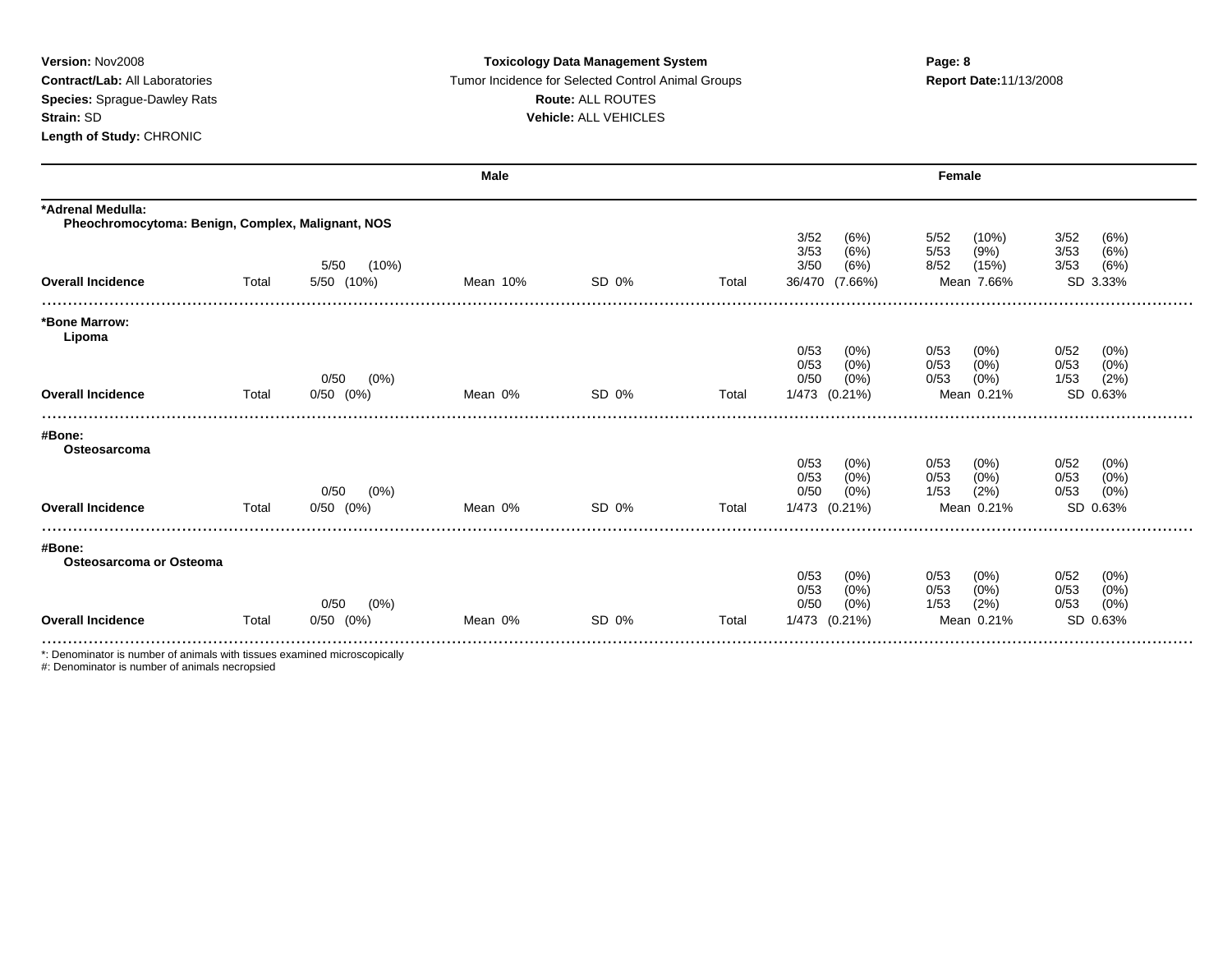### **Version:** Nov2008 **Toxicology Data Management System Page: 9 Contract/Lab:** All Laboratories **Tumor Incidence for Selected Control Animal Groups <b>Report Date:**11/13/2008 **Species:** Sprague-Dawley Rats **Route:** ALL ROUTES **Strain:** SD **Vehicle:** ALL VEHICLES

|                                         |       |                 | <b>Male</b> |       |       | Female                          |                                  |                                 |  |  |
|-----------------------------------------|-------|-----------------|-------------|-------|-------|---------------------------------|----------------------------------|---------------------------------|--|--|
| *Brain:<br><b>Astrocytoma Benign</b>    |       |                 |             |       |       |                                 |                                  |                                 |  |  |
|                                         |       |                 |             |       |       | 0/53<br>$(0\%)$<br>0/53<br>(0%) | 0/53<br>(0%<br>0/53<br>$(0\%)$   | (0%)<br>0/52<br>(0% )<br>0/53   |  |  |
|                                         |       | 1/50<br>(2%)    |             |       |       | 0/50<br>$(0\%)$                 | 0/53<br>(0%)                     | (0%)<br>0/53                    |  |  |
| <b>Overall Incidence</b>                | Total | $1/50$ $(2%)$   | Mean 2%     | SD 0% | Total | $0/473$ $(0%)$                  | Mean 0%                          | SD 0%                           |  |  |
| *Brain:<br><b>Astrocytoma Malignant</b> |       |                 |             |       |       |                                 |                                  |                                 |  |  |
|                                         |       |                 |             |       |       | 0/53<br>(0%)                    | 0/53<br>$(0\%)$                  | 0/52<br>(0%)                    |  |  |
|                                         |       | 0/50<br>$(0\%)$ |             |       |       | 0/53<br>(0%)<br>0/50<br>(0%)    | 0/53<br>$(0\%)$<br>2/53<br>(4% ) | 0/53<br>(0%)<br>$(0\%)$<br>0/53 |  |  |
| <b>Overall Incidence</b>                | Total | $0/50$ $(0%)$   | Mean 0%     | SD 0% | Total | 2/473 (0.42%)                   | Mean 0.42%                       | <b>SD</b><br>.26%               |  |  |
| *Brain:                                 |       |                 |             |       |       |                                 |                                  |                                 |  |  |
| <b>Medulloblastoma Mal</b>              |       |                 |             |       |       |                                 |                                  |                                 |  |  |
|                                         |       |                 |             |       |       | 0/53<br>(0%)<br>(2%)<br>1/53    | 0/53<br>(0%)<br>0/53<br>(0%)     | 0/52<br>(0%)<br>(0%)<br>0/53    |  |  |
|                                         |       | 0/50<br>$(0\%)$ |             |       |       | 0/50<br>(0%)                    | 0/53<br>(0%)                     | $(0\%)$<br>0/53                 |  |  |
| <b>Overall Incidence</b>                | Total | $0/50$ $(0%)$   | Mean 0%     | SD 0% | Total | 1/473 (0.21%)                   | Mean 0.21%                       | SD 0.63%                        |  |  |
| *Brain:<br>Oligodendroglioma Malignant  |       |                 |             |       |       |                                 |                                  |                                 |  |  |
|                                         |       |                 |             |       |       | 0/53<br>(0%)                    | 0/53<br>(0%)                     | 0/52<br>(0%)                    |  |  |
|                                         |       | 0/50<br>(0%)    |             |       |       | 0/53<br>$(0\%)$<br>0/50<br>(0%) | $(0\%)$<br>0/53<br>1/53<br>(2%)  | (0%)<br>0/53<br>0/53            |  |  |
| <b>Overall Incidence</b>                | Total | $(0\%)$<br>0/50 | Mean 0%     | SD 0% | Total | 1/473 (0.21%)                   | Mean 0.21%                       | $(0\%)$<br>SD 0.63%             |  |  |
|                                         |       |                 |             |       |       |                                 |                                  |                                 |  |  |

\*: Denominator is number of animals with tissues examined microscopically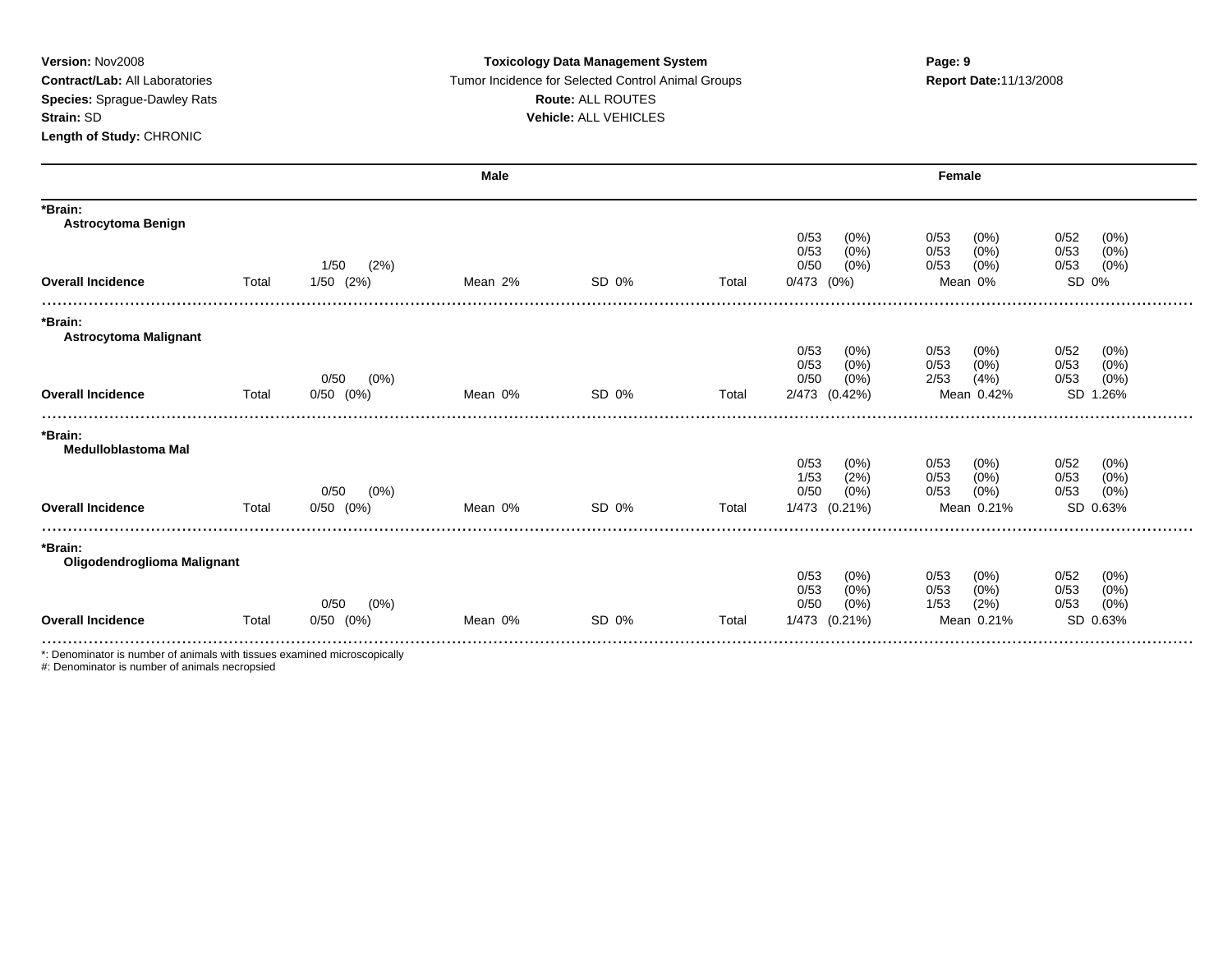### **Version:** Nov2008 **Toxicology Data Management System Page: 10 Contract/Lab:** All Laboratories Tumor Incidence for Selected Control Animal Groups **Report Date:**11/13/2008 **Species:** Sprague-Dawley Rats **Route:** ALL ROUTES **Strain:** SD **Vehicle:** ALL VEHICLES

|                                                      |       |                 | <b>Male</b> |       |       |                                    | Female                             |                                 |
|------------------------------------------------------|-------|-----------------|-------------|-------|-------|------------------------------------|------------------------------------|---------------------------------|
| *Brain:<br>Oligodendroglioma, Glioma, or Astrocytoma |       |                 |             |       |       |                                    |                                    |                                 |
|                                                      |       |                 |             |       |       | 0/53<br>(0%)<br>0/53<br>$(0\%)$    | 0/53<br>$(0\%)$<br>(0%)<br>0/53    | 0/52<br>$(0\%)$<br>(0%)<br>0/53 |
|                                                      |       | (2%)<br>1/50    |             |       |       | 0/50<br>(0%)                       | 3/53<br>(6%)                       | (0%)<br>0/53                    |
| <b>Overall Incidence</b>                             | Total | $1/50$ $(2%)$   | Mean 2%     | SD 0% | Total | 3/473 (0.63%)                      | Mean 0.63%                         | SD 1.89%                        |
| *Clitoral/Preputial Gland:<br>Adenoma                |       |                 |             |       |       |                                    |                                    |                                 |
|                                                      |       |                 |             |       |       | 1/53<br>(2%)                       | 0/51<br>$(0\%)$                    | 0/52<br>(0%)                    |
|                                                      |       | 0/50<br>(0%)    |             |       |       | (0%)<br>0/53<br>0/50<br>$(0\%)$    | 0/53<br>$(0\%)$<br>0/50<br>$(0\%)$ | 0/50<br>$(0\%)$<br>(0%)<br>0/53 |
| <b>Overall Incidence</b>                             | Total | $0/50$ $(0%)$   | Mean 0%     | SD 0% | Total | 1/465 (0.22%)                      | Mean 0.21%                         | SD 0.63%                        |
| *Clitoral/Preputial Gland:                           |       |                 |             |       |       |                                    |                                    |                                 |
| Carcinoma or Adenoma                                 |       |                 |             |       |       | 1/53<br>(2%)                       | 0/51<br>$(0\%)$                    | 0/52<br>(0%)                    |
|                                                      |       |                 |             |       |       | $(0\%)$<br>0/53                    | $(0\%)$<br>0/53                    | 0/50<br>(0%)                    |
|                                                      |       | $(0\%)$<br>0/50 |             |       |       | 0/50<br>$(0\%)$                    | 0/50<br>(0%)                       | (0%)<br>0/53                    |
| <b>Overall Incidence</b>                             | Total | $0/50$ $(0%)$   | Mean 0%     | SD 0% | Total | 1/465 (0.22%)                      | Mean 0.21%                         | SD 0.63%                        |
| #Ear:<br><b>Neural Crest Tumor</b>                   |       |                 |             |       |       |                                    |                                    |                                 |
|                                                      |       |                 |             |       |       | 0/53<br>$(0\%)$                    | 0/53<br>$(0\%)$                    | 0/52<br>(0%)                    |
|                                                      |       | (0%)<br>0/50    |             |       |       | 0/53<br>$(0\%)$<br>0/50<br>$(0\%)$ | $(0\%)$<br>0/53<br>$(0\%)$<br>0/53 | (2%)<br>1/53                    |
| <b>Overall Incidence</b>                             | Total | $0/50$ $(0%)$   | Mean 0%     | SD 0% | Total | 1/473 (0.21%)                      | Mean 0.21%                         | (0%)<br>0/53<br>SD 0.63%        |
|                                                      |       |                 |             |       |       |                                    |                                    |                                 |

\*: Denominator is number of animals with tissues examined microscopically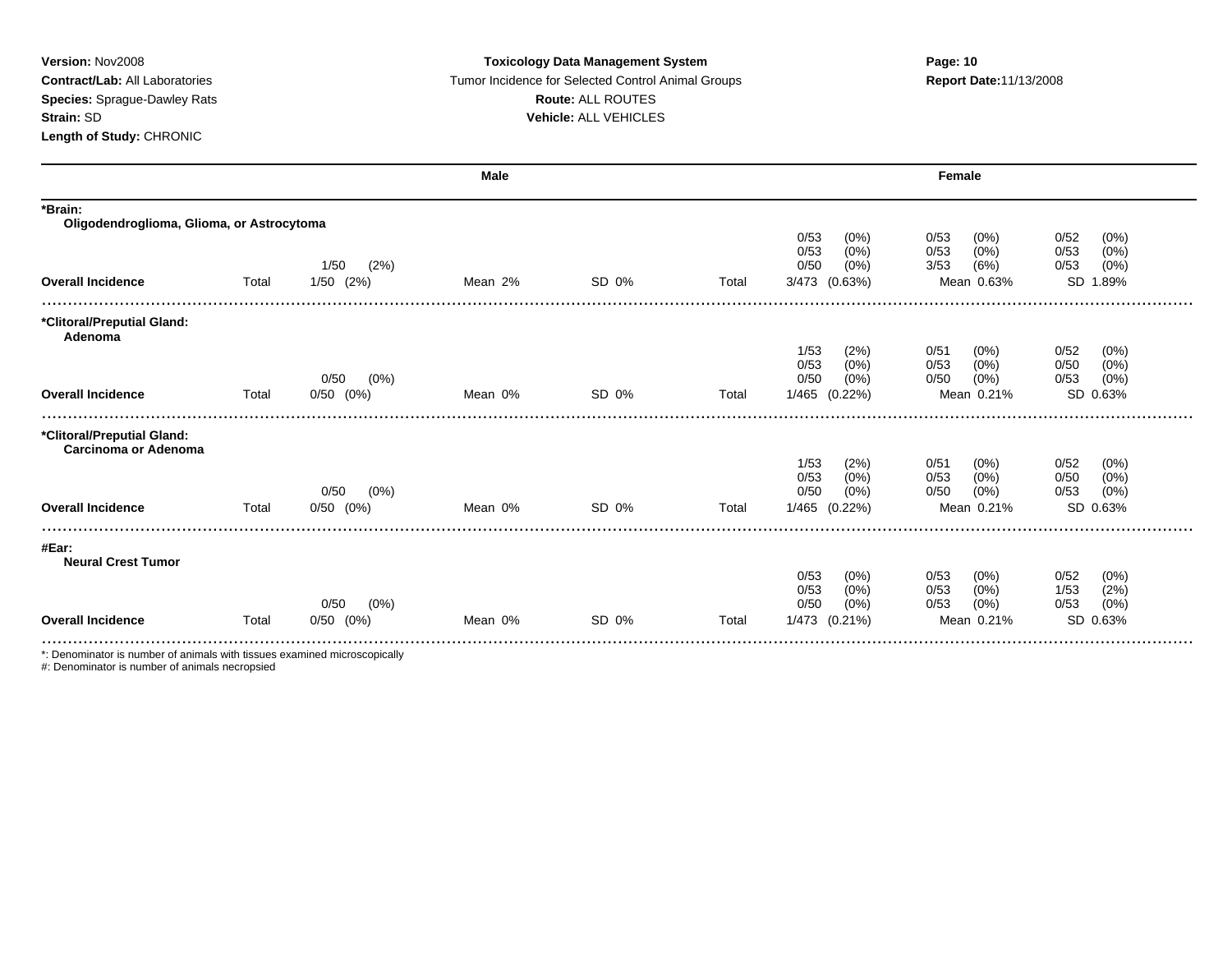#### **Version:** Nov2008 **Toxicology Data Management System Page: 11 Contract/Lab:** All Laboratories **Tumor Incidence for Selected Control Animal Groups <b>Report Date:**11/13/2008 **Species:** Sprague-Dawley Rats **Route:** ALL ROUTES **Strain:** SD **Vehicle:** ALL VEHICLES

|                                        |       |                 | Male    |       |       |                                                | Female                                             |                                                 |
|----------------------------------------|-------|-----------------|---------|-------|-------|------------------------------------------------|----------------------------------------------------|-------------------------------------------------|
| #Eye:<br><b>Schwannoma Malignant</b>   |       |                 |         |       |       | 0/53<br>$(0\%)$                                | 0/53<br>$(0\%)$                                    | 0/52<br>(0%)                                    |
|                                        |       | (2%)<br>1/50    |         |       |       | 0/53<br>$(0\%)$<br>$(0\%)$<br>0/50             | $(0\%)$<br>0/53<br>(0%)<br>0/53                    | (0% )<br>0/53<br>$(0\%)$<br>0/53                |
| <b>Overall Incidence</b>               | Total | $1/50$ $(2%)$   | Mean 2% | SD 0% | Total | 0/473<br>$(0\%)$                               | Mean 0%                                            | SD 0%                                           |
| *Heart:<br>Hemangiosarcoma             |       |                 |         |       |       |                                                |                                                    |                                                 |
|                                        |       | (0%)<br>0/50    |         |       |       | 0/53<br>$(0\%)$<br>(0%)<br>0/53<br>0/50<br>(0% | 0/53<br>$(0\%)$<br>(0%)<br>0/53<br>0/52<br>$(0\%)$ | 0/52<br>$(0\%)$<br>(0%)<br>0/53<br>(2%)<br>1/52 |
| <b>Overall Incidence</b>               | Total | $0/50$ $(0%)$   | Mean 0% | SD 0% | Total | 1/471<br>$(0.21\%)$                            | Mean 0.21%                                         | SD 0.64%                                        |
| *Heart:<br><b>Schwannoma Malignant</b> |       |                 |         |       |       |                                                |                                                    |                                                 |
|                                        |       |                 |         |       |       | 0/53<br>$(0\%)$<br>0/53                        | (4% )<br>2/53                                      | 0/52<br>(0%)                                    |
|                                        |       | $(0\%)$<br>0/50 |         |       |       | $(0\%)$<br>$(0\%)$<br>0/50                     | 1/53<br>(2%)<br>0/52<br>$(0\%)$                    | (0%)<br>0/53<br>0/52<br>(0%)                    |
| <b>Overall Incidence</b>               | Total | $0/50$ $(0%)$   | Mean 0% | SD 0% | Total | 3/471 (0.64%)                                  | Mean 0.63%                                         | SD 1.33%                                        |
| #Intestine Large: Cecum:<br>Leiomyoma  |       |                 |         |       |       |                                                |                                                    |                                                 |
|                                        |       |                 |         |       |       | 0/53<br>$(0\%)$<br>0/53<br>(0%)                | 0/53<br>$(0\%)$<br>(0% )<br>0/53                   | 0/52<br>$(0\%)$<br>$(0\%)$<br>0/53              |
|                                        |       | $(0\%)$<br>0/50 |         |       |       | 0/50<br>$(0\%)$                                | (0%)<br>0/53                                       | (2%)<br>1/53                                    |
| <b>Overall Incidence</b>               | Total | $0/50$ $(0%)$   | Mean 0% | SD 0% | Total | 1/473<br>$(0.21\%)$                            | Mean 0.21%                                         | SD 0.63%                                        |

\*: Denominator is number of animals with tissues examined microscopically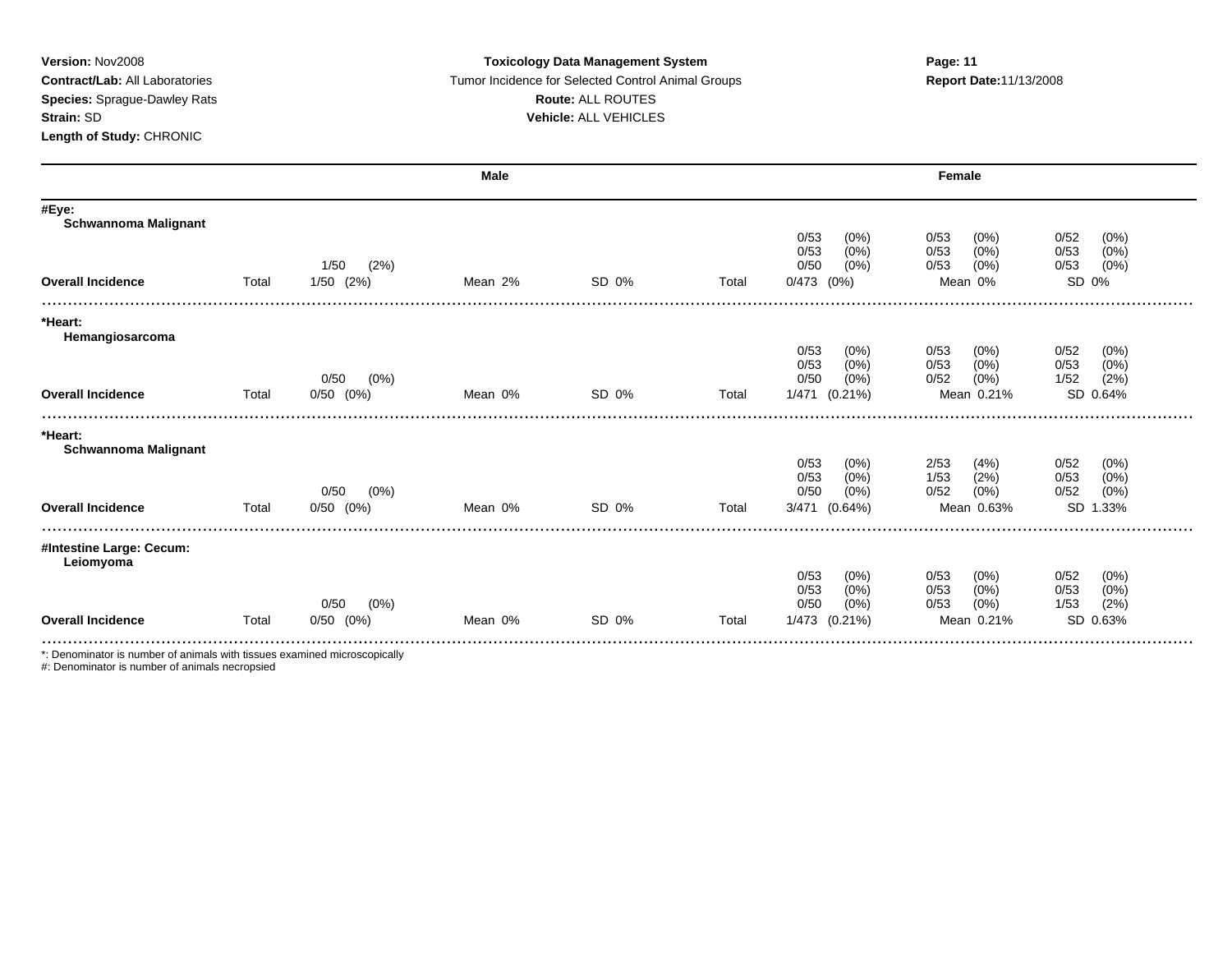### **Version:** Nov2008 **Toxicology Data Management System Page: 12 Contract/Lab:** All Laboratories **Tumor Incidence for Selected Control Animal Groups <b>Report Date:**11/13/2008 **Species:** Sprague-Dawley Rats **Route:** ALL ROUTES **Strain:** SD **Vehicle:** ALL VEHICLES

|                                                         | <b>Male</b> |                                  |         | Female |       |                                    |                                                                  |  |
|---------------------------------------------------------|-------------|----------------------------------|---------|--------|-------|------------------------------------|------------------------------------------------------------------|--|
| #Intestine Large: Colon/Rectum:<br>Carcinoma            |             |                                  |         |        |       |                                    |                                                                  |  |
|                                                         |             |                                  |         |        |       | 0/53<br>$(0\%)$<br>$(0\%)$<br>0/53 | 0/52<br>(0%)<br>1/53<br>(2%)<br>0/53<br>$(0\%)$<br>0/53<br>(0%)  |  |
|                                                         |             | 0/50<br>$(0\%)$                  |         |        |       | 0/50<br>(0%)                       | (0%)<br>0/53<br>0/53<br>(0%)                                     |  |
| <b>Overall Incidence</b>                                | Total       | $0/50$ $(0%)$                    | Mean 0% | SD 0%  | Total | 1/473 (0.21%)                      | SD 0.63%<br>Mean 0.21%                                           |  |
| #Intestine Large: Colon/Rectum:<br>Carcinoma or Adenoma |             |                                  |         |        |       |                                    |                                                                  |  |
|                                                         |             |                                  |         |        |       | 0/53<br>(0%)                       | 0/52<br>(0%)<br>1/53<br>(2%)                                     |  |
|                                                         |             | 0/50<br>$(0\%)$                  |         |        |       | 0/53<br>$(0\%)$<br>0/50<br>$(0\%)$ | (0%)<br>0/53<br>0/53<br>(0%)<br>(0%)<br>(0%)<br>0/53<br>0/53     |  |
| <b>Overall Incidence</b>                                | Total       | $0/50$ $(0%)$                    | Mean 0% | SD 0%  | Total | 1/473 (0.21%)                      | SD 0.63%<br>Mean 0.21%                                           |  |
| #Intestine Small: Duodenum:<br>Carcinoma                |             |                                  |         |        |       |                                    |                                                                  |  |
|                                                         |             |                                  |         |        |       | 0/53<br>$(0\%)$                    | 0/52<br>(0%)<br>0/53<br>(0%)                                     |  |
|                                                         |             |                                  |         |        |       | $(0\%)$<br>0/53                    | 0/53<br>(0%)<br>0/53<br>(0%)                                     |  |
| <b>Overall Incidence</b>                                | Total       | 0/50<br>$(0\%)$<br>$0/50$ $(0%)$ | Mean 0% | SD 0%  | Total | (2%)<br>1/50<br>1/473 (0.21%)      | 0/53<br>(0%)<br>0/53<br>(0%)<br>SD 0.67%<br>Mean 0.22%           |  |
|                                                         |             |                                  |         |        |       |                                    |                                                                  |  |
| #Intestine Small: Jejunum:<br>Leiomyosarcoma            |             |                                  |         |        |       |                                    |                                                                  |  |
|                                                         |             |                                  |         |        |       | 1/53<br>(2%)                       | 0/52<br>(0%)<br>1/53<br>(2%)                                     |  |
|                                                         |             | 0/50<br>$(0\%)$                  |         |        |       | $(0\%)$<br>0/53<br>0/50<br>$(0\%)$ | $(0\%)$<br>(0%)<br>0/53<br>0/53<br>(0% )<br>0/53<br>(0%)<br>0/53 |  |
| <b>Overall Incidence</b>                                | Total       | $0/50$ $(0%)$                    | Mean 0% | SD 0%  | Total | 2/473 (0.42%)                      | SD 0.83%<br>Mean 0.42%                                           |  |

\*: Denominator is number of animals with tissues examined microscopically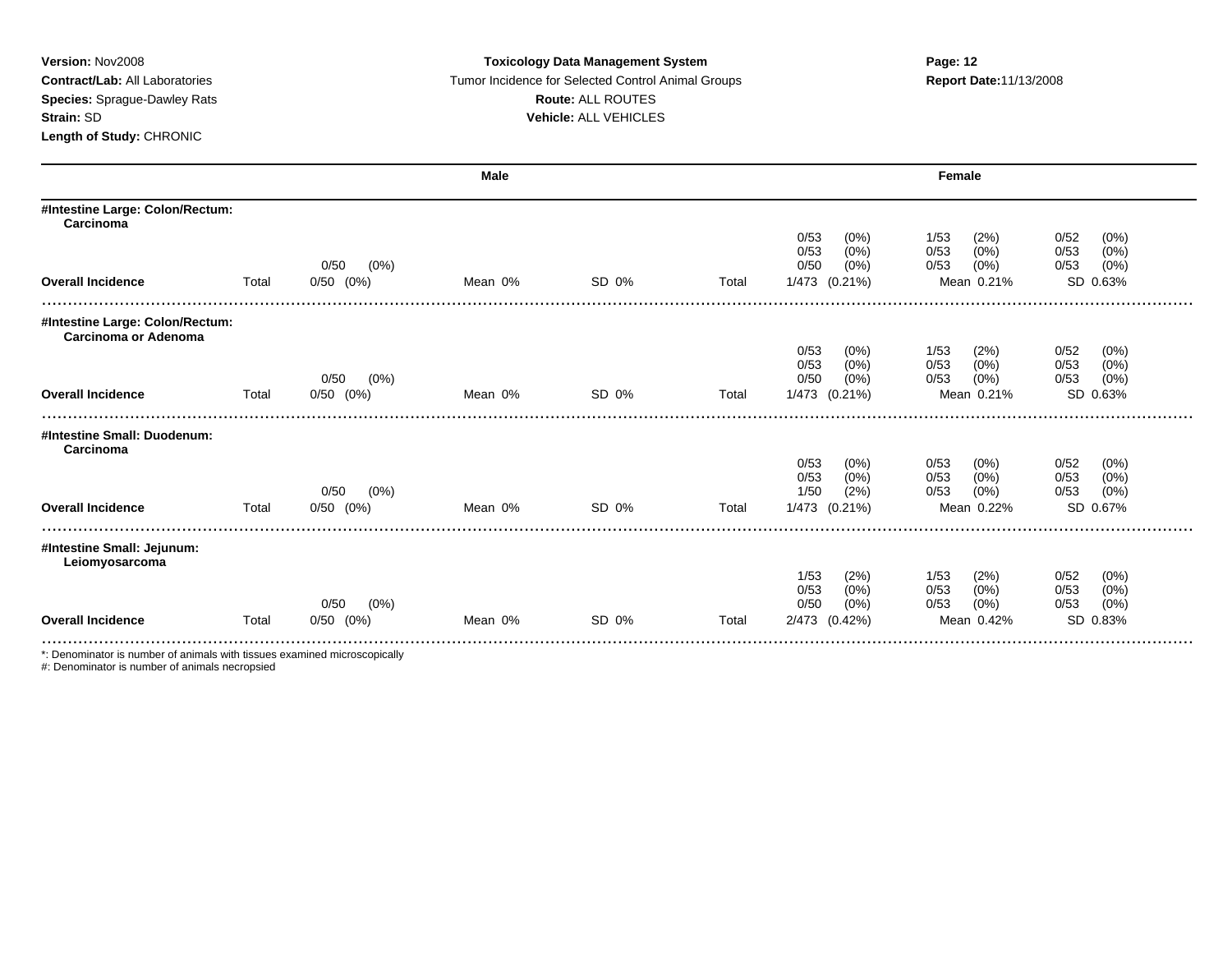### **Version:** Nov2008 **Toxicology Data Management System Page: 13 Contract/Lab:** All Laboratories Tumor Incidence for Selected Control Animal Groups **Report Date:**11/13/2008 **Species:** Sprague-Dawley Rats **Route:** ALL ROUTES **Strain:** SD **Vehicle:** ALL VEHICLES

|                                                             |       |                                  | Male    |       |       |                                    | Female                             |                              |
|-------------------------------------------------------------|-------|----------------------------------|---------|-------|-------|------------------------------------|------------------------------------|------------------------------|
| #Intestine Small: Site Unspecified:<br>Carcinoma            |       |                                  |         |       |       |                                    |                                    |                              |
|                                                             |       |                                  |         |       |       | 0/53<br>$(0\%)$<br>0/53<br>$(0\%)$ | 0/53<br>$(0\%)$                    | 0/52<br>(0%)<br>0/53         |
|                                                             |       | 0/50<br>$(0\%)$                  |         |       |       | 1/50<br>(2%)                       | $(0\%)$<br>0/53<br>(0%)<br>0/53    | (0%)<br>0/53<br>(0%)         |
| <b>Overall Incidence</b>                                    | Total | $0/50$ $(0%)$                    | Mean 0% | SD 0% | Total | 1/473 (0.21%)                      | Mean 0.22%                         | SD 0.67%                     |
| #Intestine Small: Site Unspecified:<br>Carcinoma or Adenoma |       |                                  |         |       |       |                                    |                                    |                              |
|                                                             |       |                                  |         |       |       | 0/53<br>(0%)                       | 0/53<br>$(0\%)$                    | 0/52<br>(0%)                 |
|                                                             |       |                                  |         |       |       | 0/53<br>(0%)                       | (0%)<br>0/53                       | 0/53<br>$(0\%)$              |
| <b>Overall Incidence</b>                                    | Total | 0/50<br>$(0\%)$<br>$0/50$ $(0%)$ | Mean 0% | SD 0% | Total | 1/50<br>(2%)<br>1/473 (0.21%)      | (0%)<br>0/53<br>Mean 0.22%         | $(0\%)$<br>0/53<br>SD 0.67%  |
|                                                             |       |                                  |         |       |       |                                    |                                    |                              |
| #Intestine Small: Site Unspecified:<br>Leiomyosarcoma       |       |                                  |         |       |       |                                    |                                    |                              |
|                                                             |       |                                  |         |       |       | 1/53<br>(2%)                       | (2%)<br>1/53                       | 0/52<br>(0%)                 |
|                                                             |       | 0/50                             |         |       |       | 0/53<br>(0%)<br>0/50<br>$(0\%)$    | $(0\%)$<br>0/53<br>$(0\%)$<br>0/53 | 0/53<br>(0%)<br>0/53<br>(0%) |
| <b>Overall Incidence</b>                                    | Total | (0%)<br>$0/50$ $(0%)$            | Mean 0% | SD 0% | Total | 2/473 (0.42%)                      | Mean 0.42%                         | SD 0.83%                     |
|                                                             |       |                                  |         |       |       |                                    |                                    |                              |
| *Islets, Pancreatic:<br>Adenoma                             |       |                                  |         |       |       |                                    |                                    |                              |
|                                                             |       |                                  |         |       |       | 1/53<br>(2%)                       | 1/52<br>(2%)                       | 0/52<br>(0%)                 |
|                                                             |       | (4%)<br>2/50                     |         |       |       | 1/53<br>(2%)<br>0/50<br>(0%)       | (0%)<br>0/53<br>$(0\%)$<br>0/52    | (2%)<br>1/51<br>(2%)<br>1/53 |
| <b>Overall Incidence</b>                                    | Total | $2/50$ $(4%)$                    | Mean 4% | SD 0% | Total | (1.07%)<br>5/469                   | Mean 1.06%                         | SD 1.01%                     |
|                                                             |       |                                  |         |       |       |                                    |                                    |                              |

\*: Denominator is number of animals with tissues examined microscopically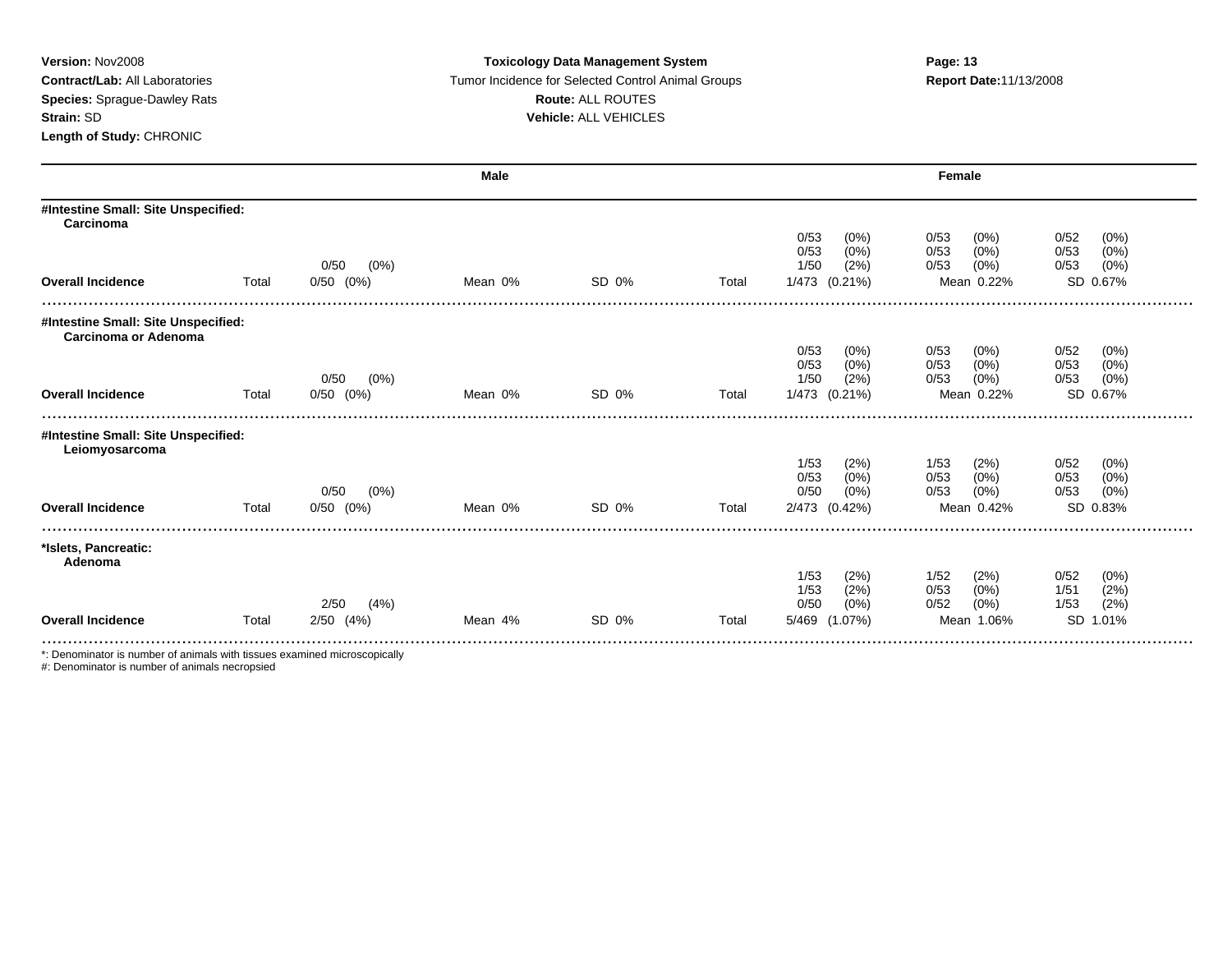#### **Version:** Nov2008 **Toxicology Data Management System Page: 14 Contract/Lab:** All Laboratories **Tumor Incidence for Selected Control Animal Groups <b>Report Date:**11/13/2008 **Species:** Sprague-Dawley Rats **Route:** ALL ROUTES **Strain:** SD **Vehicle:** ALL VEHICLES

|                                                     |       |                 | Male    |       |       |                                 | Female                       |                              |
|-----------------------------------------------------|-------|-----------------|---------|-------|-------|---------------------------------|------------------------------|------------------------------|
| *Islets, Pancreatic:<br>Carcinoma                   |       |                 |         |       |       |                                 |                              |                              |
|                                                     |       |                 |         |       |       | 0/53<br>$(0\%)$                 | 1/52<br>(2%)                 | 0/52<br>(0%)                 |
|                                                     |       | 0/50<br>$(0\%)$ |         |       |       | 1/53<br>(2%)<br>0/50<br>$(0\%)$ | 0/53<br>(0%)<br>(0%)<br>0/52 | (2%)<br>1/51<br>(0%)<br>0/53 |
| <b>Overall Incidence</b>                            | Total | $0/50$ $(0%)$   | Mean 0% | SD 0% | Total | 3/469 (0.64%)                   | Mean 0.64%                   | SD 0.96%                     |
|                                                     |       |                 |         |       |       |                                 |                              |                              |
| *Islets, Pancreatic:<br><b>Carcinoma or Adenoma</b> |       |                 |         |       |       |                                 |                              |                              |
|                                                     |       |                 |         |       |       | 1/53<br>(2%)                    | 2/52<br>(4% )                | 0/52<br>$(0\%)$              |
|                                                     |       |                 |         |       |       | 2/53<br>(4% )                   | $(0\%)$<br>0/53              | 2/51<br>(4%)                 |
|                                                     |       | (4%)<br>2/50    |         |       |       | 0/50<br>$(0\%)$                 | 0/52<br>$(0\%)$              | (2%)<br>1/53                 |
| <b>Overall Incidence</b>                            | Total | $2/50$ $(4%)$   | Mean 4% | SD 0% | Total | 8/469 (1.71%)                   | Mean 1.7%                    | SD 1.78%                     |
| *Kidney: Renal Tubule:<br>Adenoma                   |       |                 |         |       |       |                                 |                              |                              |
|                                                     |       |                 |         |       |       | 1/53<br>(2%)                    | 0/52<br>(0%)                 | 0/52<br>$(0\%)$              |
|                                                     |       |                 |         |       |       | 1/53<br>(2%)                    | 0/53<br>(0%)                 | 0/53<br>(0%)                 |
|                                                     |       | 0/50<br>$(0\%)$ |         |       |       | 0/50<br>$(0\%)$                 | (0%)<br>0/53                 | 0/53<br>$(0\%)$              |
| <b>Overall Incidence</b>                            | Total | $0/50$ $(0%)$   | Mean 0% | SD 0% | Total | 2/472 (0.42%)                   | Mean 0.42%                   | SD 0.83%                     |
| *Kidney: Renal Tubule:<br>Carcinoma                 |       |                 |         |       |       |                                 |                              |                              |
|                                                     |       |                 |         |       |       | 0/53<br>$(0\%)$                 | 1/52<br>(2%)                 | 0/52<br>(0%)                 |
|                                                     |       |                 |         |       |       | (0%)<br>0/53                    | (0%)<br>0/53                 | (0%)<br>0/53                 |
|                                                     |       | $(0\%)$<br>0/50 |         |       |       | 0/50<br>$(0\%)$                 | (0%)<br>0/53                 | (0%)<br>0/53                 |
| <b>Overall Incidence</b>                            | Total | (0%)<br>0/50    | Mean 0% | SD 0% | Total | 1/472 (0.21%)                   | Mean 0.21%                   | SD 0.64%                     |
|                                                     |       |                 |         |       |       |                                 |                              |                              |

\*: Denominator is number of animals with tissues examined microscopically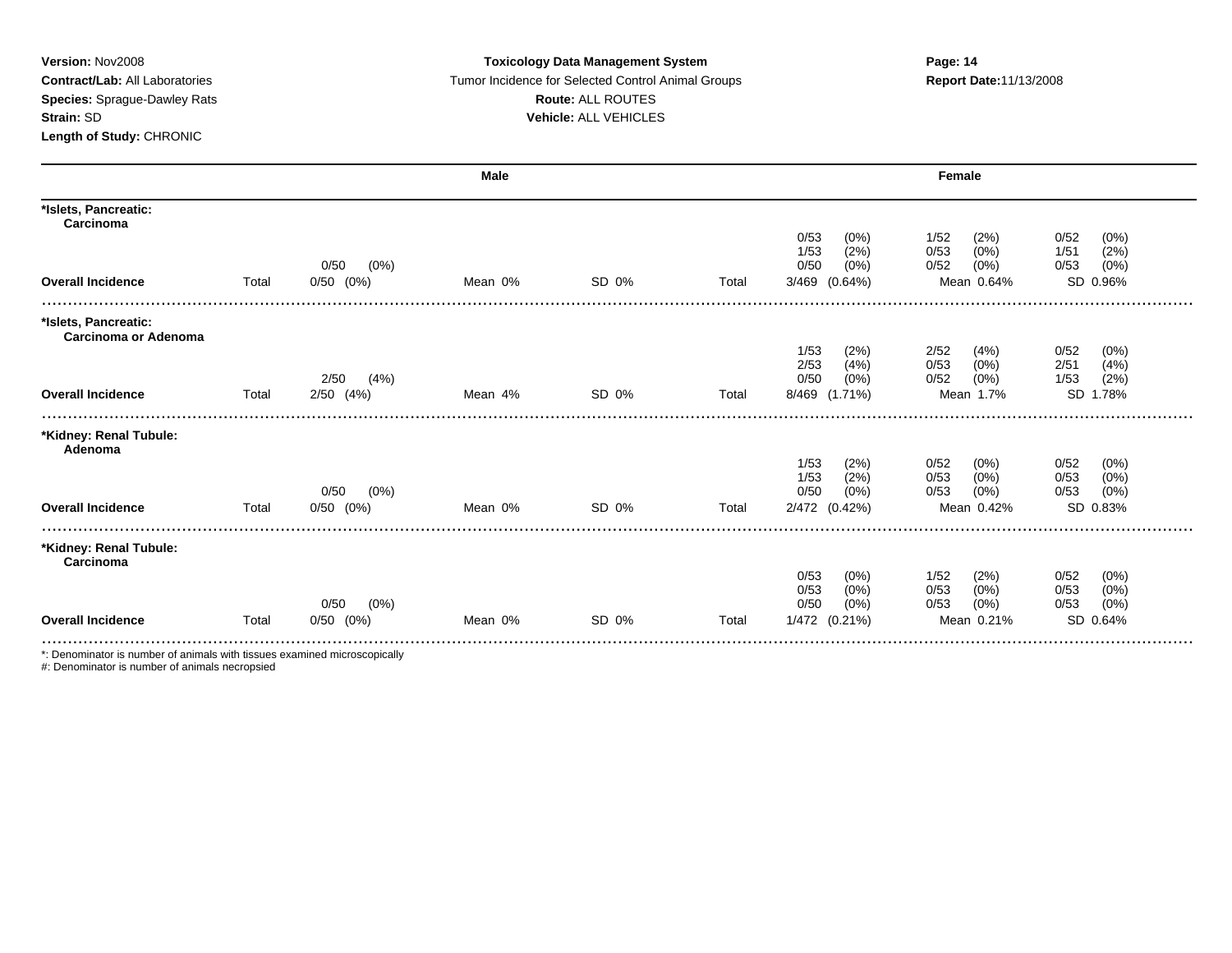#### **Version:** Nov2008 **Toxicology Data Management System Page: 15 Contract/Lab:** All Laboratories Tumor Incidence for Selected Control Animal Groups **Report Date:**11/13/2008 **Species:** Sprague-Dawley Rats **Route:** ALL ROUTES **Strain:** SD **Vehicle:** ALL VEHICLES

|                                                       |       |                                  | <b>Male</b> |       |       | Female                             |                                    |                              |  |  |
|-------------------------------------------------------|-------|----------------------------------|-------------|-------|-------|------------------------------------|------------------------------------|------------------------------|--|--|
| *Kidney: Renal Tubule:<br><b>Carcinoma or Adenoma</b> |       |                                  |             |       |       |                                    |                                    |                              |  |  |
|                                                       |       |                                  |             |       |       | 1/53<br>(2%)<br>1/53<br>(2%)       | 1/52<br>(2%)<br>0/53<br>$(0\%)$    | (0%)<br>0/52<br>0/53<br>(0%) |  |  |
| <b>Overall Incidence</b>                              | Total | $(0\%)$<br>0/50<br>$0/50$ $(0%)$ | Mean 0%     | SD 0% | Total | 0/50<br>(0%)<br>3/472 (0.64%)      | 0/53<br>$(0\%)$<br>Mean 0.63%      | 0/53<br>$(0\%)$<br>SD 0.95%  |  |  |
|                                                       |       |                                  |             |       |       |                                    |                                    |                              |  |  |
| *Kidney: Renal Tubule:<br>Hemangiosarcoma             |       |                                  |             |       |       |                                    |                                    |                              |  |  |
|                                                       |       |                                  |             |       |       | 0/53<br>$(0\%)$<br>$(0\%)$<br>0/53 | 0/52<br>$(0\%)$<br>0/53<br>$(0\%)$ | 0/52<br>(0%)<br>0/53<br>(0%) |  |  |
|                                                       |       | 0/50<br>$(0\%)$                  |             |       |       | 0/50<br>$(0\%)$                    | (2%)<br>1/53                       | $(0\%)$<br>0/53              |  |  |
| <b>Overall Incidence</b>                              | Total | $0/50$ $(0%)$                    | Mean 0%     | SD 0% | Total | 1/472 (0.21%)                      | Mean 0.21%                         | SD 0.63%                     |  |  |
| *Kidney: Renal Tubule:<br>Lipoma                      |       |                                  |             |       |       |                                    |                                    |                              |  |  |
|                                                       |       |                                  |             |       |       | 0/53<br>$(0\%)$                    | 0/52<br>(0%)                       | 0/52<br>(0%)                 |  |  |
|                                                       |       | 0/50<br>$(0\%)$                  |             |       |       | $(0\%)$<br>0/53<br>(2%)<br>1/50    | (2%)<br>1/53<br>0/53<br>$(0\%)$    | 0/53<br>(0%)<br>(0%)<br>0/53 |  |  |
| <b>Overall Incidence</b>                              | Total | $0/50$ $(0%)$                    | Mean 0%     | SD 0% | Total | 2/472 (0.42%)                      | Mean 0.43%                         | SD 0.86%                     |  |  |
| *Kidney: Renal Tubule:<br>Nephroblastoma              |       |                                  |             |       |       |                                    |                                    |                              |  |  |
|                                                       |       |                                  |             |       |       | 0/53<br>$(0\%)$                    | 1/52<br>(2%)                       | 0/52<br>(0%)                 |  |  |
|                                                       |       | (0%)<br>0/50                     |             |       |       | $(0\%)$<br>0/53<br>0/50<br>$(0\%)$ | (0%)<br>0/53<br>(2%)<br>1/53       | (0%)<br>0/53<br>(0%)<br>0/53 |  |  |
| <b>Overall Incidence</b>                              | Total | (0%)<br>0/50                     | Mean 0%     | SD 0% | Total | 2/472 (0.42%)                      | Mean 0.42%                         | SD 0.84%                     |  |  |

\*: Denominator is number of animals with tissues examined microscopically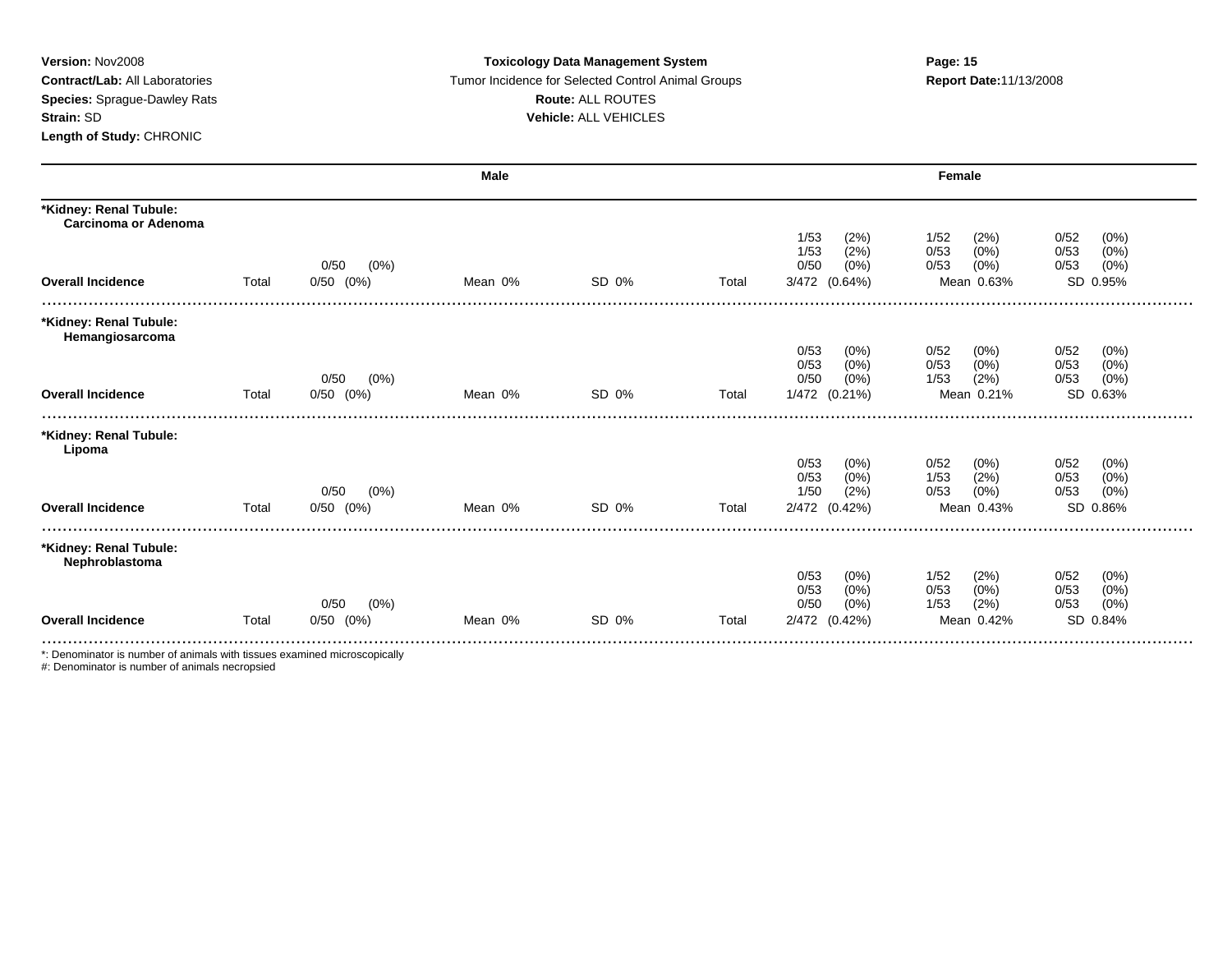#### **Version:** Nov2008 **Toxicology Data Management System Page: 16 Contract/Lab:** All Laboratories Tumor Incidence for Selected Control Animal Groups **Report Date:**11/13/2008 **Species:** Sprague-Dawley Rats **Route:** ALL ROUTES **Strain:** SD **Vehicle:** ALL VEHICLES

|                                          |       |                                  | Male    |       |       | Female                             |                                 |                                 |  |
|------------------------------------------|-------|----------------------------------|---------|-------|-------|------------------------------------|---------------------------------|---------------------------------|--|
| *Liver:<br>Cholangiocarcinoma            |       |                                  |         |       |       | 0/53<br>$(0\%)$                    | $(0\%)$<br>0/53                 | (0%)<br>0/52                    |  |
|                                          |       |                                  |         |       |       | 0/53<br>$(0\%)$                    | $(0\%)$<br>0/53                 | 0/53<br>(0%)                    |  |
| <b>Overall Incidence</b>                 | Total | $(0\%)$<br>0/50<br>$0/50$ $(0%)$ | Mean 0% | SD 0% | Total | 1/50<br>(2%)<br>1/473 (0.21%)      | 0/53<br>(0%)<br>Mean 0.22%      | $(0\%)$<br>0/53<br>SD 0.67%     |  |
| *Liver:<br>Cholangioma                   |       |                                  |         |       |       |                                    |                                 |                                 |  |
|                                          |       |                                  |         |       |       | 0/53<br>$(0\%)$                    | 0/53<br>(0%)                    | 1/52<br>(2%)                    |  |
|                                          |       | 0/50<br>$(0\%)$                  |         |       |       | 0/53<br>$(0\%)$<br>0/50<br>$(0\%)$ | 0/53<br>$(0\%)$<br>(0%)<br>0/53 | 0/53<br>(0%)<br>(0%)<br>0/53    |  |
| <b>Overall Incidence</b>                 | Total | $0/50$ $(0%)$                    | Mean 0% | SD 0% | Total | 1/473 (0.21%)                      | Mean 0.21%                      | SD 0.64%                        |  |
| *Liver:<br>Hemangioma                    |       |                                  |         |       |       |                                    |                                 |                                 |  |
|                                          |       |                                  |         |       |       | 1/53<br>(2%)                       | 0/53<br>(0%)                    | 0/52<br>$(0\%)$                 |  |
|                                          |       | 0/50<br>$(0\%)$                  |         |       |       | 0/53<br>(0%)<br>0/50<br>(0%        | (0%)<br>0/53<br>$(0\%)$<br>0/53 | 0/53<br>$(0\%)$<br>(0%)<br>0/53 |  |
| <b>Overall Incidence</b>                 | Total | $0/50$ $(0%)$                    | Mean 0% | SD 0% | Total | 1/473 (0.21%)                      | Mean 0.21%                      | SD 0.63%                        |  |
| *Liver:<br><b>Hepatocellular Adenoma</b> |       |                                  |         |       |       |                                    |                                 |                                 |  |
|                                          |       |                                  |         |       |       | 0/53<br>(0%)                       | 0/53<br>$(0\%)$                 | 0/52<br>$(0\%)$                 |  |
|                                          |       | 0/50<br>$(0\%)$                  |         |       |       | 2/53<br>(4% )<br>2/50<br>(4% )     | (2%)<br>1/53<br>(2%)<br>1/53    | $(0\%)$<br>0/53<br>(0%)<br>0/53 |  |
| <b>Overall Incidence</b>                 | Total | $0/50$ $(0%)$                    | Mean 0% | SD 0% | Total | (1.27%)<br>6/473                   | Mean 1.28%                      | <b>SD</b><br>1.68%              |  |

\*: Denominator is number of animals with tissues examined microscopically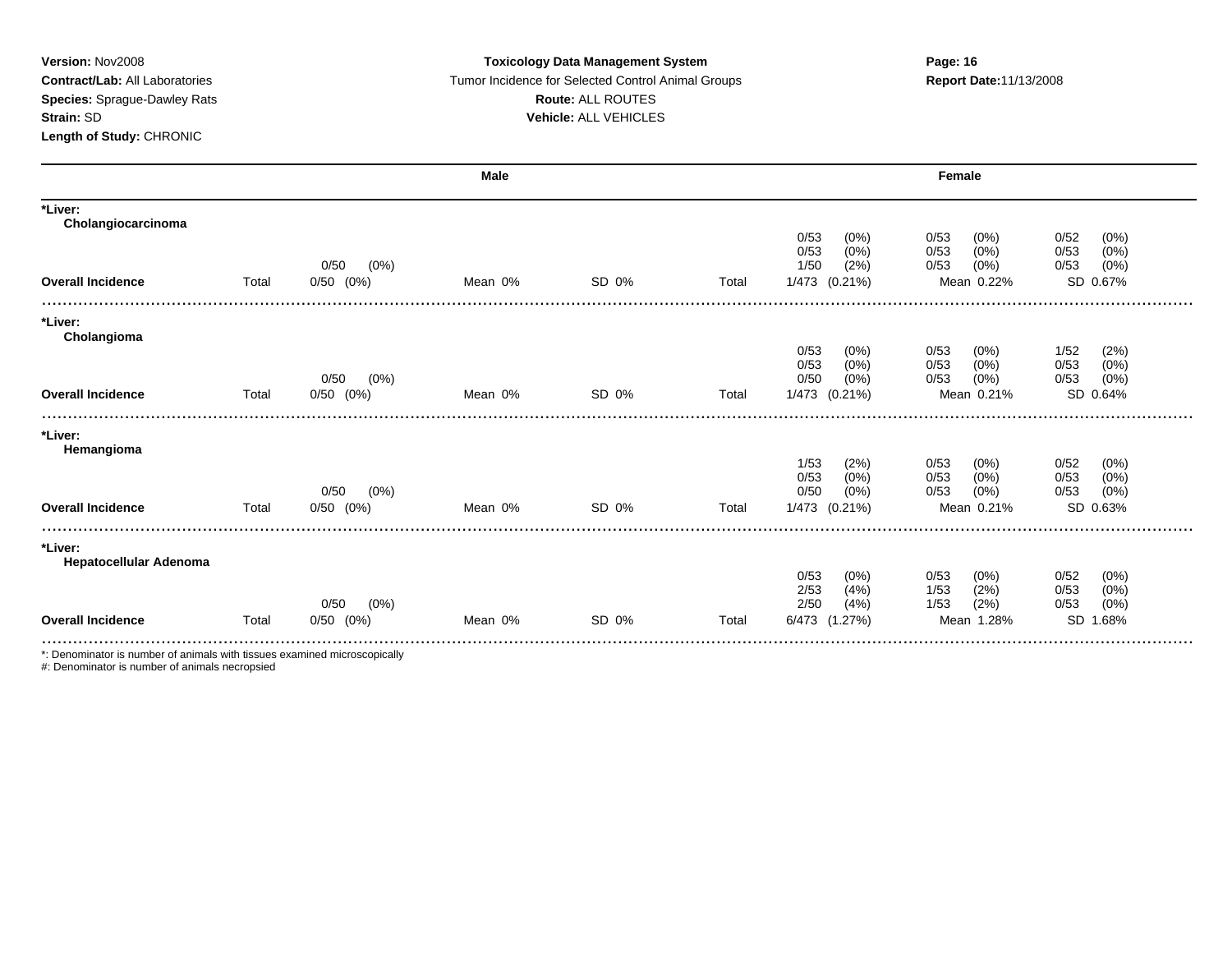### **Version:** Nov2008 **Toxicology Data Management System Page: 17 Contract/Lab:** All Laboratories **Tumor Incidence for Selected Control Animal Groups <b>Report Date:**11/13/2008 **Species:** Sprague-Dawley Rats **Route:** ALL ROUTES **Strain:** SD **Vehicle:** ALL VEHICLES

|                                                                                   |       |                                  | Male    |       |       |                                                                    | Female                                                        |                                                             |
|-----------------------------------------------------------------------------------|-------|----------------------------------|---------|-------|-------|--------------------------------------------------------------------|---------------------------------------------------------------|-------------------------------------------------------------|
| *Liver:<br>Hepatocellular Carcinoma or Hepatocellular Adenoma                     |       |                                  |         |       |       |                                                                    |                                                               |                                                             |
| <b>Overall Incidence</b>                                                          | Total | $(0\%)$<br>0/50<br>$0/50$ $(0%)$ | Mean 0% | SD 0% | Total | 0/53<br>$(0\%)$<br>2/53<br>(4% )<br>2/50<br>(4% )<br>6/473 (1.27%) | 0/53<br>$(0\%)$<br>(2%)<br>1/53<br>(2%)<br>1/53<br>Mean 1.28% | 0/52<br>(0%)<br>0/53<br>(0%)<br>(0%)<br>0/53<br>SD 1.68%    |
| *Liver:<br>Hepatocellular Carcinoma, Hepatocellular Adenoma, or<br>Hepatoblastoma |       |                                  |         |       |       |                                                                    |                                                               |                                                             |
| <b>Overall Incidence</b>                                                          | Total | 0/50<br>$(0\%)$<br>$0/50$ $(0%)$ | Mean 0% | SD 0% | Total | 0/53<br>$(0\%)$<br>2/53<br>(4% )<br>2/50<br>(4% )<br>6/473 (1.27%) | 0/53<br>$(0\%)$<br>(2%)<br>1/53<br>(2%)<br>1/53<br>Mean 1.28% | 0/52<br>(0%)<br>(0%)<br>0/53<br>0/53<br>$(0\%)$<br>SD 1.68% |
| *Lung:<br>Alveolar/Bronchiolar Adenoma                                            |       |                                  |         |       |       |                                                                    |                                                               |                                                             |
|                                                                                   |       | (2%)<br>1/50                     |         |       |       | 0/53<br>$(0\%)$<br>0/53<br>(0%)<br>0/50<br>(0%)                    | $(0\%)$<br>0/53<br>(0%<br>0/53<br>(2%)<br>1/53                | 0/51<br>(0%)<br>0/53<br>$(0\%)$<br>(2%)<br>1/52             |
| <b>Overall Incidence</b>                                                          | Total | $1/50$ $(2%)$                    | Mean 2% | SD 0% | Total | 2/471<br>$(0.42\%)$                                                | Mean 0.42%                                                    | SD 0.84%                                                    |
| *Lung:<br>Alveolar/Bronchiolar Carcinoma                                          |       |                                  |         |       |       |                                                                    |                                                               |                                                             |
|                                                                                   |       | (2%)<br>1/50                     |         |       |       | 0/53<br>(0%)<br>$(0\%)$<br>0/53<br>0/50<br>$(0\%)$                 | 0/53<br>(0%)<br>$(0\%)$<br>0/53<br>(0%)<br>0/53               | 0/51<br>$(0\%)$<br>0/53<br>(0%)<br>(0%)<br>0/52             |
| <b>Overall Incidence</b>                                                          | Total | $1/50$ $(2%)$                    | Mean 2% | SD 0% | Total | $0/471$ $(0%)$                                                     | Mean 0%                                                       | SD 0%                                                       |
| *: Denominator is number of animals with tissues examined microscopically         |       |                                  |         |       |       |                                                                    |                                                               |                                                             |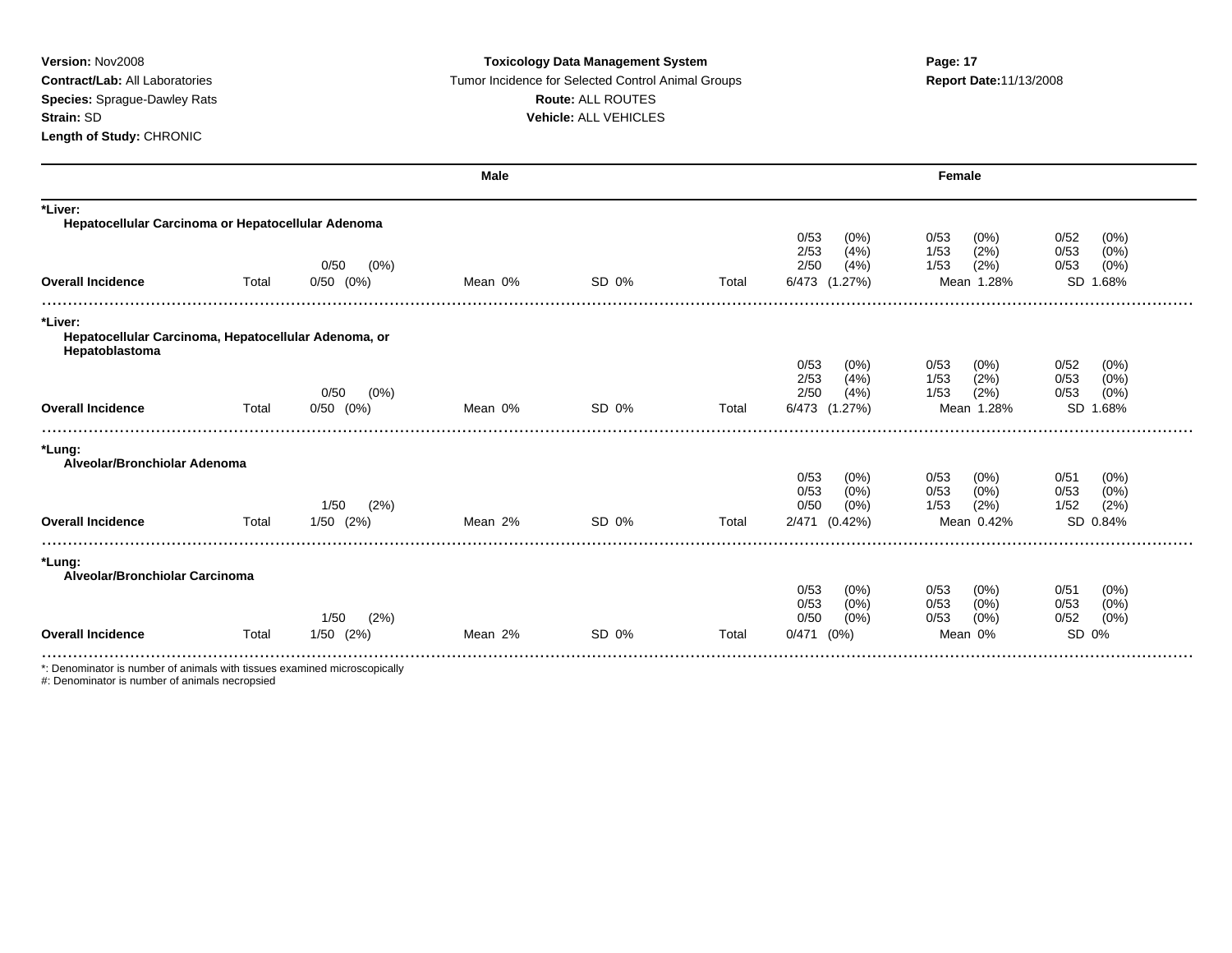### **Version:** Nov2008 **Toxicology Data Management System Page: 18 Contract/Lab:** All Laboratories **Tumor Incidence for Selected Control Animal Groups <b>Report Date:**11/13/2008 **Species:** Sprague-Dawley Rats **Route:** ALL ROUTES **Strain:** SD **Vehicle:** ALL VEHICLES

|                                                                             |       |                 | Male    |       |       | Female                                                |                                                      |                                                  |  |  |
|-----------------------------------------------------------------------------|-------|-----------------|---------|-------|-------|-------------------------------------------------------|------------------------------------------------------|--------------------------------------------------|--|--|
| *Lung:<br>Alveolar/Bronchiolar Carcinoma or Alveolar/Bronchiolar<br>Adenoma |       |                 |         |       |       |                                                       |                                                      |                                                  |  |  |
|                                                                             |       | 2/50<br>(4%)    |         |       |       | 0/53<br>$(0\%)$<br>0/53<br>$(0\%)$<br>0/50<br>$(0\%)$ | 0/53<br>$(0\%)$<br>0/53<br>$(0\%)$<br>(2%)<br>1/53   | 0/51<br>$(0\%)$<br>0/53<br>(0%)<br>(2%)<br>1/52  |  |  |
| <b>Overall Incidence</b>                                                    | Total | $2/50$ $(4%)$   | Mean 4% | SD 0% | Total | (0.42%)<br>2/471                                      | Mean 0.42%                                           | SD 0.84%                                         |  |  |
| #Lymph Node, Mesenteric:<br>Hemangiosarcoma                                 |       |                 |         |       |       |                                                       |                                                      |                                                  |  |  |
|                                                                             |       | $(0\%)$<br>0/50 |         |       |       | 0/53<br>$(0\%)$<br>0/53<br>$(0\%)$<br>0/50<br>$(0\%)$ | 0/53<br>$(0\%)$<br>$(0\%)$<br>0/53<br>(2%)<br>1/53   | 0/52<br>$(0\%)$<br>0/53<br>(0%)<br>(0%)<br>0/53  |  |  |
| <b>Overall Incidence</b>                                                    | Total | $0/50$ $(0%)$   | Mean 0% | SD 0% | Total | 1/473 (0.21%)                                         | Mean 0.21%                                           | SD 0.63%                                         |  |  |
| #Mammary Gland:<br>Adenoma                                                  |       |                 |         |       |       |                                                       |                                                      |                                                  |  |  |
|                                                                             |       | $(0\%)$<br>0/50 |         |       |       | 2/53<br>(4% )<br>2/53<br>(4% )<br>1/50<br>(2%)        | 0/53<br>(0%)<br>(2%)<br>1/53<br>(4%)<br>2/53         | 0/52<br>$(0\%)$<br>2/53<br>(4% )<br>2/53<br>(4%) |  |  |
| <b>Overall Incidence</b>                                                    | Total | $0/50$ $(0%)$   | Mean 0% | SD 0% | Total | 12/473<br>(2.54%)                                     | Mean 2.53%                                           | <b>SD</b><br>1.63%                               |  |  |
| #Mammary Gland:<br>Carcinoma                                                |       |                 |         |       |       |                                                       |                                                      |                                                  |  |  |
|                                                                             |       | $(0\%)$<br>0/50 |         |       |       | 8/53<br>(15%)<br>5/53<br>(9%)<br>4/50<br>(8%)         | 6/53<br>$(11\%)$<br>5/53<br>(9%)<br>6/53<br>$(11\%)$ | 2/52<br>(4%)<br>4/53<br>(8%)<br>(15%)<br>8/53    |  |  |
| <b>Overall Incidence</b>                                                    | Total | $0/50$ $(0%)$   | Mean 0% | SD 0% | Total | 48/473<br>(10.15%)                                    | Mean 10.12%                                          | SD 3.6%                                          |  |  |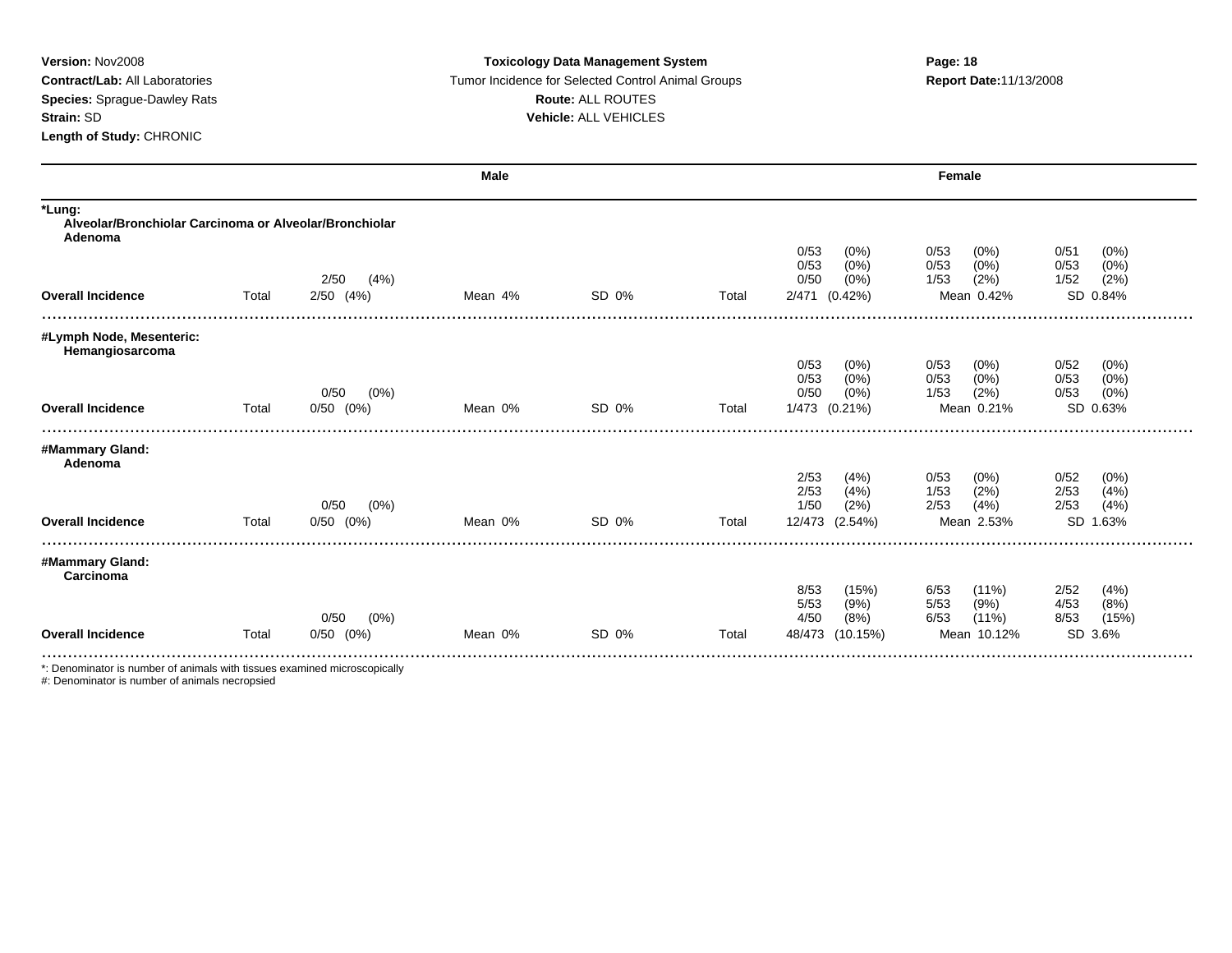### **Version:** Nov2008 **Toxicology Data Management System Page: 19 Contract/Lab:** All Laboratories Tumor Incidence for Selected Control Animal Groups **Report Date:**11/13/2008 **Species:** Sprague-Dawley Rats **Route:** ALL ROUTES **Strain:** SD **Vehicle:** ALL VEHICLES

|                                                                 |       |                 | <b>Male</b> |       |       | Female                             |                                      |                                  |  |
|-----------------------------------------------------------------|-------|-----------------|-------------|-------|-------|------------------------------------|--------------------------------------|----------------------------------|--|
| #Mammary Gland:<br>Carcinoma or Adenoma                         |       |                 |             |       |       |                                    |                                      |                                  |  |
|                                                                 |       |                 |             |       |       | 10/53<br>(19%)<br>6/53<br>$(11\%)$ | $(11\%)$<br>6/53<br>6/53<br>$(11\%)$ | 2/52<br>(4%)<br>6/53<br>$(11\%)$ |  |
|                                                                 |       | 0/50<br>$(0\%)$ |             |       |       | 5/50<br>$(10\%)$                   | 7/53<br>(13%)                        | 9/53<br>(17%)                    |  |
| <b>Overall Incidence</b>                                        | Total | $0/50$ $(0%)$   | Mean 0%     | SD 0% | Total | 57/473 (12.05%)                    | Mean 12.02%                          | SD 4.27%                         |  |
| #Mammary Gland:<br>Fibroadenoma                                 |       |                 |             |       |       |                                    |                                      |                                  |  |
|                                                                 |       |                 |             |       |       | 40/53<br>(75%)                     | 34/53<br>(64%)                       | 25/52<br>(48%)                   |  |
|                                                                 |       | 0/50<br>$(0\%)$ |             |       |       | 42/53<br>(79%)<br>31/50<br>(62%)   | 34/53<br>(64%)<br>39/53<br>(74%)     | 33/53<br>(62%)<br>(77%)<br>41/53 |  |
| <b>Overall Incidence</b>                                        | Total | $0/50$ $(0%)$   | Mean 0%     | SD 0% | Total | 319/473<br>(67.44%)                | Mean 67.37%                          | SD 9.96%                         |  |
| #Mammary Gland:                                                 |       |                 |             |       |       |                                    |                                      |                                  |  |
| Fibroma, Fibroadenoma or Adenoma                                |       |                 |             |       |       |                                    |                                      |                                  |  |
|                                                                 |       |                 |             |       |       | 40/53<br>(75%)<br>42/53<br>(79%)   | 34/53<br>(64%)<br>35/53<br>(66%)     | 25/52<br>(48%)<br>35/53<br>(66%) |  |
|                                                                 |       | 0/50<br>$(0\%)$ |             |       |       | 31/50<br>(62%)                     | 40/53<br>(75%)                       | 41/53<br>(77%)                   |  |
| <b>Overall Incidence</b>                                        | Total | $0/50$ $(0%)$   | Mean 0%     | SD 0% | Total | 323/473<br>(68.29%)                | Mean 68.21%                          | SD 9.88%                         |  |
| #Mammary Gland:<br>Fibroma, Fibroadenoma, Carcinoma, or Adenoma |       |                 |             |       |       |                                    |                                      |                                  |  |
|                                                                 |       |                 |             |       |       | 42/53<br>(79%)                     | 37/53<br>(70%)                       | 27/52<br>(52%)                   |  |
|                                                                 |       | 0/50<br>(0%)    |             |       |       | 42/53<br>(79%)<br>32/50<br>(64%)   | 38/53<br>(72%)<br>(79%)<br>42/53     | (66%)<br>35/53<br>43/53<br>(81%) |  |
| <b>Overall Incidence</b>                                        | Total | $0/50$ $(0%)$   | Mean 0%     | SD 0% | Total | 338/473<br>$(71.46\%)$             | Mean 71.37%                          | SD 9.65%                         |  |
|                                                                 |       |                 |             |       |       |                                    |                                      |                                  |  |

\*: Denominator is number of animals with tissues examined microscopically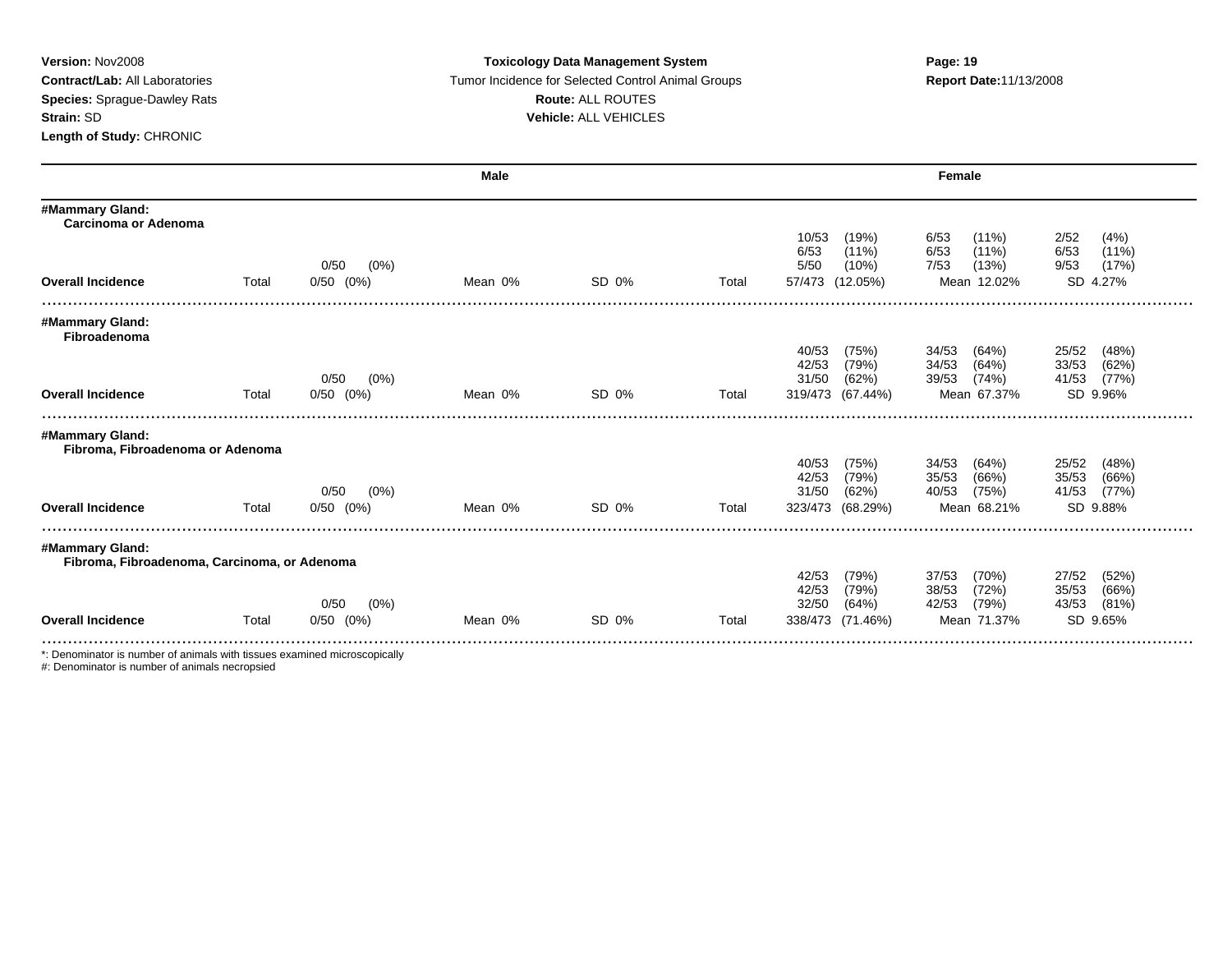### **Version:** Nov2008 **Toxicology Data Management System Page: 20 Contract/Lab:** All Laboratories **Tumor Incidence for Selected Control Animal Groups <b>Report Date:**11/13/2008 **Species:** Sprague-Dawley Rats **Route:** ALL ROUTES **Strain:** SD **Vehicle:** ALL VEHICLES

|                                                                                                                              |       |               | <b>Male</b> |       |       |                            | <b>Female</b>                   |                              |
|------------------------------------------------------------------------------------------------------------------------------|-------|---------------|-------------|-------|-------|----------------------------|---------------------------------|------------------------------|
| #Mesentery:<br><b>Schwannoma Malignant</b>                                                                                   |       |               |             |       |       |                            |                                 |                              |
|                                                                                                                              |       |               |             |       |       | 0/53<br>$(0\%)$            | 0/53<br>$(0\%)$                 | 0/52<br>(0%)                 |
|                                                                                                                              |       | (0%)<br>0/50  |             |       |       | (0%<br>0/53<br>0/50<br>(0% | $(0\%)$<br>0/53<br>(0%)<br>0/53 | 1/53<br>(2%)<br>(0%)<br>0/53 |
| <b>Overall Incidence</b>                                                                                                     | Total | $0/50$ $(0%)$ | Mean 0%     | SD 0% | Total | 1/473 (0.21%)              | Mean 0.21%                      | SD 0.63%                     |
| #Oral Cavity (Oral Mucosa, Tongue, Pharynx, Tooth, Gingiva):                                                                 |       |               |             |       |       |                            |                                 |                              |
| <b>Squamous Cell Carcinoma</b>                                                                                               |       |               |             |       |       | 0/53<br>$(0\%)$            | 1/53<br>(2%)                    | 0/52<br>$(0\%)$              |
|                                                                                                                              |       |               |             |       |       | (2%)<br>1/53               | (2%)<br>1/53                    | (2%)<br>1/53                 |
|                                                                                                                              |       | 1/50<br>(2%)  |             |       |       | 0/50<br>$(0\%)$            | (0%)<br>0/53                    | (0%)<br>0/53                 |
| <b>Overall Incidence</b>                                                                                                     | Total | $1/50$ $(2%)$ | Mean 2%     | SD 0% | Total | 4/473 (0.85%)              | Mean 0.84%                      | SD 0.99%                     |
|                                                                                                                              |       |               |             |       |       |                            |                                 |                              |
| #Oral Cavity (Oral Mucosa, Tongue, Pharynx, Tooth, Gingiva):<br>Squamous Cell Carcinoma, Papilloma Squamous, or<br>Papilloma |       |               |             |       |       |                            |                                 |                              |
|                                                                                                                              |       |               |             |       |       | 0/53<br>$(0\%)$            | (2%)<br>1/53                    | $(0\%)$<br>0/52              |
|                                                                                                                              |       |               |             |       |       | 1/53<br>(2%)               | (2% )<br>1/53                   | (2%)<br>1/53                 |
|                                                                                                                              |       | (2%)<br>1/50  |             |       |       | 0/50<br>(0%                | 0/53<br>(0%)                    | (0%)<br>0/53                 |
| <b>Overall Incidence</b>                                                                                                     | Total | 1/50 (2%)     | Mean 2%     | SD 0% | Total | (0.85%)<br>4/473           | Mean 0.84%                      | SD 0.99%                     |
| #Oral Mucosa:<br><b>Squamous Cell Carcinoma</b>                                                                              |       |               |             |       |       |                            |                                 |                              |
|                                                                                                                              |       |               |             |       |       | 0/53<br>$(0\%)$            | (2%)<br>1/53                    | 0/52<br>$(0\%)$              |
|                                                                                                                              |       |               |             |       |       | (2%)<br>1/53               | (2%)<br>1/53                    | 1/53<br>(2%)                 |
|                                                                                                                              |       | (2%)<br>1/50  |             |       |       | 0/50<br>$(0\%)$            | (0%)<br>0/53                    | 0/53<br>(0%)                 |
| <b>Overall Incidence</b>                                                                                                     | Total | $1/50$ $(2%)$ | Mean 2%     | SD 0% | Total | 4/473 (0.85%)              | Mean 0.84%                      | SD 0.99%                     |
| *: Denominator is number of animals with tissues examined microscopically                                                    |       |               |             |       |       |                            |                                 |                              |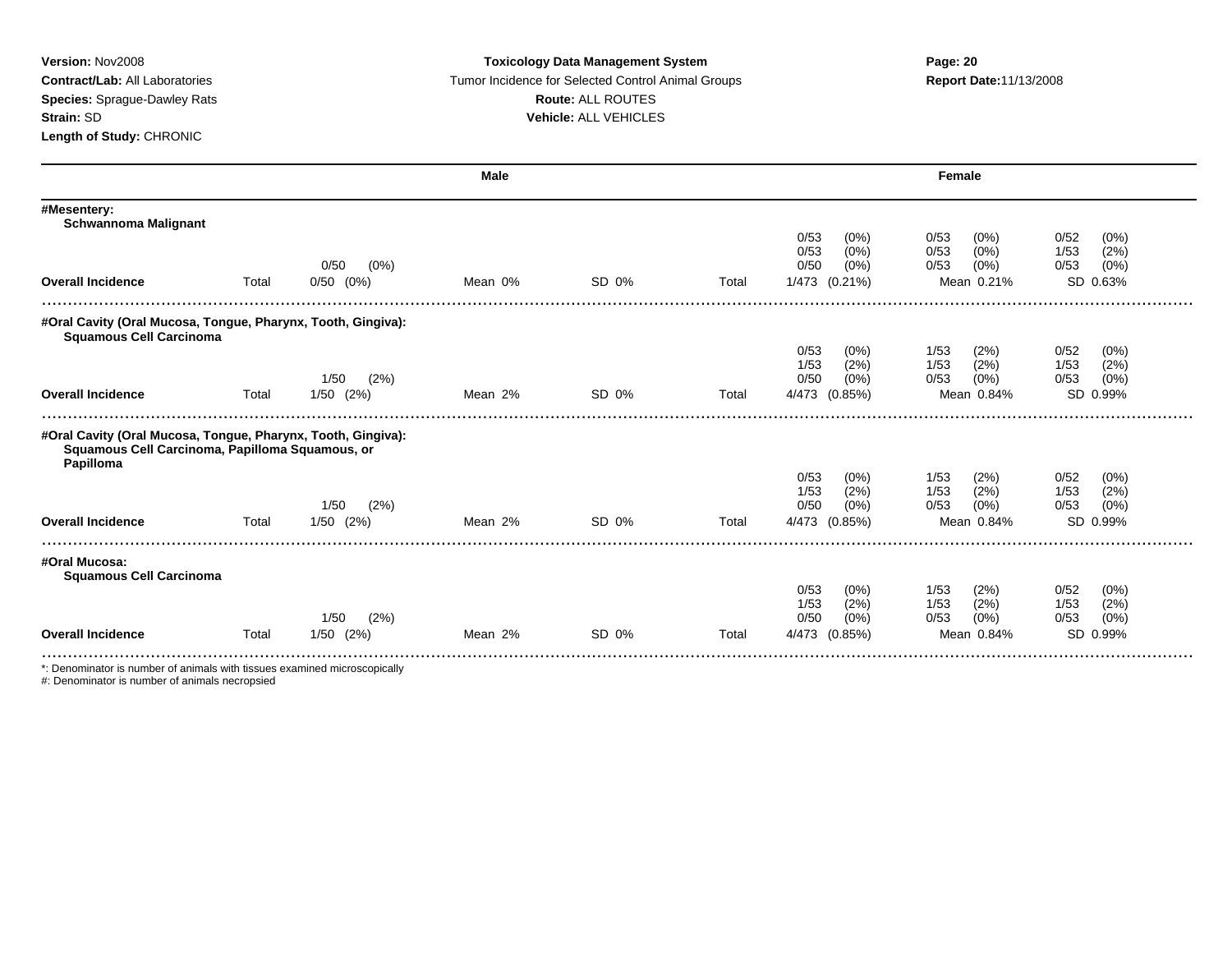### **Version:** Nov2008 **Toxicology Data Management System Page: 21 Contract/Lab:** All Laboratories Tumor Incidence for Selected Control Animal Groups **Report Date:**11/13/2008 **Species:** Sprague-Dawley Rats **Route:** ALL ROUTES **Strain:** SD **Vehicle:** ALL VEHICLES

|                                                         | <b>Male</b> |                                                       | Female                                                                                             |
|---------------------------------------------------------|-------------|-------------------------------------------------------|----------------------------------------------------------------------------------------------------|
| *Ovary:<br>Cystadenoma                                  |             |                                                       |                                                                                                    |
|                                                         |             | 0/53<br>$(0\%)$<br>0/53<br>$(0\%)$<br>0/50<br>$(0\%)$ | 0/52<br>0/52<br>(0%)<br>$(0\%)$<br>0/53<br>$(0\%)$<br>0/51<br>(0%)<br>(2%)<br>0/52<br>(0%)<br>1/53 |
| <b>Overall Incidence</b>                                | Total       | 1/469<br>$(0.21\%)$                                   | SD 0.63%<br>Mean 0.21%                                                                             |
| *Ovary:<br><b>Granulosa Cell Tumor Malignant</b>        |             |                                                       |                                                                                                    |
|                                                         |             | 1/53<br>(2%)<br>(2%)<br>1/53<br>1/50<br>(2%)          | 0/52<br>(0%)<br>0/52<br>$(0\%)$<br>(0%)<br>0/53<br>0/51<br>(0%)<br>(0%)<br>(0%)<br>0/52<br>0/53    |
| <b>Overall Incidence</b>                                | Total       | 3/469 (0.64%)                                         | SD 0.96%<br>Mean 0.64%                                                                             |
| *Ovary:<br>Granulosa Cell Tumor: Benign, Malignant, NOS |             | 1/53<br>(2%)                                          | 0/52<br>0/52<br>(0%)<br>(0%)                                                                       |
| <b>Overall Incidence</b>                                | Total       | 1/53<br>(2%)<br>1/50<br>(2%)                          | (0%)<br>$(0\%)$<br>0/53<br>0/51<br>$(0\%)$<br>$(0\%)$<br>0/52<br>0/53<br>SD 0.96%<br>Mean 0.64%    |
|                                                         |             | 3/469 (0.64%)                                         |                                                                                                    |
| *Ovary:<br>Luteoma                                      |             |                                                       |                                                                                                    |
|                                                         |             | 0/53<br>(0%)<br>(2%)<br>1/53<br>0/50<br>(0%)          | 1/52<br>(2%)<br>0/52<br>(0%)<br>(2%)<br>(0%)<br>1/53<br>0/51<br>(0%)<br>0/52<br>(0%)<br>0/53       |
| <b>Overall Incidence</b>                                | Total       | 3/469<br>$(0.64\%)$                                   | SD 0.95%<br>Mean 0.63%                                                                             |
|                                                         |             |                                                       |                                                                                                    |

\*: Denominator is number of animals with tissues examined microscopically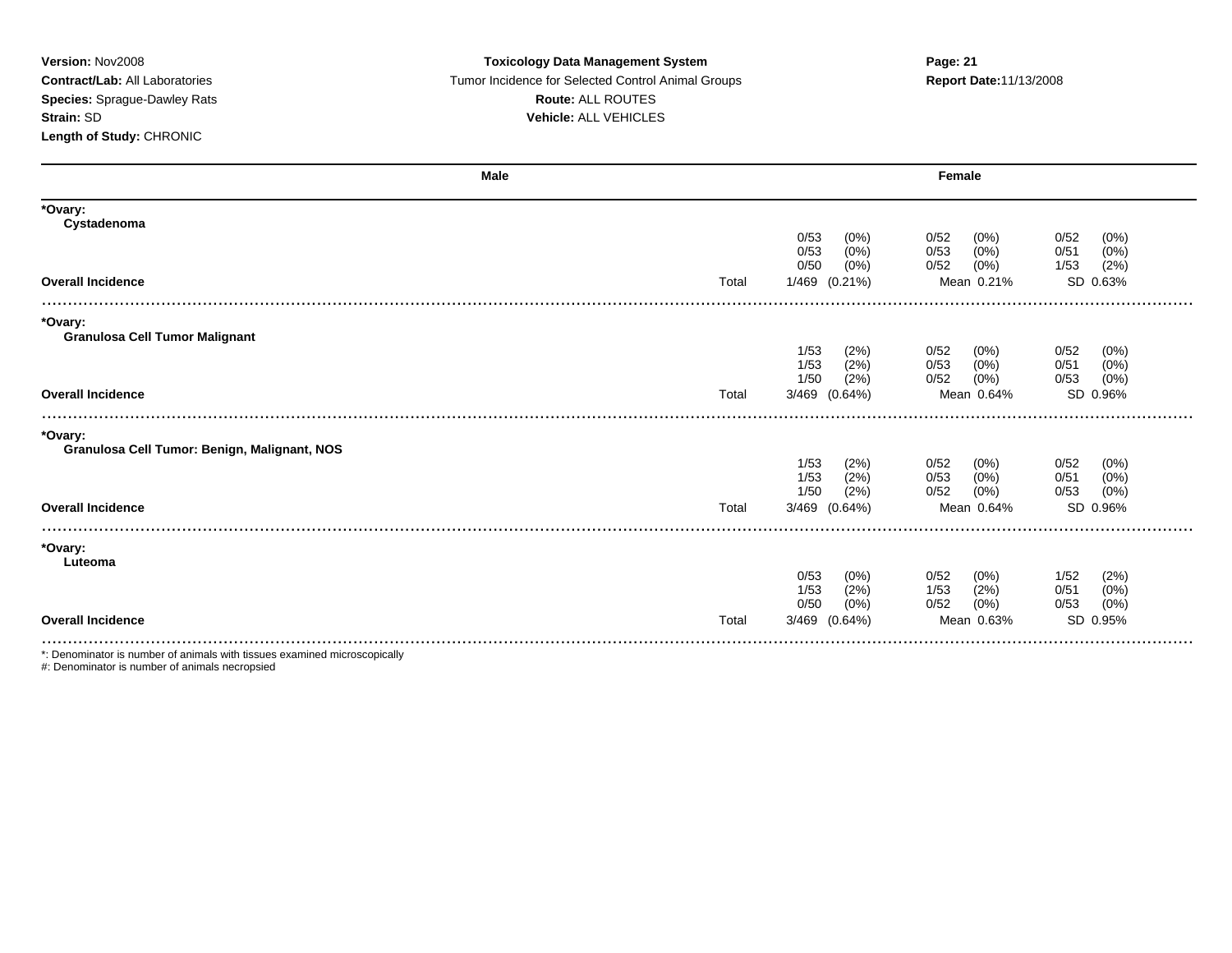### **Version:** Nov2008 **Toxicology Data Management System Page: 22 Contract/Lab:** All Laboratories Tumor Incidence for Selected Control Animal Groups **Report Date:**11/13/2008 **Species:** Sprague-Dawley Rats **Route:** ALL ROUTES **Strain:** SD **Vehicle:** ALL VEHICLES

|                                |       |                 | Male       |       |       |                                    | Female                                         |                    |
|--------------------------------|-------|-----------------|------------|-------|-------|------------------------------------|------------------------------------------------|--------------------|
| *Pancreas:<br>Adenoma          |       |                 |            |       |       |                                    |                                                |                    |
|                                |       |                 |            |       |       | 0/53<br>$(0\%)$<br>0/53<br>$(0\%)$ | 0/52<br>0/52<br>$(0\%)$<br>(0%<br>0/53<br>0/51 | $(0\%)$<br>$(0\%)$ |
|                                |       | 9/50<br>(18%)   |            |       |       | 0/50<br>$(0\%)$                    | (2%)<br>1/51<br>0/53                           | $(0\%)$            |
| <b>Overall Incidence</b>       | Total | 9/50 (18%)      | Mean 18%   | SD 0% | Total | 1/468<br>$(0.21\%)$                | SD 0.65%<br>Mean 0.22%                         |                    |
| *Pancreas:<br>Carcinoma        |       |                 |            |       |       |                                    |                                                |                    |
|                                |       |                 |            |       |       | 0/53<br>$(0\%)$                    | 0/52<br>0/52<br>(0%                            | (0%)               |
|                                |       | $(0\%)$<br>0/50 |            |       |       | (0%<br>0/53<br>(2%)<br>1/50        | 0/53<br>(0%<br>0/51<br>$(0\%)$<br>0/51<br>0/53 | $(0\%)$<br>(0%)    |
| <b>Overall Incidence</b>       | Total | $0/50$ $(0%)$   | Mean 0%    | SD 0% | Total | 1/468 (0.21%)                      | SD 0.67%<br>Mean 0.22%                         |                    |
| *Pancreas:                     |       |                 |            |       |       |                                    |                                                |                    |
| Carcinoma or Adenoma           |       |                 |            |       |       | 0/53<br>(0%)                       | 0/52<br>0/52<br>$(0\%)$                        | $(0\%)$            |
|                                |       |                 |            |       |       | $(0\%)$<br>0/53                    | 0/53<br>$(0\%)$<br>0/51                        | (0%)               |
|                                |       | 9/50<br>(18%)   |            |       |       | (2%)<br>1/50                       | 1/51<br>(2%)<br>0/53                           | $(0\%)$            |
| <b>Overall Incidence</b>       | Total | 9/50 (18%)      | Mean 18%   | SD 0% | Total | 2/468 (0.43%)                      | SD 0.87%<br>Mean 0.44%                         |                    |
| *Parathyroid Gland:<br>Adenoma |       |                 |            |       |       |                                    |                                                |                    |
|                                |       |                 |            |       |       | 0/45<br>(0%)                       | 0/47<br>1/50<br>(2%                            | $(0\%)$            |
|                                |       | (2%)<br>1/43    |            |       |       | 0/50<br>$(0\%)$<br>0/46<br>(0%)    | (0%<br>0/46<br>0/49<br>0/47<br>$(0\%)$<br>0/49 | (0%)<br>$(0\%)$    |
| <b>Overall Incidence</b>       | Total | 1/43 (2.33%)    | Mean 2.33% | SD 0% | Total | 1/429<br>(0.23%)                   | SD 0.67%<br>Mean 0.22%                         |                    |

\*: Denominator is number of animals with tissues examined microscopically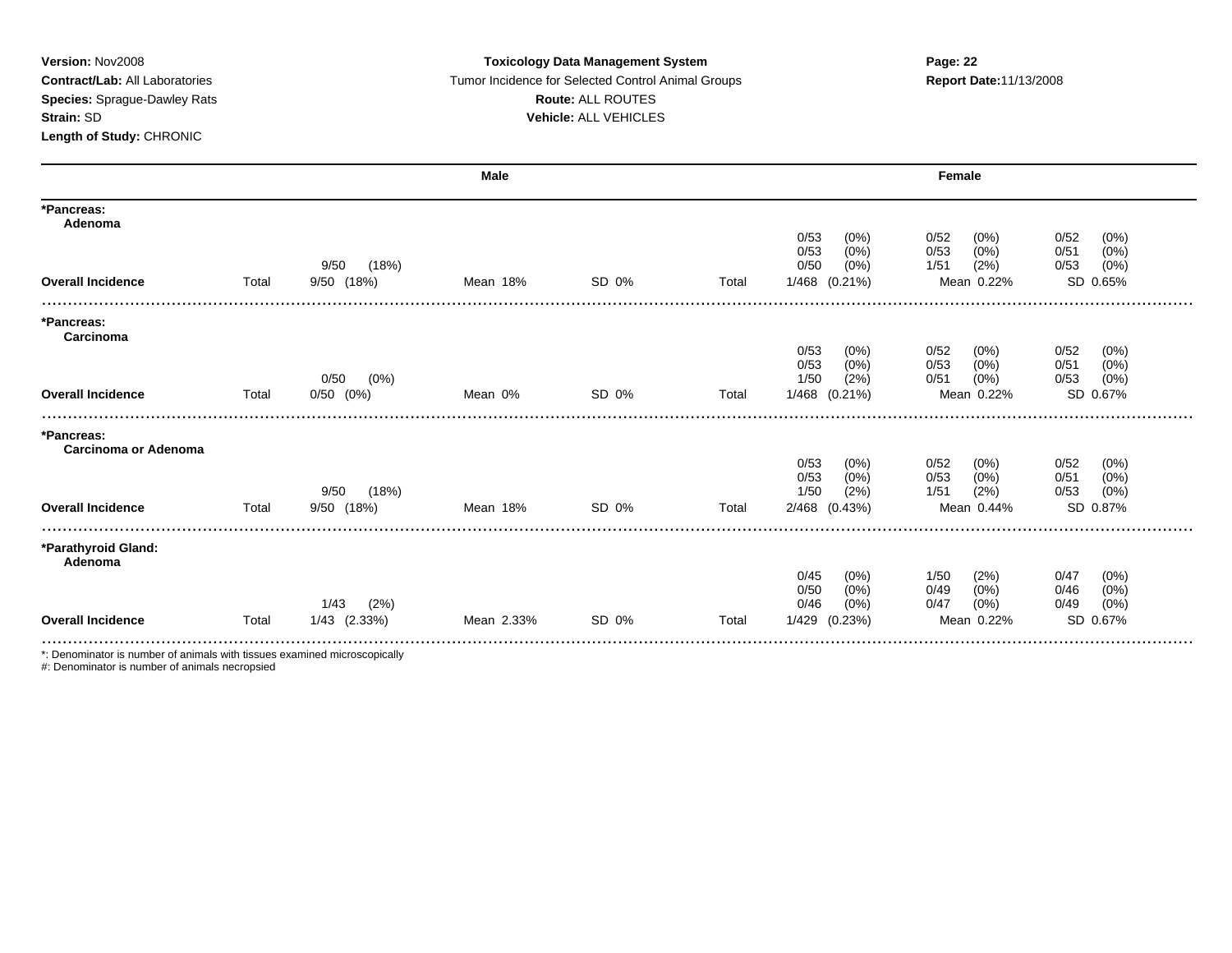### **Version:** Nov2008 **Toxicology Data Management System Page: 23 Contract/Lab:** All Laboratories Tumor Incidence for Selected Control Animal Groups **Report Date:**11/13/2008 **Species:** Sprague-Dawley Rats **Route:** ALL ROUTES **Strain:** SD **Vehicle:** ALL VEHICLES

|                                                                   |       |                 | <b>Male</b> |       |       |                                    | Female                             |                              |  |
|-------------------------------------------------------------------|-------|-----------------|-------------|-------|-------|------------------------------------|------------------------------------|------------------------------|--|
| #Peripheral Nerve:<br><b>Schwannoma Malignant</b>                 |       |                 |             |       |       |                                    |                                    |                              |  |
|                                                                   |       |                 |             |       |       | 0/53<br>$(0\%)$<br>$(0\%)$<br>0/53 | 0/53<br>$(0\%)$<br>0/53<br>$(0\%)$ | 0/52<br>(0%)<br>0/53<br>(0%) |  |
|                                                                   |       | 0/50<br>$(0\%)$ |             |       |       | 1/50<br>(2%)                       | 0/53<br>(0%)                       | 0/53<br>(0%)                 |  |
| <b>Overall Incidence</b>                                          | Total | $0/50$ $(0%)$   | Mean 0%     | SD 0% | Total | 1/473 (0.21%)                      | Mean 0.22%                         | SD 0.67%                     |  |
| #Peripheral Nerve:                                                |       |                 |             |       |       |                                    |                                    |                              |  |
| Schwannoma: Benign, Malignant, NOS                                |       |                 |             |       |       | 0/53<br>(0%)                       | 0/53<br>$(0\%)$                    | 0/52<br>(0%)                 |  |
|                                                                   |       |                 |             |       |       | 0/53<br>(0%)                       | $(0\%)$<br>0/53                    | 0/53<br>(0%)                 |  |
|                                                                   |       | 0/50<br>$(0\%)$ |             |       |       | (2%)<br>1/50                       | 0/53<br>(0%)                       | 0/53<br>(0%)                 |  |
| <b>Overall Incidence</b>                                          | Total | $0/50$ $(0%)$   | Mean 0%     | SD 0% | Total | 1/473 (0.21%)                      | Mean 0.22%                         | SD 0.67%                     |  |
| *Pituitary Gland: Pars Distalis or Unspecified Site:<br>Adenoma   |       |                 |             |       |       |                                    |                                    |                              |  |
|                                                                   |       |                 |             |       |       | 22/53<br>(42%)                     | 28/53<br>(53%)                     | 17/52<br>(33%)               |  |
|                                                                   |       |                 |             |       |       | 30/53<br>(57%)                     | 15/53<br>(28%)                     | (47%)<br>25/53               |  |
|                                                                   |       | 13/50<br>(26%)  |             |       |       | 13/50<br>(26%)                     | 15/51<br>(29%)                     | 18/53<br>(34%)               |  |
| <b>Overall Incidence</b>                                          | Total | 13/50 (26%)     | Mean 26%    | SD 0% | Total | 183/471<br>(38.85%)                | Mean 38.72%                        | SD 11.26%                    |  |
| *Pituitary Gland: Pars Distalis or Unspecified Site:<br>Carcinoma |       |                 |             |       |       |                                    |                                    |                              |  |
|                                                                   |       |                 |             |       |       | 1/53<br>(2%)                       | 0/53<br>$(0\%)$                    | 2/52<br>(4% )                |  |
|                                                                   |       |                 |             |       |       | 0/53<br>$(0\%)$                    | $(0\%)$<br>0/53                    | (0%)<br>0/53                 |  |
|                                                                   |       | 0/50<br>$(0\%)$ |             |       |       | 0/50<br>$(0\%)$                    | 0/51<br>$(0\%)$                    | (0%)<br>0/53                 |  |
| <b>Overall Incidence</b>                                          | Total | $0/50$ $(0%)$   | Mean 0%     | SD 0% | Total | $(0.64\%)$<br>3/471                | Mean 0.64%                         | <b>SD</b><br>1.36%           |  |

\*: Denominator is number of animals with tissues examined microscopically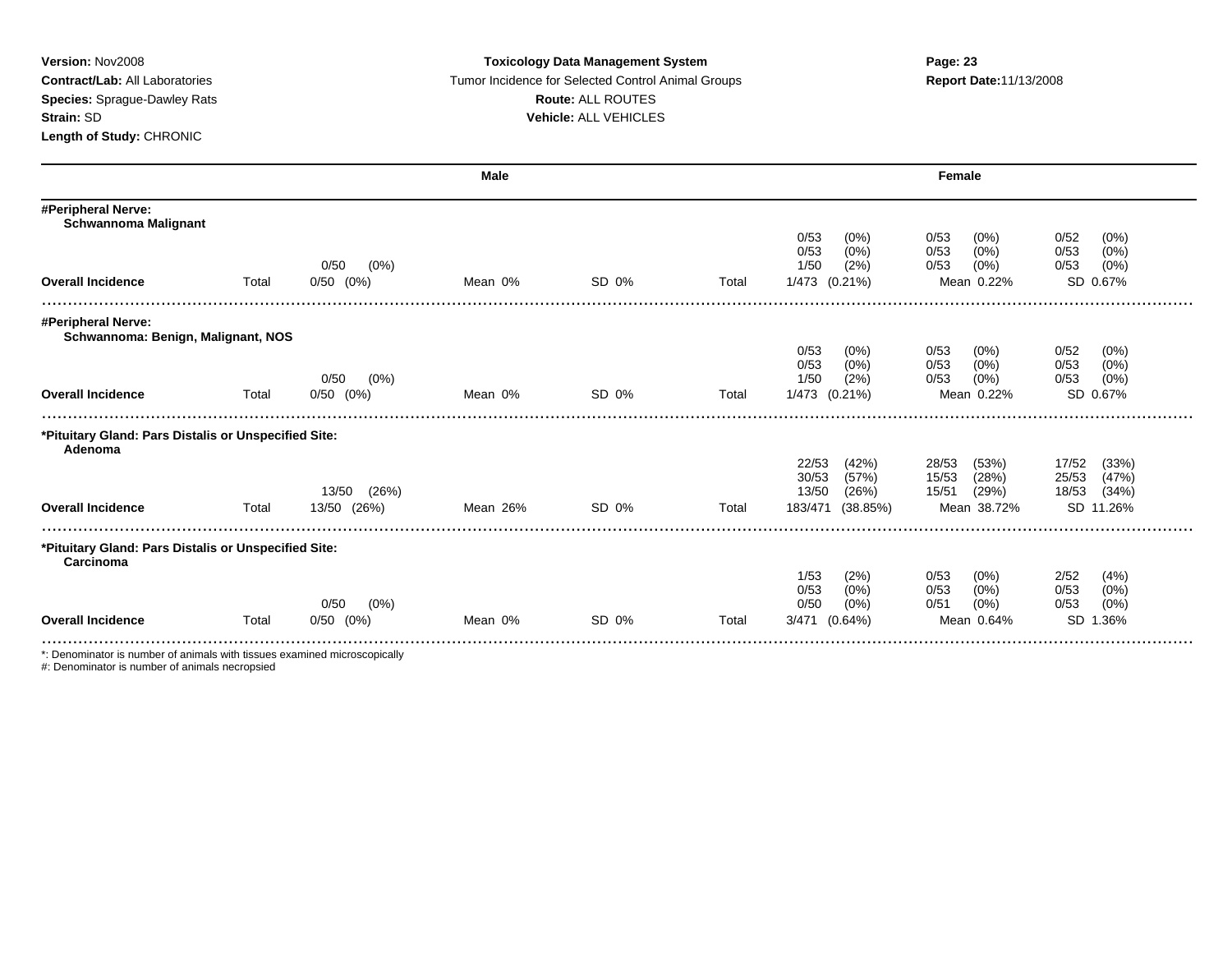### **Version:** Nov2008 **Toxicology Data Management System Page: 24 Contract/Lab:** All Laboratories **Tumor Incidence for Selected Control Animal Groups <b>Report Date:**11/13/2008 **Species:** Sprague-Dawley Rats **Route:** ALL ROUTES **Strain:** SD **Vehicle:** ALL VEHICLES

|                                                                              |       |                 | <b>Male</b> |       |       |                                  | Female                           |                                  |
|------------------------------------------------------------------------------|-------|-----------------|-------------|-------|-------|----------------------------------|----------------------------------|----------------------------------|
| *Pituitary Gland: Pars Distalis or Unspecified Site:<br>Carcinoma or Adenoma |       |                 |             |       |       |                                  |                                  |                                  |
|                                                                              |       |                 |             |       |       | 23/53<br>(43%)<br>30/53<br>(57%) | 28/53<br>(53%)<br>15/53<br>(28%) | (37%)<br>19/52<br>(47%)<br>25/53 |
|                                                                              |       | (26%)<br>13/50  |             |       |       | (26%)<br>13/50                   | 15/51<br>(29%)                   | 18/53<br>(34%)                   |
| <b>Overall Incidence</b>                                                     | Total | 13/50 (26%)     | Mean 26%    | SD 0% | Total | 186/471<br>(39.49%)              | Mean 39.36%                      | SD 11.14%                        |
|                                                                              |       |                 |             |       |       |                                  |                                  |                                  |
| *Pituitary Gland: Pars Intermedia:<br>Adenoma                                |       |                 |             |       |       |                                  |                                  |                                  |
|                                                                              |       |                 |             |       |       | 0/53<br>$(0\%)$                  | $(0\%)$<br>0/53                  | 0/52<br>$(0\%)$                  |
|                                                                              |       | 0/50<br>$(0\%)$ |             |       |       | (2%)<br>1/53<br>(2%)<br>1/50     | (0%)<br>0/53<br>(2%)<br>1/51     | 2/53<br>(4%)<br>0/53<br>(0%)     |
| <b>Overall Incidence</b>                                                     | Total | $0/50$ $(0%)$   | Mean 0%     | SD 0% | Total | 5/471 (1.06%)                    | Mean 1.07%                       | SD 1.39%                         |
| *Pituitary Gland: Pars Intermedia:                                           |       |                 |             |       |       |                                  |                                  |                                  |
| Carcinoma or Adenoma                                                         |       |                 |             |       |       |                                  |                                  |                                  |
|                                                                              |       |                 |             |       |       | 0/53<br>$(0\%)$                  | $(0\%)$<br>0/53                  | 0/52<br>$(0\%)$                  |
|                                                                              |       | $(0\%)$<br>0/50 |             |       |       | (2%)<br>1/53<br>(2%)<br>1/50     | (0% )<br>0/53<br>(2%)<br>1/51    | 2/53<br>(4%)<br>0/53<br>(0%)     |
| <b>Overall Incidence</b>                                                     | Total | $0/50$ $(0%)$   | Mean 0%     | SD 0% | Total | 5/471 (1.06%)                    | Mean 1.07%                       | SD 1.39%                         |
| *Prostate:                                                                   |       |                 |             |       |       |                                  |                                  |                                  |
| Adenoma                                                                      |       |                 |             |       |       |                                  |                                  |                                  |
|                                                                              |       | (10%)<br>5/50   |             |       |       |                                  |                                  |                                  |
| <b>Overall Incidence</b>                                                     | Total | 5/50 (10%)      | Mean 10%    | SD 0% |       |                                  |                                  |                                  |
| *: Denominator is number of animals with tissues examined microscopically    |       |                 |             |       |       |                                  |                                  |                                  |
|                                                                              |       |                 |             |       |       |                                  |                                  |                                  |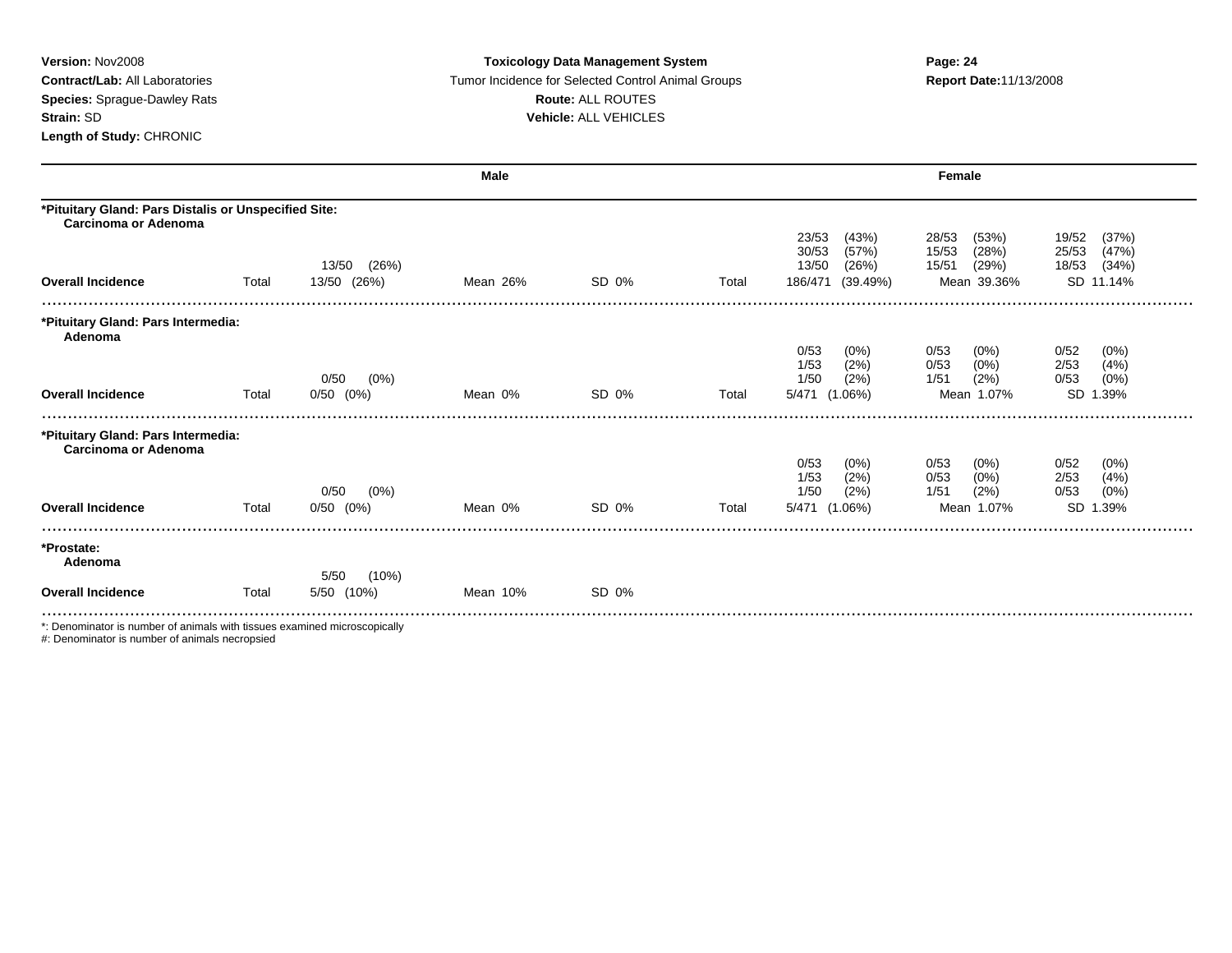| Version: Nov2008<br><b>Contract/Lab: All Laboratories</b><br>Species: Sprague-Dawley Rats<br>Strain: SD<br>Length of Study: CHRONIC |       | <b>Toxicology Data Management System</b><br>Tumor Incidence for Selected Control Animal Groups<br>Route: ALL ROUTES<br>Vehicle: ALL VEHICLES |             |       | Page: 25<br>Report Date: 11/13/2008 |                                                                      |                                                                     |                                                             |
|-------------------------------------------------------------------------------------------------------------------------------------|-------|----------------------------------------------------------------------------------------------------------------------------------------------|-------------|-------|-------------------------------------|----------------------------------------------------------------------|---------------------------------------------------------------------|-------------------------------------------------------------|
|                                                                                                                                     |       |                                                                                                                                              | <b>Male</b> |       |                                     |                                                                      | Female                                                              |                                                             |
| *Prostate:<br><b>Carcinoma or Adenoma</b><br><b>Overall Incidence</b>                                                               | Total | 5/50<br>(10%)<br>5/50 (10%)                                                                                                                  | Mean 10%    | SD 0% |                                     |                                                                      |                                                                     |                                                             |
| *Salivary Glands:<br><b>Schwannoma Malignant</b><br><b>Overall Incidence</b>                                                        | Total | 1/50<br>(2%)<br>$1/50$ $(2%)$                                                                                                                | Mean 2%     | SD 0% | Total                               | 0/53<br>$(0\%)$<br>(0%)<br>0/53<br>0/50<br>$(0\%)$<br>$0/466$ $(0%)$ | 0/53<br>$(0\%)$<br>$(0\%)$<br>0/53<br>(0%)<br>0/51<br>Mean 0%       | 0/51<br>(0%)<br>(0%)<br>0/51<br>(0%)<br>0/51<br>SD 0%       |
| #Skeletal Muscle:<br><b>Fibrous Histiocytoma</b><br><b>Overall Incidence</b>                                                        | Total | 0/50<br>$(0\%)$<br>$0/50$ $(0%)$                                                                                                             | Mean 0%     | SD 0% | Total                               | (2%)<br>1/53<br>(0% )<br>0/53<br>0/50<br>$(0\%)$<br>1/473 (0.21%)    | 0/53<br>$(0\%)$<br>0/53<br>$(0\%)$<br>0/53<br>$(0\%)$<br>Mean 0.21% | 0/52<br>(0%)<br>0/53<br>(0%)<br>0/53<br>(0%)<br>SD 0.63%    |
| #Skeletal Muscle:<br>Rhabdomyosarcoma<br><b>Overall Incidence</b>                                                                   | Total | 0/50<br>(0%)<br>$0/50$ $(0%)$                                                                                                                | Mean 0%     | SD 0% | Total                               | 0/53<br>(0%)<br>(0%)<br>0/53<br>1/50<br>(2%)<br>1/473 (0.21%)        | 0/53<br>$(0\%)$<br>(0%)<br>0/53<br>0/53<br>$(0\%)$<br>Mean 0.22%    | 0/52<br>$(0\%)$<br>0/53<br>(0%)<br>0/53<br>(0%)<br>SD 0.67% |
| *: Denominator is number of animals with tissues examined microscopically                                                           |       |                                                                                                                                              |             |       |                                     |                                                                      |                                                                     |                                                             |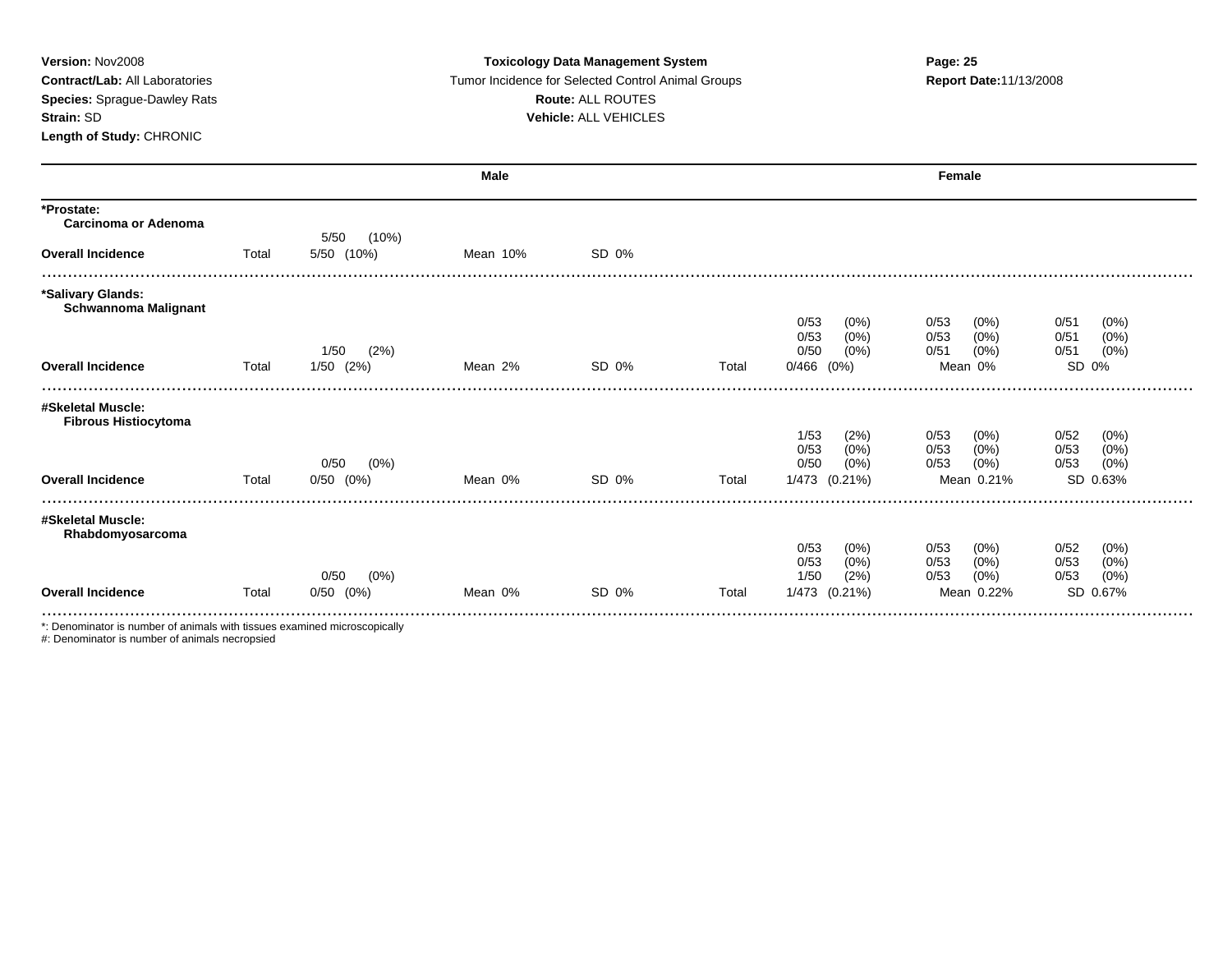### **Version:** Nov2008 **Toxicology Data Management System Page: 26 Contract/Lab:** All Laboratories **Tumor Incidence for Selected Control Animal Groups <b>Report Date:**11/13/2008 **Species:** Sprague-Dawley Rats **Route:** ALL ROUTES **Strain:** SD **Vehicle:** ALL VEHICLES

|                                                                           |       |                 | <b>Male</b> |       |       |                                 | Female                          |                      |
|---------------------------------------------------------------------------|-------|-----------------|-------------|-------|-------|---------------------------------|---------------------------------|----------------------|
| #Skeletal Muscle:<br>Rhabdomyosarcoma or Rhabdomyoma                      |       |                 |             |       |       |                                 |                                 |                      |
|                                                                           |       |                 |             |       |       | 0/53<br>(0%)                    | 0/53<br>$(0\%)$                 | 0/52<br>(0%)         |
|                                                                           |       |                 |             |       |       | $(0\%)$<br>0/53                 | 0/53<br>(0%)                    | 0/53<br>(0%)         |
|                                                                           |       | $(0\%)$<br>0/50 |             |       |       | 1/50<br>(2%)                    | 0/53<br>(0%)                    | 0/53<br>(0%)         |
| <b>Overall Incidence</b>                                                  | Total | $0/50$ $(0%)$   | Mean 0%     | SD 0% | Total | 1/473 (0.21%)                   | Mean 0.22%                      | SD 0.67%             |
| #Skin:                                                                    |       |                 |             |       |       |                                 |                                 |                      |
| <b>Basal Cell Adenoma</b>                                                 |       |                 |             |       |       |                                 |                                 |                      |
|                                                                           |       |                 |             |       |       | 0/53<br>$(0\%)$                 | 0/53<br>(0%)                    | 0/52<br>$(0\%)$      |
|                                                                           |       | (2%)<br>1/50    |             |       |       | (2%)<br>1/53<br>0/50<br>$(0\%)$ | (0%)<br>0/53<br>0/53<br>$(0\%)$ | 0/53<br>(0%)<br>0/53 |
| <b>Overall Incidence</b>                                                  |       |                 | Mean 2%     | SD 0% |       |                                 | Mean 0.21%                      | (0%)                 |
|                                                                           | Total | $1/50$ $(2%)$   |             |       | Total | 1/473 (0.21%)                   |                                 | SD 0.63%             |
| #Skin:                                                                    |       |                 |             |       |       |                                 |                                 |                      |
| Basal Cell Adenoma or Basosquamous Tumor Benign                           |       |                 |             |       |       | 0/53<br>$(0\%)$                 | 0/53<br>$(0\%)$                 | 0/52<br>$(0\%)$      |
|                                                                           |       |                 |             |       |       | (2%)<br>1/53                    | (0%)<br>0/53                    | 0/53<br>(0%)         |
|                                                                           |       | (2%)<br>1/50    |             |       |       | 0/50<br>(0%)                    | $(0\%)$<br>0/53                 | 0/53<br>(0%)         |
| <b>Overall Incidence</b>                                                  | Total | $1/50$ $(2%)$   | Mean 2%     | SD 0% | Total | 1/473 (0.21%)                   | Mean 0.21%                      | SD 0.63%             |
| #Skin:                                                                    |       |                 |             |       |       |                                 |                                 |                      |
| Basal Cell Adenoma, Basosquamous Tumor Benign, or                         |       |                 |             |       |       |                                 |                                 |                      |
| Trichoepithelioma                                                         |       |                 |             |       |       |                                 |                                 |                      |
|                                                                           |       |                 |             |       |       | 0/53<br>$(0\%)$                 | 0/53<br>(0%)                    | 0/52<br>$(0\%)$      |
|                                                                           |       | 1/50            |             |       |       | (2%)<br>1/53<br>0/50<br>$(0\%)$ | 0/53<br>(0%)<br>0/53            | 0/53<br>(0%)<br>0/53 |
|                                                                           |       | (2%)            |             |       |       |                                 | $(0\%)$                         | (0%)                 |
| <b>Overall Incidence</b>                                                  | Total | $1/50$ $(2%)$   | Mean 2%     | SD 0% | Total | 1/473 (0.21%)                   | Mean 0.21%                      | SD 0.63%             |
| *: Denominator is number of animals with tissues examined microscopically |       |                 |             |       |       |                                 |                                 |                      |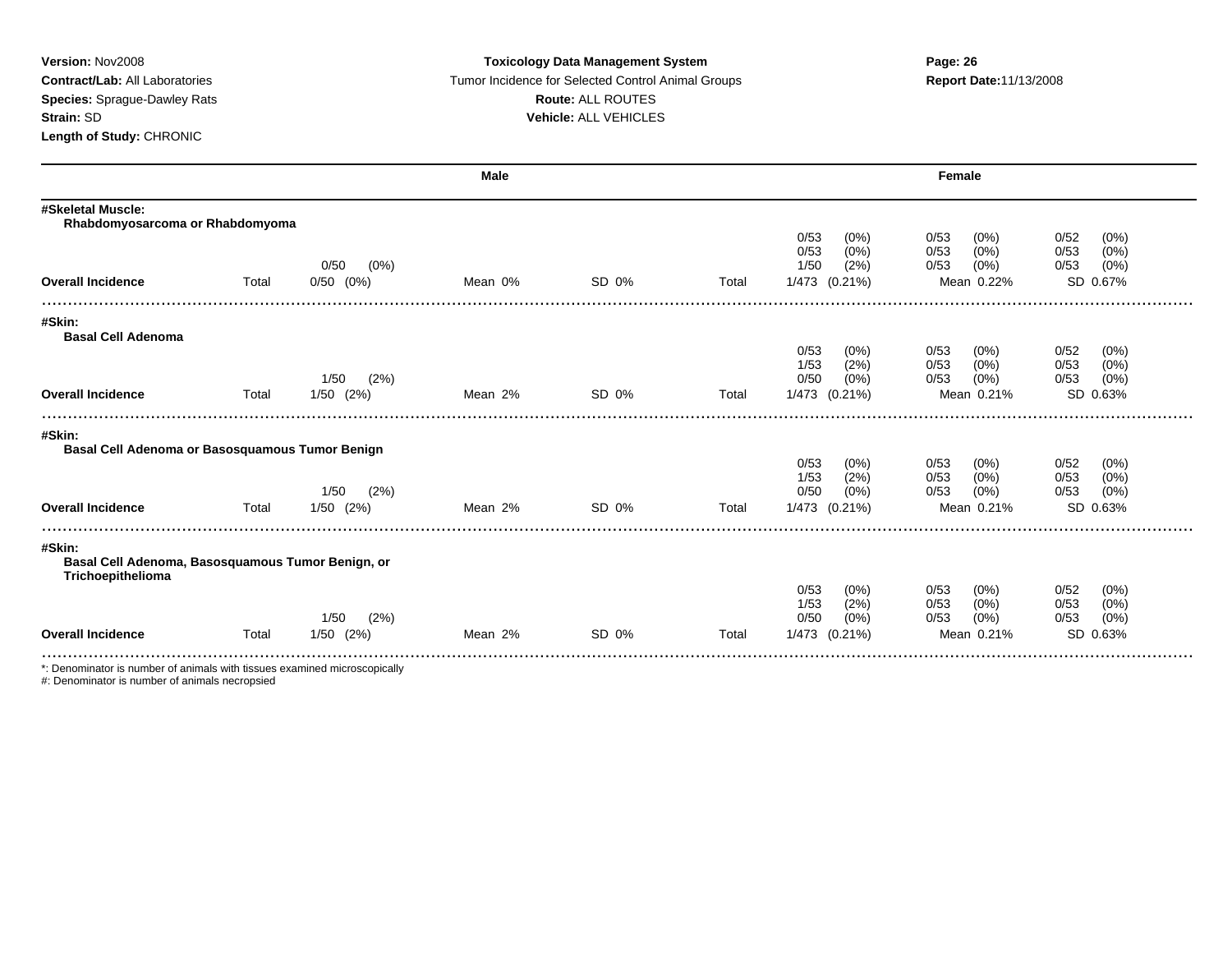### **Version:** Nov2008 **Toxicology Data Management System Page: 27 Contract/Lab:** All Laboratories **Tumor Incidence for Selected Control Animal Groups <b>Report Date:**11/13/2008 **Species:** Sprague-Dawley Rats **Route:** ALL ROUTES **Strain:** SD **Vehicle:** ALL VEHICLES

|                                                                                                                         |       |                           | Male    |       |       |                                 | Female                          |                                 |
|-------------------------------------------------------------------------------------------------------------------------|-------|---------------------------|---------|-------|-------|---------------------------------|---------------------------------|---------------------------------|
| #Skin:<br><b>Basal Cell Carcinoma</b>                                                                                   |       |                           |         |       |       |                                 |                                 |                                 |
|                                                                                                                         |       |                           |         |       |       | 0/53<br>$(0\%)$                 | 0/53<br>(0%)                    | 0/52<br>$(0\%)$                 |
|                                                                                                                         |       | 0/50<br>$(0\%)$           |         |       |       | 0/53<br>$(0\%)$<br>0/50<br>(0%) | 0/53<br>(0%)<br>0/53<br>(0%)    | 1/53<br>(2%)<br>(0%)<br>0/53    |
| <b>Overall Incidence</b>                                                                                                | Total | $0/50$ $(0%)$             | Mean 0% | SD 0% | Total | 1/473 (0.21%)                   | Mean 0.21%                      | SD 0.63%                        |
| #Skin:                                                                                                                  |       |                           |         |       |       |                                 |                                 |                                 |
| Basal Cell Carcinoma or Basosquamous Tumor (malignant or<br>NOS)                                                        |       |                           |         |       |       |                                 |                                 |                                 |
|                                                                                                                         |       |                           |         |       |       | 0/53<br>$(0\%)$                 | 0/53<br>(0%)                    | 0/52<br>$(0\%)$                 |
|                                                                                                                         |       | 0/50<br>$(0\%)$           |         |       |       | (0% )<br>0/53<br>0/50<br>(0%)   | (0%)<br>0/53<br>$(0\%)$<br>0/53 | (2%)<br>1/53<br>$(0\%)$<br>0/53 |
| <b>Overall Incidence</b>                                                                                                | Total | $0/50$ $(0%)$             | Mean 0% | SD 0% | Total | 1/473 (0.21%)                   | Mean 0.21%                      | SD 0.63%                        |
| #Skin:                                                                                                                  |       |                           |         |       |       |                                 |                                 |                                 |
| Basal Cell Carcinoma, Basal Cell Adenoma, Basosquamous<br>Tumor (benign, malignant or NOS), or Trichoepithelioma        |       |                           |         |       |       |                                 |                                 |                                 |
|                                                                                                                         |       |                           |         |       |       | 0/53<br>$(0\%)$                 | 0/53<br>(0%)                    | 0/52<br>$(0\%)$                 |
|                                                                                                                         |       |                           |         |       |       | (2%)<br>1/53                    | 0/53<br>(0%)                    | (2%)<br>1/53                    |
| <b>Overall Incidence</b>                                                                                                | Total | (2%)<br>1/50<br>1/50 (2%) | Mean 2% | SD 0% | Total | 0/50<br>(0%)<br>2/473 (0.42%)   | 0/53<br>$(0\%)$<br>Mean 0.42%   | 0/53<br>(0%)<br>SD 0.83%        |
|                                                                                                                         |       |                           |         |       |       |                                 |                                 |                                 |
| #Skin:<br>Basal or Sq. Cell Carcinoma, Carcinoma, Basosq. Tumor (M<br>or B), Basal Cell Adenoma, Adenoma, Papilloma, Sq |       |                           |         |       |       |                                 |                                 |                                 |
| Papilloma, Keratoacanthoma, Trichoepithelioma                                                                           |       |                           |         |       |       | 0/53<br>(0%)                    | 0/53<br>(0%)                    | (2%)<br>1/52                    |
|                                                                                                                         |       |                           |         |       |       | 2/53<br>(4%)                    | $(0\%)$<br>0/53                 | 1/53<br>(2%)                    |
|                                                                                                                         |       | 3/50<br>(6%)              |         |       |       | 0/50<br>(0%)                    | (2%)<br>1/53                    | 0/53<br>(0%)                    |
| <b>Overall Incidence</b>                                                                                                | Total | $3/50$ $(6%)$             | Mean 6% | SD 0% | Total | 5/473 (1.06%)                   | Mean 1.05%                      | SD 1.37%                        |

\*: Denominator is number of animals with tissues examined microscopically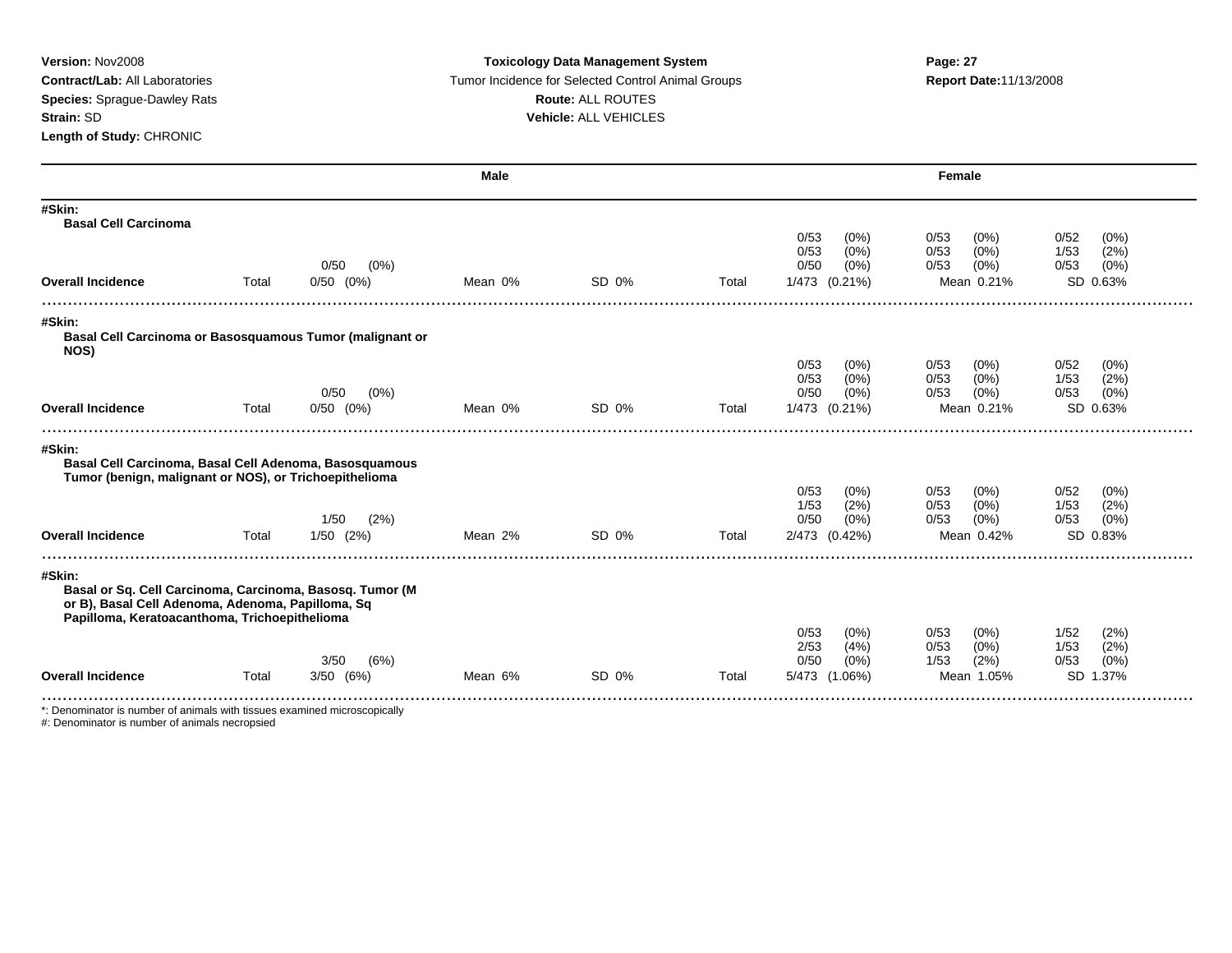### **Version:** Nov2008 **Toxicology Data Management System Page: 28 Contract/Lab:** All Laboratories **Tumor Incidence for Selected Control Animal Groups <b>Report Date:**11/13/2008 **Species:** Sprague-Dawley Rats **Route:** ALL ROUTES **Strain:** SD **Vehicle:** ALL VEHICLES

|                                                                                        |       |                 | <b>Male</b> |       |       |                 | Female          |                 |
|----------------------------------------------------------------------------------------|-------|-----------------|-------------|-------|-------|-----------------|-----------------|-----------------|
| #Skin:<br><b>Fibroma</b>                                                               |       |                 |             |       |       |                 |                 |                 |
|                                                                                        |       |                 |             |       |       | 2/53<br>(4% )   | 1/53<br>(2%)    | 2/52<br>(4% )   |
|                                                                                        |       |                 |             |       |       | (2%)<br>1/53    | $(0\%)$<br>0/53 | (2%)<br>1/53    |
|                                                                                        |       | (10%)<br>5/50   |             |       |       | 0/50<br>$(0\%)$ | (2%)<br>1/53    | 0/53<br>(0%)    |
| <b>Overall Incidence</b>                                                               | Total | 5/50 (10%)      | Mean 10%    | SD 0% | Total | 8/473 (1.69%)   | Mean 1.69%      | SD 1.49%        |
| #Skin:                                                                                 |       |                 |             |       |       |                 |                 |                 |
| Fibroma, Fibrosarcoma, Sarcoma, Myxoma, Myxosarcoma, or<br><b>Fibrous Histiocytoma</b> |       |                 |             |       |       |                 |                 |                 |
|                                                                                        |       |                 |             |       |       | 2/53<br>(4% )   | 2/53<br>(4% )   | 2/52<br>(4% )   |
|                                                                                        |       |                 |             |       |       | 1/53<br>(2%)    | 0/53<br>$(0\%)$ | 1/53<br>(2%)    |
|                                                                                        |       | 5/50<br>(10%)   |             |       |       | 0/50<br>$(0\%)$ | (2%)<br>1/53    | (0%<br>0/53     |
| <b>Overall Incidence</b>                                                               | Total | 5/50 (10%)      | Mean 10%    | SD 0% | Total | 9/473 (1.9%)    | Mean 1.89%      | SD 1.64%        |
| #Skin:<br>Fibrosarcoma                                                                 |       |                 |             |       |       |                 |                 |                 |
|                                                                                        |       |                 |             |       |       | 0/53<br>$(0\%)$ | (2%)<br>1/53    | 0/52<br>$(0\%)$ |
|                                                                                        |       |                 |             |       |       | 0/53<br>$(0\%)$ | (0%)<br>0/53    | (0%)<br>0/53    |
|                                                                                        |       | 0/50<br>$(0\%)$ |             |       |       | 0/50<br>$(0\%)$ | 0/53<br>$(0\%)$ | (0%)<br>0/53    |
| <b>Overall Incidence</b>                                                               | Total | $0/50$ $(0%)$   | Mean 0%     | SD 0% | Total | 1/473 (0.21%)   | Mean 0.21%      | SD 0.63%        |
| #Skin:                                                                                 |       |                 |             |       |       |                 |                 |                 |
| Fibrosarcoma, Sarcoma, Myxosarcoma, or Fibrous<br>Histiocytoma                         |       |                 |             |       |       |                 |                 |                 |
|                                                                                        |       |                 |             |       |       | 0/53<br>$(0\%)$ | 1/53<br>(2%)    | 0/52<br>(0%)    |
|                                                                                        |       |                 |             |       |       | $(0\%)$<br>0/53 | 0/53<br>$(0\%)$ | 0/53<br>(0%)    |
|                                                                                        |       | 0/50<br>(0%)    |             |       |       | 0/50<br>$(0\%)$ | 0/53<br>$(0\%)$ | (0%)<br>0/53    |
| <b>Overall Incidence</b>                                                               | Total | $0/50$ $(0%)$   | Mean 0%     | SD 0% | Total | 1/473 (0.21%)   | Mean 0.21%      | SD 0.63%        |
|                                                                                        |       |                 |             |       |       |                 |                 |                 |

\*: Denominator is number of animals with tissues examined microscopically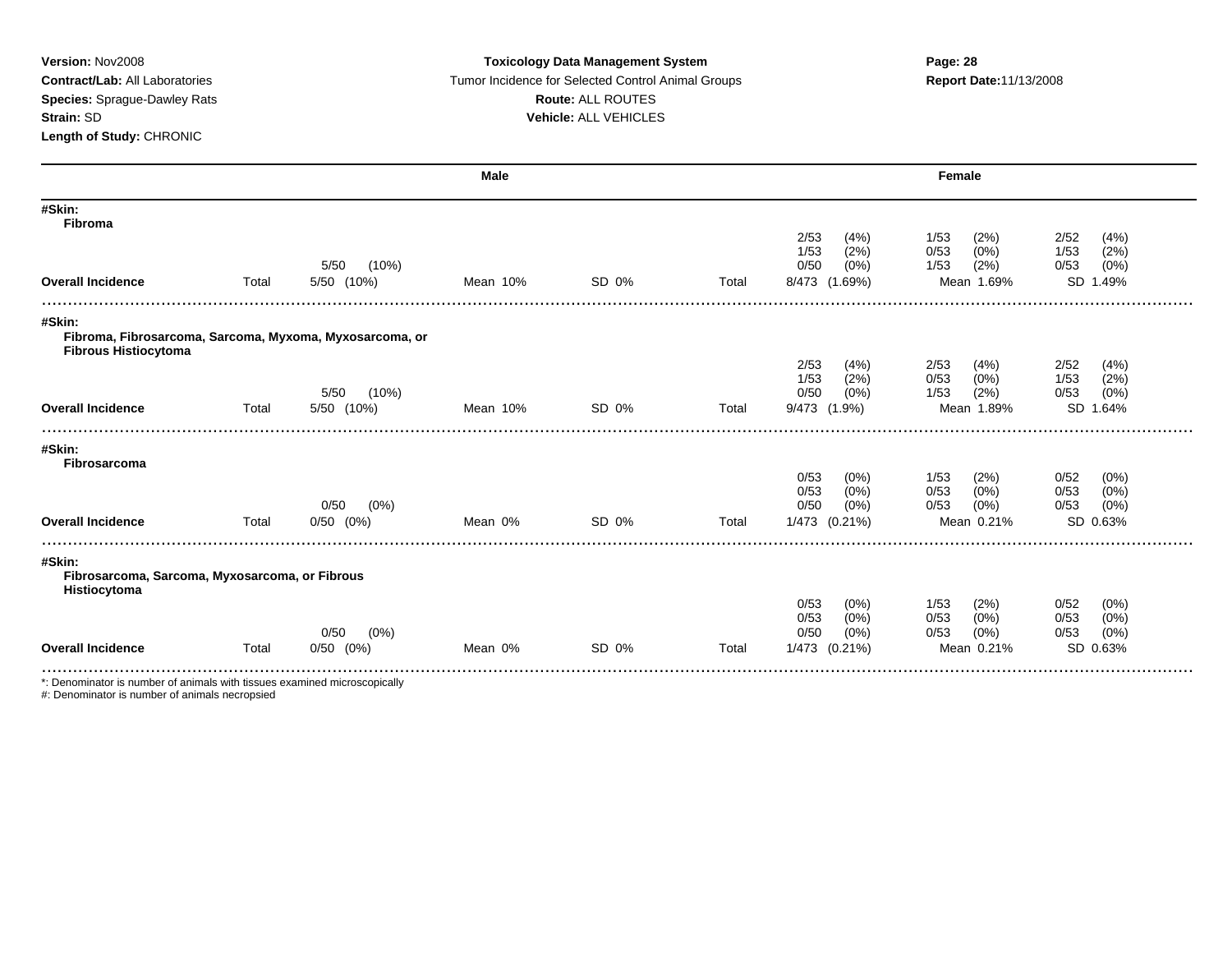### **Version:** Nov2008 **Toxicology Data Management System Page: 29 Contract/Lab:** All Laboratories Tumor Incidence for Selected Control Animal Groups **Report Date:**11/13/2008 **Species:** Sprague-Dawley Rats **Route:** ALL ROUTES **Strain:** SD **Vehicle:** ALL VEHICLES

|                                                    |       |                 | <b>Male</b> |       |       |                 | Female          |                 |
|----------------------------------------------------|-------|-----------------|-------------|-------|-------|-----------------|-----------------|-----------------|
| #Skin:<br>Hemangiosarcoma                          |       |                 |             |       |       |                 |                 |                 |
|                                                    |       |                 |             |       |       | 0/53<br>(0%)    | 0/53<br>(0%)    | (2%)<br>1/52    |
|                                                    |       |                 |             |       |       | 0/53<br>$(0\%)$ | 0/53<br>$(0\%)$ | $(0\%)$<br>0/53 |
|                                                    |       | (2%)<br>1/50    |             |       |       | 0/50<br>$(0\%)$ | $(0\%)$<br>0/53 | (0%)<br>0/53    |
| <b>Overall Incidence</b>                           | Total | $1/50$ $(2%)$   | Mean 2%     | SD 0% | Total | 1/473 (0.21%)   | Mean 0.21%      | SD 0.64%        |
| #Skin:<br>Keratoacanthoma                          |       |                 |             |       |       |                 |                 |                 |
|                                                    |       |                 |             |       |       | 0/53<br>(0%)    | 0/53<br>$(0\%)$ | 1/52<br>(2%)    |
|                                                    |       |                 |             |       |       | 0/53<br>$(0\%)$ | 0/53<br>$(0\%)$ | 0/53<br>(0%)    |
|                                                    |       | (4%)<br>2/50    |             |       |       | $(0\%)$<br>0/50 | 1/53<br>(2%)    | (0%)<br>0/53    |
| <b>Overall Incidence</b>                           | Total | $2/50$ $(4%)$   | Mean 4%     | SD 0% | Total | 2/473 (0.42%)   | Mean 0.42%      | SD 0.84%        |
| #Skin:<br><b>Neural Crest Tumor</b>                |       |                 |             |       |       |                 |                 |                 |
|                                                    |       |                 |             |       |       | 0/53<br>(0%)    | 0/53<br>(0%)    | 0/52<br>(0%)    |
|                                                    |       |                 |             |       |       | 0/53<br>$(0\%)$ | $(0\%)$<br>0/53 | (0%)<br>0/53    |
|                                                    |       | (2%)<br>1/50    |             |       |       | 0/50<br>(0%)    | 0/53<br>$(0\%)$ | (0%)<br>0/53    |
| <b>Overall Incidence</b>                           | Total | $1/50$ $(2%)$   | Mean 2%     | SD 0% | Total | $0/473$ $(0%)$  | Mean 0%         | SD 0%           |
| #Skin:                                             |       |                 |             |       |       |                 |                 |                 |
| Neurofibrosarcoma or Schwannoma (malignant or NOS) |       |                 |             |       |       |                 |                 |                 |
|                                                    |       |                 |             |       |       | 0/53<br>(0%)    | $(0\%)$<br>0/53 | 1/52<br>(2%)    |
|                                                    |       |                 |             |       |       | (0%)<br>0/53    | (0%)<br>0/53    | (2%)<br>1/53    |
|                                                    |       | 0/50<br>$(0\%)$ |             |       |       | 0/50<br>$(0\%)$ | 0/53<br>$(0\%)$ | (0%)<br>0/53    |
| <b>Overall Incidence</b>                           | Total | $0/50$ $(0%)$   | Mean 0%     | SD 0% | Total | 2/473 (0.42%)   | Mean 0.42%      | SD 0.84%        |
|                                                    |       |                 |             |       |       |                 |                 |                 |

\*: Denominator is number of animals with tissues examined microscopically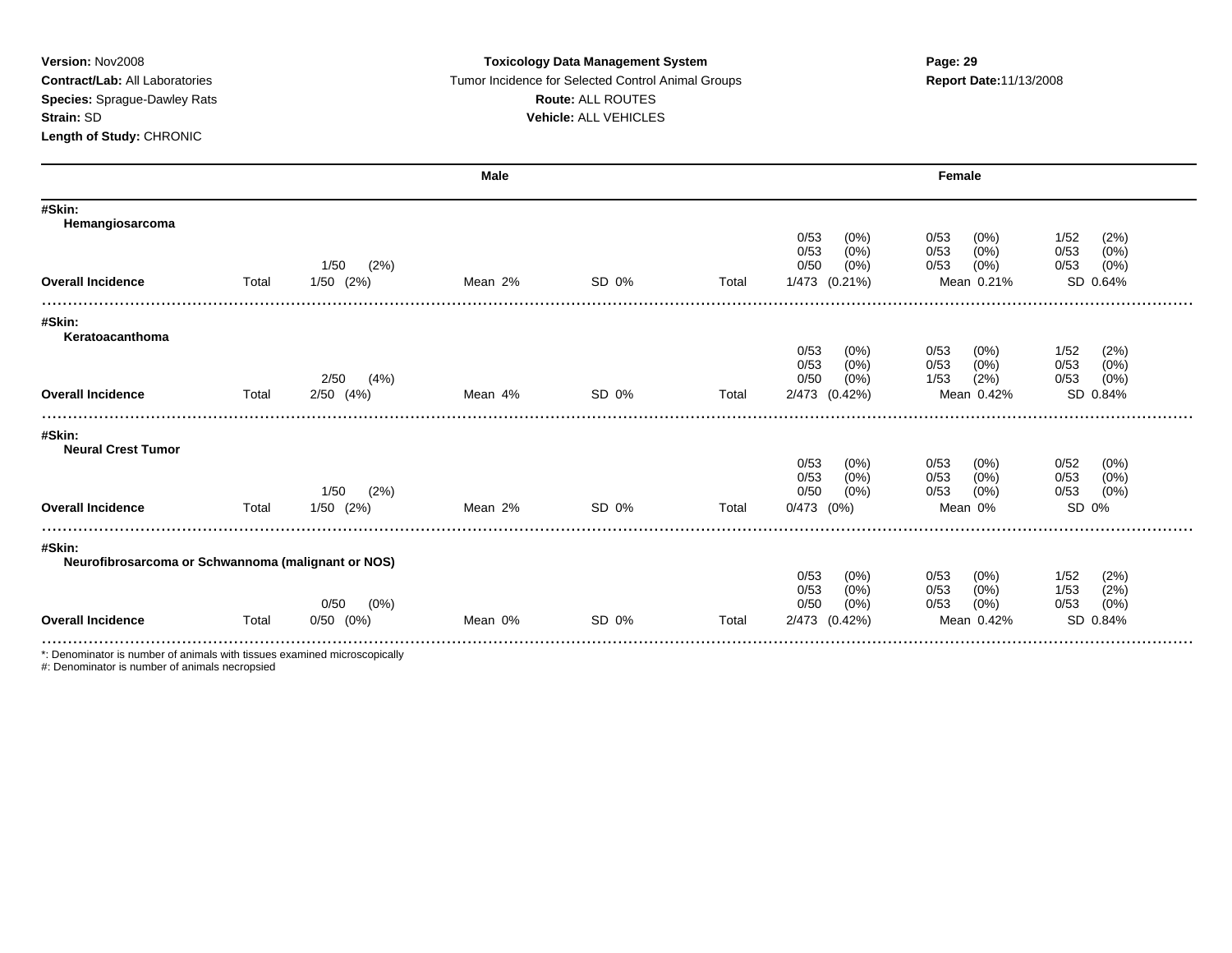### **Version:** Nov2008 **Toxicology Data Management System Page: 30 Contract/Lab:** All Laboratories **Tumor Incidence for Selected Control Animal Groups <b>Report Date:**11/13/2008 **Species:** Sprague-Dawley Rats **Route:** ALL ROUTES **Strain:** SD **Vehicle:** ALL VEHICLES

|                                                                                                                 |       |                 | <b>Male</b> |       |       |                      |                               | Female                                                |                                                 |
|-----------------------------------------------------------------------------------------------------------------|-------|-----------------|-------------|-------|-------|----------------------|-------------------------------|-------------------------------------------------------|-------------------------------------------------|
| #Skin:<br>Neurofibrosarcoma, Neurofibroma, or Schwannoma (benign,<br>malignant or NOS)                          |       |                 |             |       |       |                      |                               |                                                       |                                                 |
|                                                                                                                 |       | 0/50<br>$(0\%)$ |             |       |       | 0/53<br>0/53<br>0/50 | $(0\%)$<br>$(0\%)$<br>$(0\%)$ | 0/53<br>(0%)<br>0/53<br>$(0\%)$<br>(0%)<br>0/53       | (2%)<br>1/52<br>(2%)<br>1/53<br>(0%)<br>0/53    |
| <b>Overall Incidence</b>                                                                                        | Total | $0/50$ $(0%)$   | Mean 0%     | SD 0% | Total | 2/473 (0.42%)        |                               | Mean 0.42%                                            | SD 0.84%                                        |
| #Skin:<br><b>Schwannoma Malignant</b>                                                                           |       |                 |             |       |       |                      |                               |                                                       |                                                 |
|                                                                                                                 |       | 0/50<br>(0%)    |             |       |       | 0/53<br>0/53<br>0/50 | $(0\%)$<br>$(0\%)$<br>$(0\%)$ | 0/53<br>$(0\%)$<br>0/53<br>$(0\%)$<br>0/53<br>$(0\%)$ | (2%)<br>1/52<br>1/53<br>(2%)<br>(0%)<br>0/53    |
| <b>Overall Incidence</b>                                                                                        | Total | $0/50$ $(0%)$   | Mean 0%     | SD 0% | Total | 2/473 (0.42%)        |                               | Mean 0.42%                                            | SD 0.84%                                        |
| #Skin:<br>Squamous Cell Carcinoma, Basal Cell Carcinoma,<br>Basosquamous Tumor (malignant or NOS), or Carcinoma |       |                 |             |       |       |                      |                               |                                                       |                                                 |
|                                                                                                                 |       |                 |             |       |       | 0/53<br>0/53         | $(0\%)$                       | 0/53<br>(0%)<br>0/53                                  | 0/52<br>(0%)<br>1/53                            |
|                                                                                                                 |       | 0/50<br>(0%)    |             |       |       | 0/50                 | $(0\%)$<br>$(0\%)$            | $(0\%)$<br>0/53<br>(0%)                               | (2%)<br>(0%)<br>0/53                            |
| <b>Overall Incidence</b>                                                                                        | Total | $0/50$ $(0%)$   | Mean 0%     | SD 0% | Total | 1/473 (0.21%)        |                               | Mean 0.21%                                            | SD 0.63%                                        |
| #Skin:<br><b>Squamous Cell Papilloma</b>                                                                        |       |                 |             |       |       |                      |                               |                                                       |                                                 |
|                                                                                                                 |       | (0%)<br>0/50    |             |       |       | 0/53<br>1/53<br>0/50 | $(0\%)$<br>(2%)<br>$(0\%)$    | 0/53<br>(0%)<br>0/53<br>$(0\%)$<br>0/53<br>$(0\%)$    | 0/52<br>(0%)<br>0/53<br>$(0\%)$<br>(0%)<br>0/53 |
| <b>Overall Incidence</b>                                                                                        | Total | $0/50$ $(0%)$   | Mean 0%     | SD 0% | Total | 1/473 (0.21%)        |                               | Mean 0.21%                                            | SD 0.63%                                        |

\*: Denominator is number of animals with tissues examined microscopically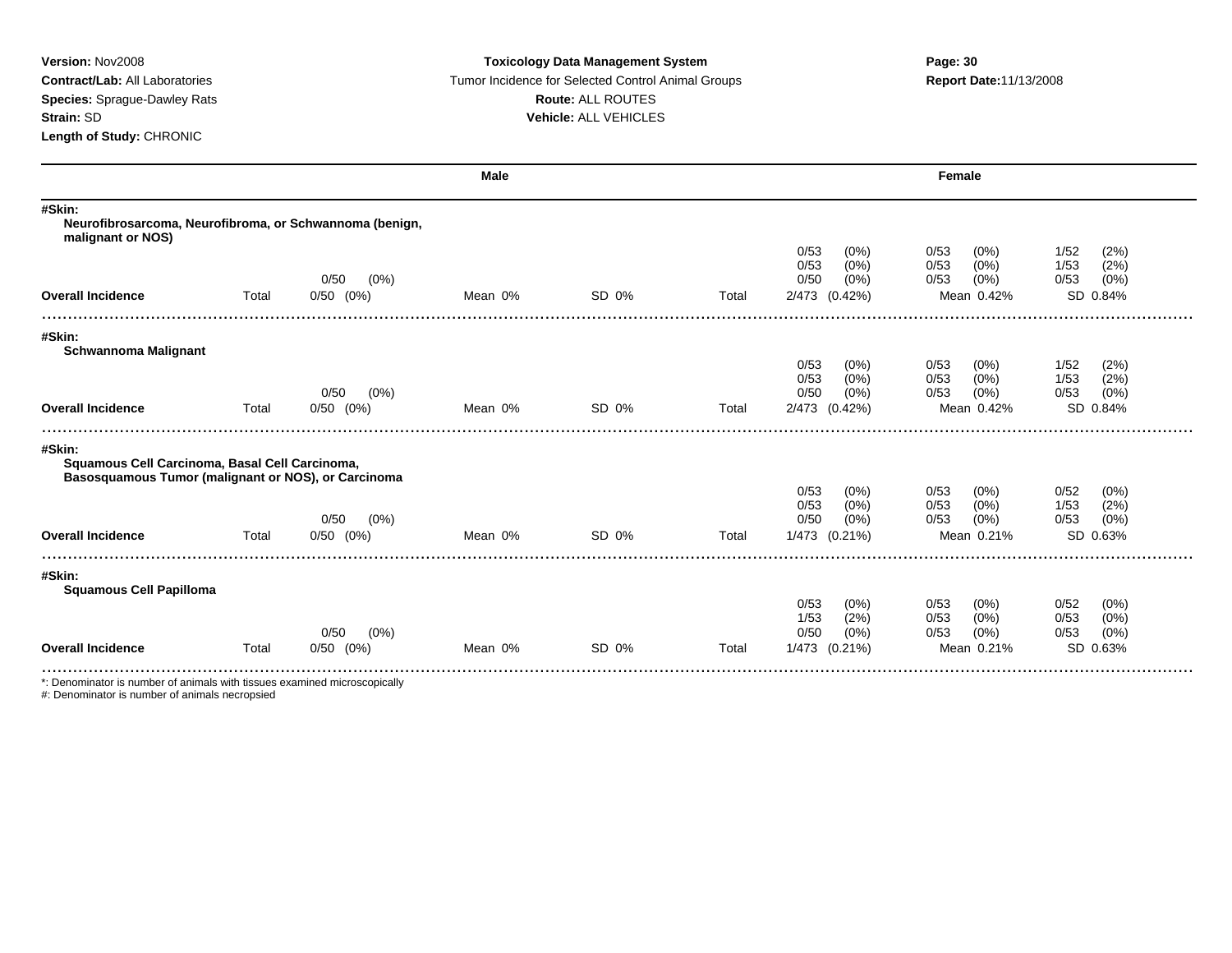#### **Version:** Nov2008 **Toxicology Data Management System Page: 31 Contract/Lab:** All Laboratories **Tumor Incidence for Selected Control Animal Groups <b>Report Date:**11/13/2008 **Species:** Sprague-Dawley Rats **Route:** ALL ROUTES **Strain:** SD **Vehicle:** ALL VEHICLES

|                                                                           |       |                                  | <b>Male</b> |       |       | Female              |                               |                          |  |  |
|---------------------------------------------------------------------------|-------|----------------------------------|-------------|-------|-------|---------------------|-------------------------------|--------------------------|--|--|
| #Skin:<br>Squamous Cell Papilloma or Papilloma                            |       |                                  |             |       |       |                     |                               |                          |  |  |
|                                                                           |       |                                  |             |       |       | 0/53<br>(0%)        | 0/53<br>(0%                   | 0/52<br>(0%)             |  |  |
|                                                                           |       |                                  |             |       |       | (2%)<br>1/53        | $(0\%)$<br>0/53               | 0/53<br>(0%)             |  |  |
|                                                                           |       | 0/50<br>$(0\%)$<br>$0/50$ $(0%)$ | Mean 0%     | SD 0% |       | 0/50<br>$(0\%)$     | $(0\%)$<br>0/53<br>Mean 0.21% | 0/53<br>(0%)<br>SD 0.63% |  |  |
| <b>Overall Incidence</b>                                                  | Total |                                  |             |       | Total | 1/473 (0.21%)       |                               |                          |  |  |
| #Skin:                                                                    |       |                                  |             |       |       |                     |                               |                          |  |  |
| Squamous Cell Papilloma, Papilloma, Squamous Cell                         |       |                                  |             |       |       |                     |                               |                          |  |  |
| Carcinoma or Keratoacanthoma                                              |       |                                  |             |       |       | 0/53<br>$(0\%)$     | 0/53<br>(0%                   | 1/52<br>(2%)             |  |  |
|                                                                           |       |                                  |             |       |       | (2%)<br>1/53        | (0%<br>0/53                   | (0%)<br>0/53             |  |  |
|                                                                           |       | (4%)<br>2/50                     |             |       |       | 0/50<br>$(0\%)$     | (2%)<br>1/53                  | 0/53<br>(0%)             |  |  |
| <b>Overall Incidence</b>                                                  | Total | $2/50$ $(4%)$                    | Mean 4%     | SD 0% | Total | 3/473 (0.63%)       | Mean 0.63%                    | SD 0.95%                 |  |  |
|                                                                           |       |                                  |             |       |       |                     |                               |                          |  |  |
| #Skin:<br>Squamous Cell Papilloma, Papilloma, or Keratoacanthoma          |       |                                  |             |       |       |                     |                               |                          |  |  |
|                                                                           |       |                                  |             |       |       | 0/53<br>(0%)        | 0/53<br>(0%                   | 1/52<br>(2%)             |  |  |
|                                                                           |       |                                  |             |       |       | (2%)<br>1/53        | (0%)<br>0/53                  | 0/53<br>(0%)             |  |  |
|                                                                           |       | (4%)<br>2/50                     |             |       |       | 0/50<br>$(0\%)$     | (2%)<br>1/53                  | 0/53<br>$(0\%)$          |  |  |
| <b>Overall Incidence</b>                                                  | Total | $2/50$ $(4%)$                    | Mean 4%     | SD 0% | Total | 3/473<br>(0.63%)    | Mean 0.63%                    | SD 0.95%                 |  |  |
| #Stomach, Forestomach:                                                    |       |                                  |             |       |       |                     |                               |                          |  |  |
| <b>Squamous Cell Carcinoma</b>                                            |       |                                  |             |       |       |                     |                               |                          |  |  |
|                                                                           |       |                                  |             |       |       | 0/53<br>$(0\%)$     | 0/53<br>(0%                   | 0/52<br>(0%)             |  |  |
|                                                                           |       |                                  |             |       |       | 1/53<br>(2%)        | 0/53<br>(0%                   | 1/53<br>(2%)             |  |  |
|                                                                           |       | (0%)<br>0/50                     |             |       |       | 0/50<br>(0%)        | 0/53<br>$(0\%)$               | 0/53<br>(0%)             |  |  |
| <b>Overall Incidence</b>                                                  | Total | $0/50$ $(0%)$                    | Mean 0%     | SD 0% | Total | $(0.42\%)$<br>2/473 | Mean 0.42%                    | SD 0.83%                 |  |  |
| *: Denominator is number of animals with tissues examined microscopically |       |                                  |             |       |       |                     |                               |                          |  |  |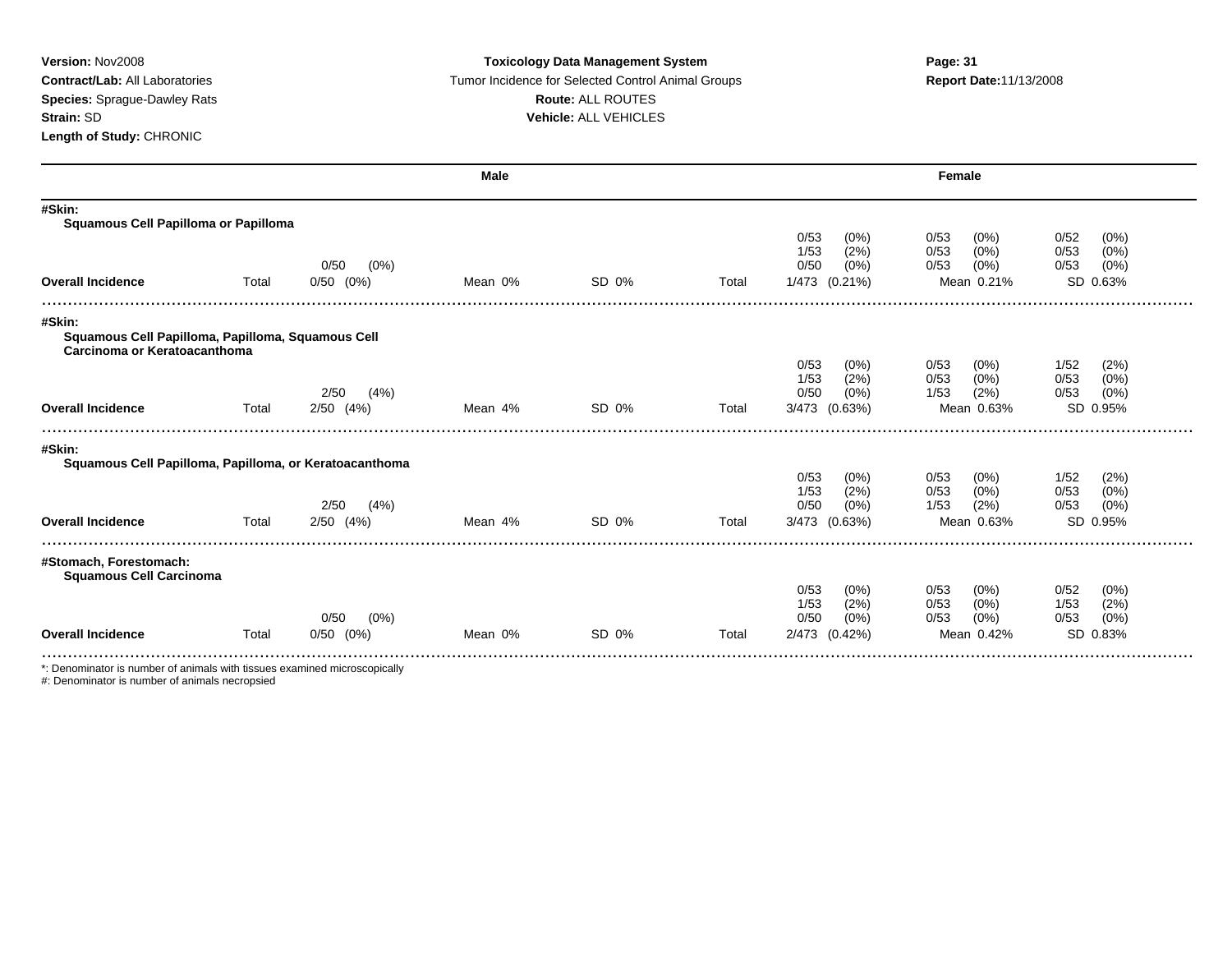### **Version:** Nov2008 **Toxicology Data Management System Page: 32 Contract/Lab:** All Laboratories **Tumor Incidence for Selected Control Animal Groups <b>Report Date:**11/13/2008 **Species:** Sprague-Dawley Rats **Route:** ALL ROUTES **Strain:** SD **Vehicle:** ALL VEHICLES

|                                                                         |       |                                  | <b>Male</b> |       |       | Female                                                           |                                                                     |                                                          |  |
|-------------------------------------------------------------------------|-------|----------------------------------|-------------|-------|-------|------------------------------------------------------------------|---------------------------------------------------------------------|----------------------------------------------------------|--|
| #Stomach, Forestomach:<br>Squamous Cell Carcinoma or Papilloma Squamous |       |                                  |             |       |       |                                                                  |                                                                     |                                                          |  |
| <b>Overall Incidence</b>                                                | Total | 0/50<br>$(0\%)$<br>$0/50$ $(0%)$ | Mean 0%     | SD 0% | Total | 0/53<br>(0%<br>1/53<br>(2%)<br>0/50<br>(0%<br>2/473 (0.42%)      | 0/53<br>$(0\%)$<br>0/53<br>(0%)<br>0/53<br>(0%)<br>Mean 0.42%       | 0/52<br>(0%)<br>(2%)<br>1/53<br>(0%)<br>0/53<br>SD 0.83% |  |
| *Testes:<br>Adenoma                                                     |       | 2/50<br>(4%)                     |             |       |       |                                                                  |                                                                     |                                                          |  |
| <b>Overall Incidence</b>                                                | Total | $2/50$ $(4%)$                    | Mean 4%     | SD 0% |       |                                                                  |                                                                     |                                                          |  |
| *Thymus:<br><b>Thymoma Benign</b><br><b>Overall Incidence</b>           | Total | (0%)<br>0/48<br>$0/48$ $(0%)$    | Mean 0%     | SD 0% | Total | 0/53<br>(0%<br>1/53<br>(2%<br>0/50<br>(0%<br>1/461<br>$(0.22\%)$ | 0/52<br>$(0\%)$<br>0/53<br>$(0\%)$<br>0/50<br>$(0\%)$<br>Mean 0.21% | 0/51<br>(0%)<br>(0%)<br>0/51<br>(0%)<br>0/48<br>SD 0.63% |  |
| *Thymus:<br>Thymoma: Benign, Malignant, NOS                             |       |                                  |             |       |       | 0/53<br>(0%)<br>1/53<br>(2%)                                     | 0/52<br>$(0\%)$<br>0/53<br>(0%)                                     | 0/51<br>(0%)<br>0/51<br>(0%)                             |  |
| <b>Overall Incidence</b>                                                | Total | 0/48<br>$(0\%)$<br>$0/48$ $(0%)$ | Mean 0%     | SD 0% | Total | 0/50<br>(0%<br>1/461<br>$(0.22\%)$                               | 0/50<br>$(0\%)$<br>Mean 0.21%                                       | (0%)<br>0/48<br>SD 0.63%                                 |  |

\*: Denominator is number of animals with tissues examined microscopically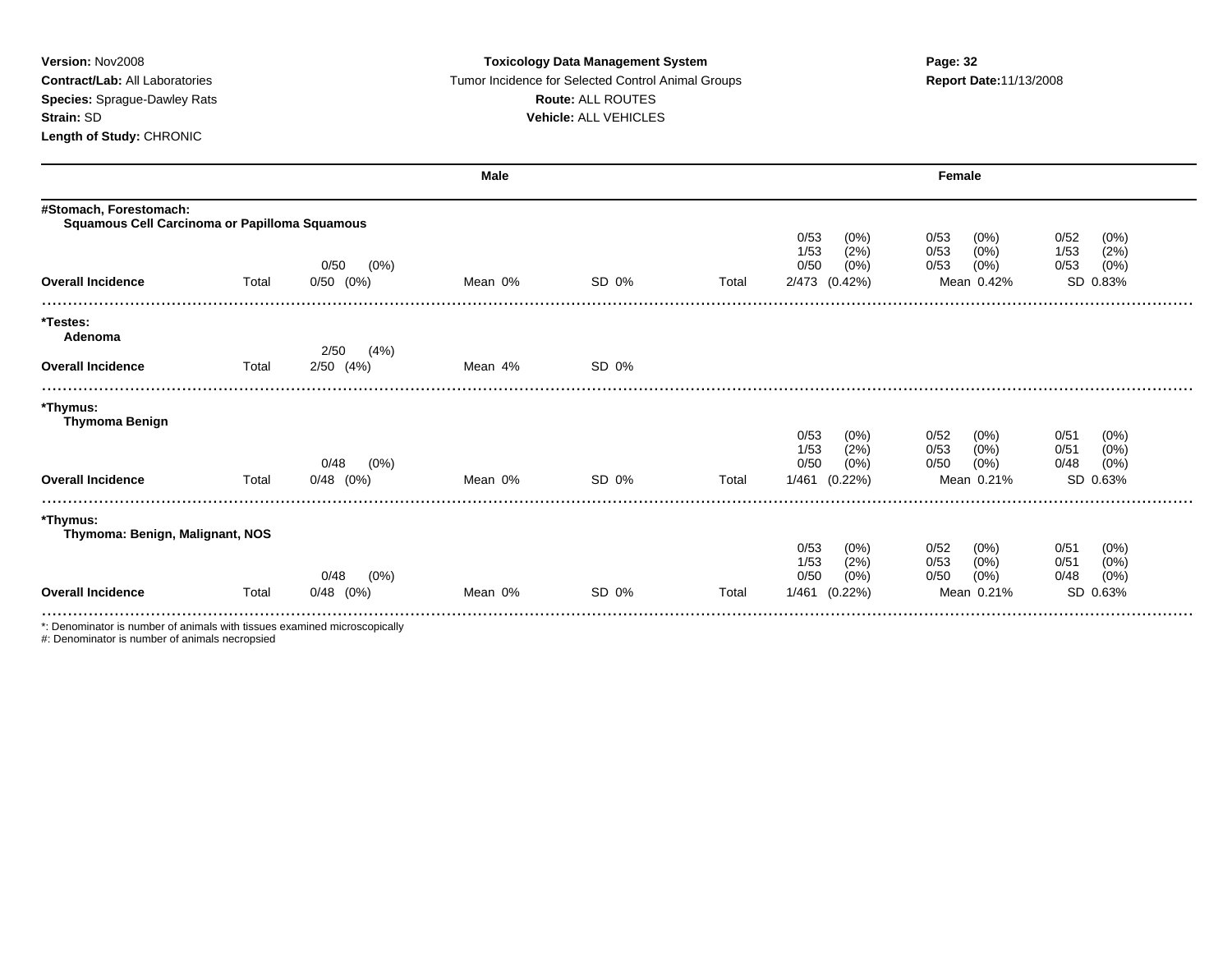### **Version:** Nov2008 **Toxicology Data Management System Page: 33 Contract/Lab:** All Laboratories Tumor Incidence for Selected Control Animal Groups **Report Date:**11/13/2008 **Species:** Sprague-Dawley Rats **Route:** ALL ROUTES **Strain:** SD **Vehicle:** ALL VEHICLES

|                                                        |       |                                  | <b>Male</b> |       |       |                                       | Female                             |                                 |
|--------------------------------------------------------|-------|----------------------------------|-------------|-------|-------|---------------------------------------|------------------------------------|---------------------------------|
| *Thyroid Gland: C-Cell:<br>Adenoma                     |       |                                  |             |       |       |                                       |                                    |                                 |
|                                                        |       |                                  |             |       |       | 10/53<br>(19%)<br>9/53<br>(17%)       | 17/53<br>(32%)<br>13/53<br>(25%)   | (18%)<br>9/51<br>20/52<br>(38%) |
|                                                        |       | (26%)<br>13/50                   |             |       |       | 10/50<br>(20%)                        | 15/52<br>(29%)                     | 16/51<br>(31%)                  |
| <b>Overall Incidence</b>                               | Total | 13/50 (26%)                      | Mean 26%    | SD 0% | Total | 119/468<br>(25.43%)                   | Mean 25.42%                        | SD 7.63%                        |
| *Thyroid Gland: C-Cell:<br>Carcinoma                   |       |                                  |             |       |       |                                       |                                    |                                 |
|                                                        |       |                                  |             |       |       | 4/53<br>(8%)                          | 2/53<br>(4%                        | 2/51<br>(4% )                   |
|                                                        |       | 1/50<br>(2%)                     |             |       |       | (8%)<br>4/53<br>(2%)<br>1/50          | 2/53<br>(4% )<br>0/52<br>$(0\%)$   | 1/52<br>(2%)<br>(4%)<br>2/51    |
| <b>Overall Incidence</b>                               | Total | $1/50$ $(2%)$                    | Mean 2%     | SD 0% | Total | 18/468<br>(3.85%)                     | Mean 3.82%                         | SD 2.48%                        |
| *Thyroid Gland: C-Cell:<br><b>Carcinoma or Adenoma</b> |       |                                  |             |       |       |                                       |                                    |                                 |
|                                                        |       |                                  |             |       |       | 13/53<br>(25%)                        | 18/53<br>(34%)                     | 11/51<br>(22%)                  |
|                                                        |       |                                  |             |       |       | 13/53<br>(25%)                        | (28%)<br>15/53                     | (40%<br>21/52                   |
| <b>Overall Incidence</b>                               | Total | (26%)<br>13/50<br>13/50<br>(26%) | Mean 26%    | SD 0% | Total | 11/50<br>(22%)<br>135/468<br>(28.85%) | 15/52<br>(29%)<br>Mean 28.82%      | 18/51<br>(35%)<br>SD 6.5%       |
|                                                        |       |                                  |             |       |       |                                       |                                    |                                 |
| *Thyroid Gland: Follicular Cell:<br>Adenoma            |       |                                  |             |       |       |                                       |                                    |                                 |
|                                                        |       |                                  |             |       |       | 0/53<br>$(0\%)$                       | $(0\%)$<br>0/53                    | (2%)<br>1/51                    |
|                                                        |       | (0%)<br>0/50                     |             |       |       | $(0\%)$<br>0/53<br>0/50<br>$(0\%)$    | $(0\%)$<br>0/53<br>0/52<br>$(0\%)$ | (2%)<br>1/52<br>(0%)<br>0/51    |
| <b>Overall Incidence</b>                               | Total | 0/50<br>$(0\%)$                  | Mean 0%     | SD 0% | Total | 2/468<br>(0.43%)                      | Mean 0.43%                         | SD 0.86%                        |
|                                                        |       |                                  |             |       |       |                                       |                                    |                                 |

\*: Denominator is number of animals with tissues examined microscopically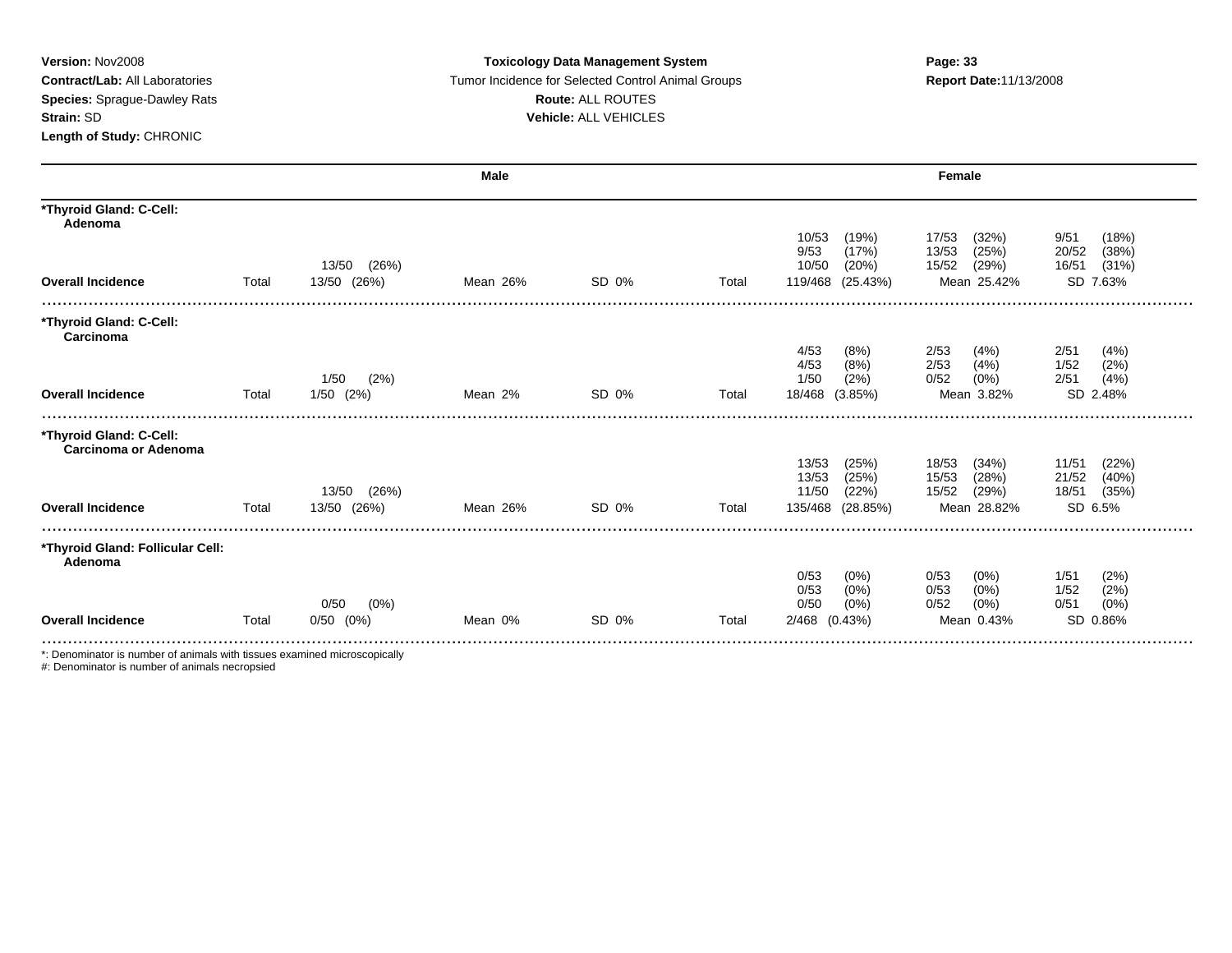### **Version:** Nov2008 **Toxicology Data Management System Page: 34 Contract/Lab:** All Laboratories Tumor Incidence for Selected Control Animal Groups **Report Date:**11/13/2008 **Species:** Sprague-Dawley Rats **Route:** ALL ROUTES **Strain:** SD **Vehicle:** ALL VEHICLES

|                                                          |       |                                  | <b>Male</b> |       |       |                                    | Female                          |                               |
|----------------------------------------------------------|-------|----------------------------------|-------------|-------|-------|------------------------------------|---------------------------------|-------------------------------|
| *Thyroid Gland: Follicular Cell:<br>Carcinoma            |       |                                  |             |       |       |                                    |                                 |                               |
|                                                          |       |                                  |             |       |       | 0/53<br>(0%<br>1/53                | 0/53<br>(0%)                    | (0%)<br>0/51<br>0/52          |
|                                                          |       | $(0\%)$<br>0/50                  |             |       |       | (2%<br>0/50<br>(0%                 | (0%<br>0/53<br>0/52<br>(0%)     | (0%)<br>(0%)<br>0/51          |
| <b>Overall Incidence</b>                                 | Total | $0/50$ $(0%)$                    | Mean 0%     | SD 0% | Total | 1/468 (0.21%)                      | Mean 0.21%                      | SD 0.63%                      |
| *Thyroid Gland: Follicular Cell:<br>Carcinoma or Adenoma |       |                                  |             |       |       |                                    |                                 |                               |
|                                                          |       |                                  |             |       |       | 0/53<br>(0%                        | 0/53<br>(0%)                    | 1/51<br>(2%)                  |
|                                                          |       |                                  |             |       |       | (2%<br>1/53                        | $(0\%)$<br>0/53                 | (2%)<br>1/52                  |
| <b>Overall Incidence</b>                                 | Total | $(0\%)$<br>0/50<br>$0/50$ $(0%)$ | Mean 0%     | SD 0% | Total | 0/50<br>$(0\%)$<br>3/468 (0.64%)   | 0/52<br>$(0\%)$<br>Mean 0.64%   | (0%)<br>0/51<br>SD 0.96%      |
|                                                          |       |                                  |             |       |       |                                    |                                 |                               |
| #Tooth:                                                  |       |                                  |             |       |       |                                    |                                 |                               |
| Fibrosarcoma                                             |       |                                  |             |       |       | 0/53<br>$(0\%)$                    | 1/53<br>(2%)                    | 0/52<br>(0%)                  |
|                                                          |       |                                  |             |       |       | $(0\%)$<br>0/53                    | 0/53<br>$(0\%)$                 | 0/53<br>(0%)                  |
|                                                          |       | 0/50<br>$(0\%)$                  |             |       |       | 0/50<br>$(0\%)$                    | 0/53<br>$(0\%)$                 | 0/53<br>(0%)                  |
| <b>Overall Incidence</b>                                 | Total | $0/50$ $(0%)$                    | Mean 0%     | SD 0% | Total | 1/473 (0.21%)                      | Mean 0.21%                      | SD 0.63%                      |
| #Tooth:<br>Neurofibrosarcoma                             |       |                                  |             |       |       |                                    |                                 |                               |
|                                                          |       |                                  |             |       |       | 0/53<br>(0%)                       | 0/53<br>(0%)                    | 0/52<br>$(0\%)$               |
|                                                          |       | $(0\%)$<br>0/50                  |             |       |       | 0/53<br>$(0\%)$<br>0/50<br>$(0\%)$ | 0/53<br>$(0\%)$<br>(0%)<br>0/53 | (0% )<br>0/53<br>(2%)<br>1/53 |
| <b>Overall Incidence</b>                                 | Total | $0/50$ $(0%)$                    | Mean 0%     | SD 0% | Total | 1/473 (0.21%)                      | Mean 0.21%                      | SD 0.63%                      |
|                                                          |       |                                  |             |       |       |                                    |                                 |                               |

\*: Denominator is number of animals with tissues examined microscopically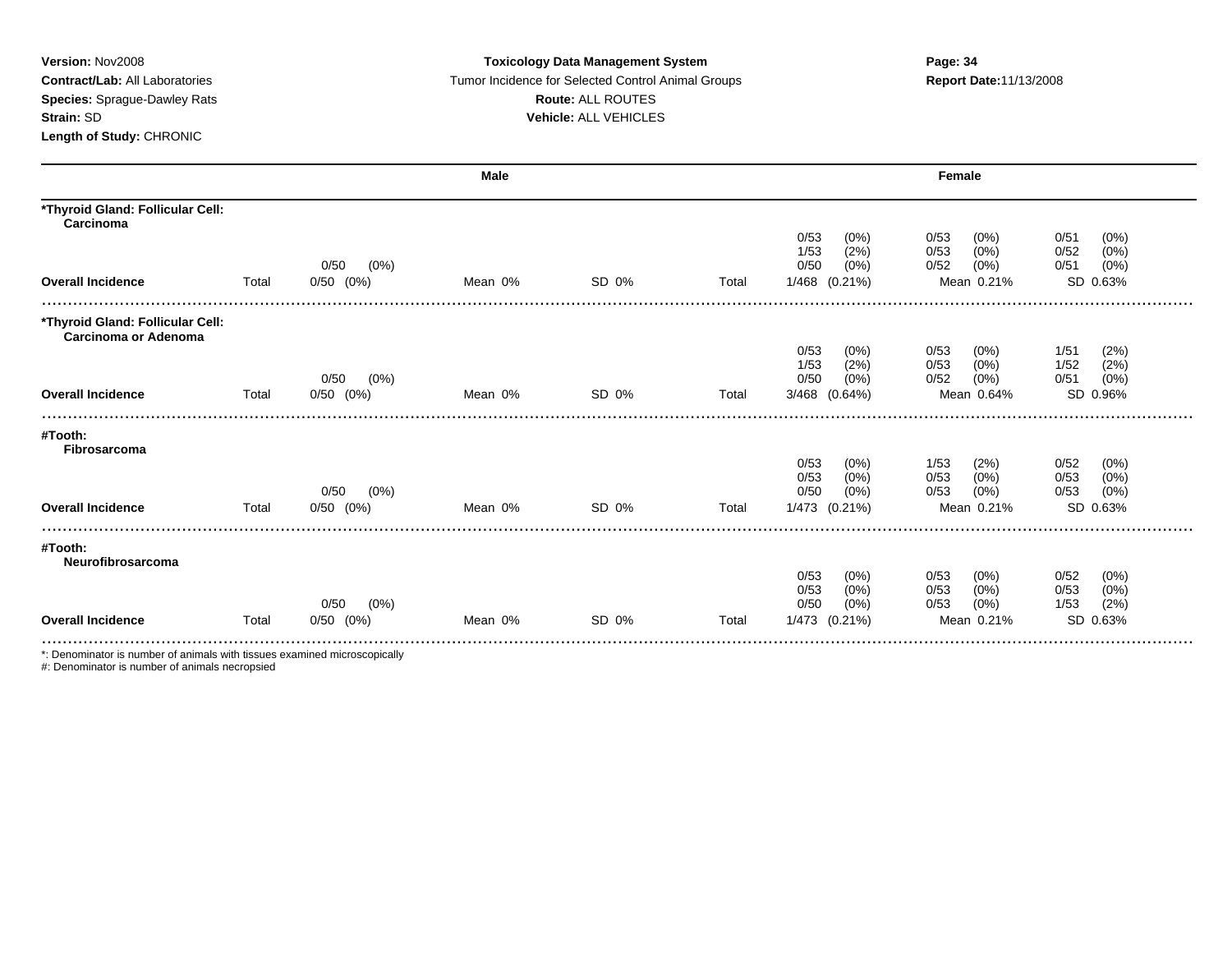#### **Version:** Nov2008 **Toxicology Data Management System Page: 35 Contract/Lab:** All Laboratories Tumor Incidence for Selected Control Animal Groups **Report Date:**11/13/2008 **Species:** Sprague-Dawley Rats **Route:** ALL ROUTES **Strain:** SD **Vehicle:** ALL VEHICLES

|                                                                           |       |                                  | <b>Male</b> |       |       |                                    | Female                             |                              |
|---------------------------------------------------------------------------|-------|----------------------------------|-------------|-------|-------|------------------------------------|------------------------------------|------------------------------|
| #Tooth:<br>Odontoma                                                       |       |                                  |             |       |       |                                    |                                    |                              |
|                                                                           |       |                                  |             |       |       | 0/53<br>$(0\%)$<br>0/53<br>(0%     | 0/53<br>$(0\%)$<br>0/53<br>$(0\%)$ | 1/52<br>(2%)<br>0/53<br>(0%) |
|                                                                           |       | (0%)<br>0/50                     |             |       |       | 0/50<br>$(0\%)$                    | 0/53<br>$(0\%)$                    | 0/53<br>(0%)                 |
| <b>Overall Incidence</b>                                                  | Total | $0/50$ $(0%)$                    | Mean 0%     | SD 0% | Total | 1/473 (0.21%)                      | Mean 0.21%                         | SD 0.64%                     |
|                                                                           |       |                                  |             |       |       |                                    |                                    |                              |
| *Urinary Bladder:<br><b>Carcinoma or Papilloma</b>                        |       |                                  |             |       |       |                                    |                                    |                              |
|                                                                           |       |                                  |             |       |       | 1/53<br>(2%                        | $(0\%)$<br>0/52                    | 0/52<br>(0%)                 |
|                                                                           |       | (0%)<br>0/50                     |             |       |       | $(0\%)$<br>0/53<br>$(0\%)$<br>0/50 | $(0\%)$<br>0/53<br>$(0\%)$<br>0/51 | 0/52<br>(0%)<br>0/53<br>(0%) |
| <b>Overall Incidence</b>                                                  | Total | $0/50$ $(0%)$                    | Mean 0%     | SD 0% | Total | 1/469 (0.21%)                      | Mean 0.21%                         | SD 0.63%                     |
| *Urinary Bladder:<br>Papilloma                                            |       |                                  |             |       |       |                                    |                                    |                              |
|                                                                           |       |                                  |             |       |       | 1/53<br>(2%)                       | 0/52<br>$(0\%)$                    | 0/52<br>(0%)                 |
|                                                                           |       |                                  |             |       |       | (0%<br>0/53                        | $(0\%)$<br>0/53                    | 0/52<br>(0% )                |
| <b>Overall Incidence</b>                                                  | Total | 0/50<br>$(0\%)$<br>$0/50$ $(0%)$ | Mean 0%     | SD 0% | Total | (0%<br>0/50<br>1/469 (0.21%)       | (0%)<br>0/51<br>Mean 0.21%         | (0%)<br>0/53<br>SD 0.63%     |
|                                                                           |       |                                  |             |       |       |                                    |                                    |                              |
| #Uterus:<br>Adenoma                                                       |       |                                  |             |       |       |                                    |                                    |                              |
|                                                                           |       |                                  |             |       |       | 0/53<br>$(0\%)$                    | 0/53<br>(0%)                       | 0/52<br>(0%)                 |
|                                                                           |       |                                  |             |       |       | 0/53<br>$(0\%)$<br>0/50<br>$(0\%)$ | (4% )<br>2/53<br>0/53<br>(0%)      | 0/53<br>(0%)<br>0/53         |
| <b>Overall Incidence</b>                                                  |       |                                  |             |       | Total | 2/473<br>(0.42%)                   | Mean 0.42%                         | (0% )<br><b>SD</b><br>1.26%  |
|                                                                           |       |                                  |             |       |       |                                    |                                    |                              |
| *: Denominator is number of animals with tissues examined microscopically |       |                                  |             |       |       |                                    |                                    |                              |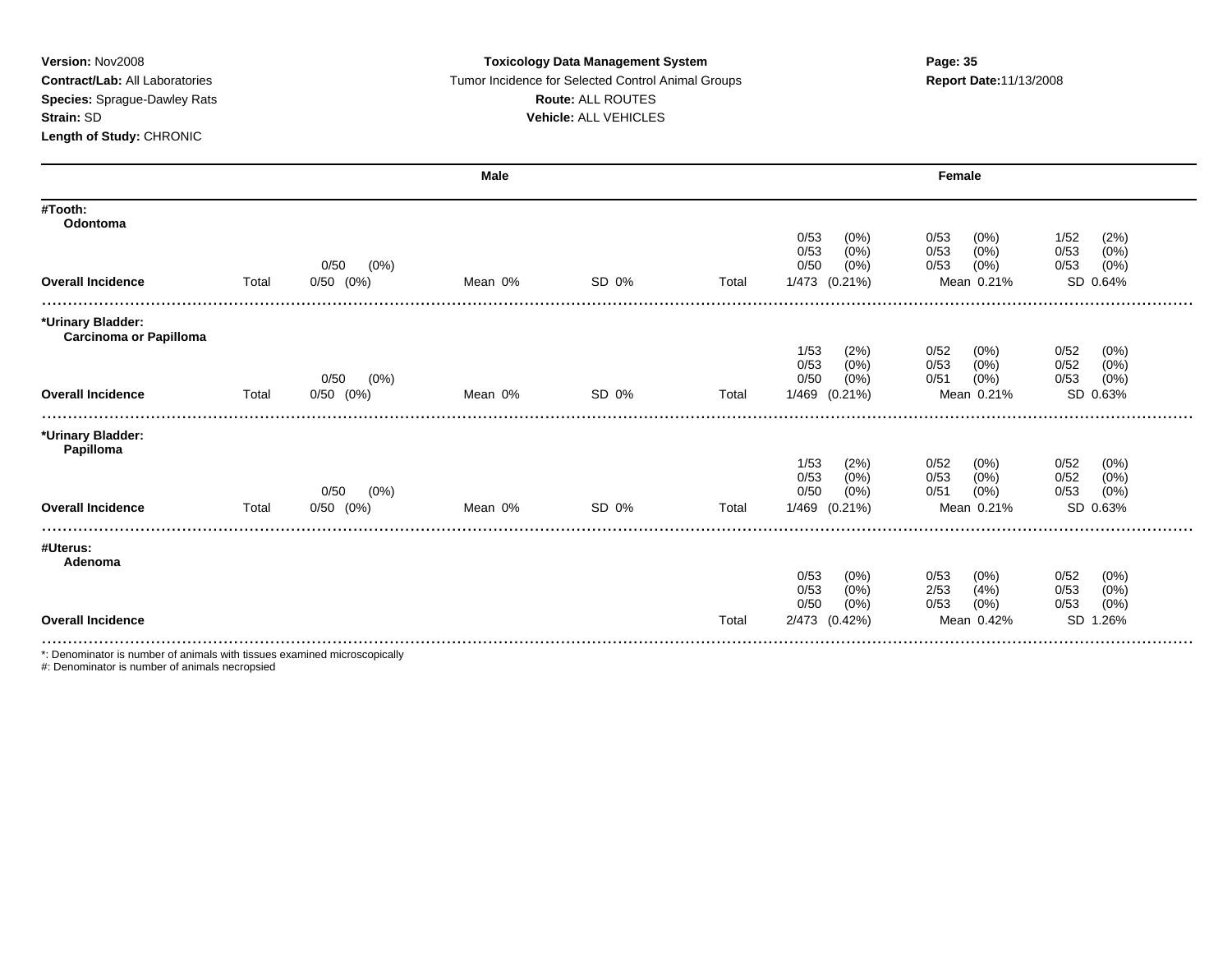### **Version:** Nov2008 **Toxicology Data Management System Page: 36 Contract/Lab:** All Laboratories Tumor Incidence for Selected Control Animal Groups **Report Date:**11/13/2008 **Species:** Sprague-Dawley Rats **Route:** ALL ROUTES **Strain:** SD **Vehicle:** ALL VEHICLES

| Male                       |       |                     | Female                          |
|----------------------------|-------|---------------------|---------------------------------|
| #Uterus:<br>Carcinoma      |       |                     |                                 |
|                            |       | 0/53<br>$(0\%)$     | 2/52<br>(4% )<br>1/53<br>(2%)   |
|                            |       | (2%)<br>1/53        | (2%)<br>0/53<br>1/53<br>(0%)    |
|                            |       | 1/50<br>(2%)        | (0%)<br>(0%)<br>0/53<br>0/53    |
| <b>Overall Incidence</b>   | Total | 6/473 (1.27%)       | SD 1.36%<br>Mean 1.28%          |
| #Uterus:                   |       |                     |                                 |
| Fibroma                    |       |                     |                                 |
|                            |       | 0/53<br>$(0\%)$     | 0/52<br>(0%)<br>0/53<br>(0%)    |
|                            |       | 0/53<br>$(0\%)$     | (2%)<br>0/53<br>(0%)<br>1/53    |
|                            |       | 0/50<br>$(0\%)$     | (0%)<br>0/53<br>$(0\%)$<br>0/53 |
| <b>Overall Incidence</b>   | Total | 1/473 (0.21%)       | SD 0.63%<br>Mean 0.21%          |
|                            |       |                     |                                 |
| #Uterus:<br>Leiomyoma      |       |                     |                                 |
|                            |       | 0/53<br>$(0\%)$     | 0/52<br>(0%)<br>0/53<br>(0%)    |
|                            |       | (0%)<br>0/53        | $(0\%)$<br>(2%)<br>1/53<br>0/53 |
|                            |       | 0/50<br>$(0\%)$     | (0%)<br>(0%)<br>0/53<br>0/53    |
| <b>Overall Incidence</b>   | Total | 1/473 (0.21%)       | SD 0.63%<br>Mean 0.21%          |
|                            |       |                     |                                 |
| #Uterus:<br>Leiomyosarcoma |       |                     |                                 |
|                            |       | 0/53<br>$(0\%)$     | 0/52<br>(0%)<br>1/53<br>(2%)    |
|                            |       | 0/53<br>(0%)        | (0% )<br>0/53<br>0/53<br>(0%)   |
|                            |       | 0/50<br>$(0\%)$     | (0%)<br>0/53<br>(0%)<br>0/53    |
| <b>Overall Incidence</b>   | Total | 1/473<br>$(0.21\%)$ | SD 0.63%<br>Mean 0.21%          |
|                            |       |                     |                                 |

\*: Denominator is number of animals with tissues examined microscopically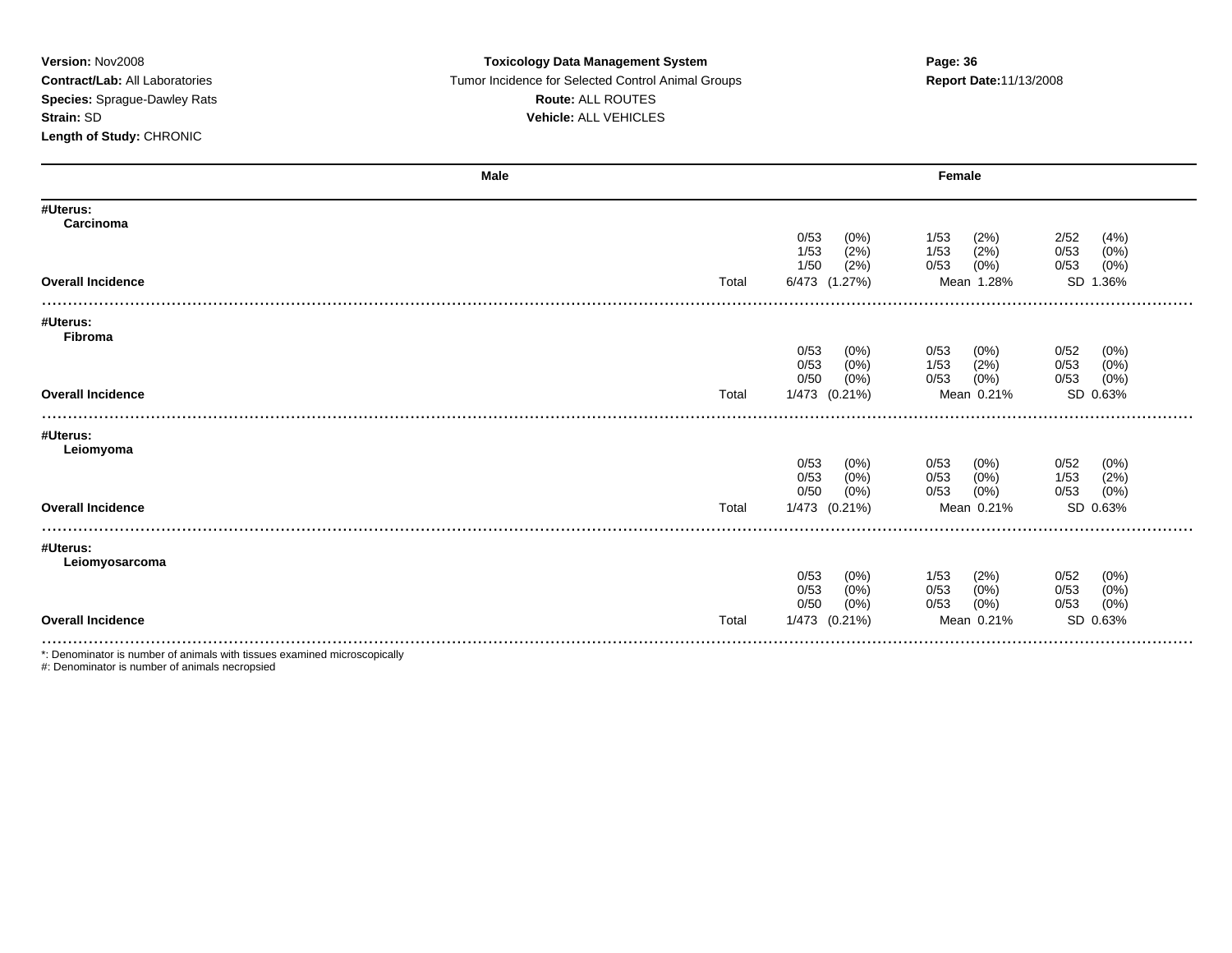### **Version:** Nov2008 **Toxicology Data Management System Page: 37 Contract/Lab:** All Laboratories Tumor Incidence for Selected Control Animal Groups **Report Date:**11/13/2008 **Species:** Sprague-Dawley Rats **Route:** ALL ROUTES **Strain:** SD **Vehicle:** ALL VEHICLES

| <b>Male</b>                                |       |                 |                 | Female         |  |  |  |
|--------------------------------------------|-------|-----------------|-----------------|----------------|--|--|--|
| #Uterus:<br><b>Polyp Stromal</b>           |       |                 |                 |                |  |  |  |
|                                            |       | 8/53<br>(15%)   | 4/53<br>(8%)    | 3/52<br>(6%)   |  |  |  |
|                                            |       | 11/53<br>(21%)  | 9/53<br>(17%)   | (21%)<br>11/53 |  |  |  |
|                                            |       | 8/50<br>(16%)   | 4/53<br>(8%)    | (13%)<br>7/53  |  |  |  |
| <b>Overall Incidence</b>                   | Total | 65/473 (13.74%) | Mean 13.74%     | SD 5.66%       |  |  |  |
|                                            |       |                 |                 |                |  |  |  |
| #Uterus:                                   |       |                 |                 |                |  |  |  |
| <b>Sarcoma Stromal or Polyp Stromal</b>    |       | 8/53<br>(15%)   | 4/53<br>(8%)    | 3/52<br>(6%)   |  |  |  |
|                                            |       | 11/53<br>(21%)  | 9/53<br>(17%)   | 11/53<br>(21%) |  |  |  |
|                                            |       | 8/50<br>(16%)   | 4/53<br>(8%)    | (13%)<br>7/53  |  |  |  |
| <b>Overall Incidence</b>                   | Total | 65/473 (13.74%) | Mean 13.74%     | SD 5.66%       |  |  |  |
|                                            |       |                 |                 |                |  |  |  |
|                                            |       |                 |                 |                |  |  |  |
| #Uterus:<br><b>Schwannoma Malignant</b>    |       |                 |                 |                |  |  |  |
|                                            |       | 0/53<br>$(0\%)$ | (2%)<br>1/53    | 1/52<br>(2%)   |  |  |  |
|                                            |       | (2%)<br>1/53    | $(0\%)$<br>0/53 | (2%)<br>1/53   |  |  |  |
|                                            |       | 0/50<br>$(0\%)$ | (0%)<br>0/53    | (0%)<br>0/53   |  |  |  |
| <b>Overall Incidence</b>                   | Total | 4/473 (0.85%)   | Mean 0.84%      | SD 1%          |  |  |  |
|                                            |       |                 |                 |                |  |  |  |
| #Uterus:<br><b>Squamous Cell Carcinoma</b> |       |                 |                 |                |  |  |  |
|                                            |       | 1/53<br>(2%)    | 0/53<br>(0%)    | 0/52<br>(0%)   |  |  |  |
|                                            |       | 0/53<br>$(0\%)$ | 0/53<br>$(0\%)$ | 0/53<br>(0%)   |  |  |  |
|                                            |       | (2%)<br>1/50    | 0/53<br>$(0\%)$ | 0/53<br>(0% )  |  |  |  |
| <b>Overall Incidence</b>                   | Total | 2/473 (0.42%)   | Mean 0.43%      | SD 0.86%       |  |  |  |
|                                            |       |                 |                 |                |  |  |  |

\*: Denominator is number of animals with tissues examined microscopically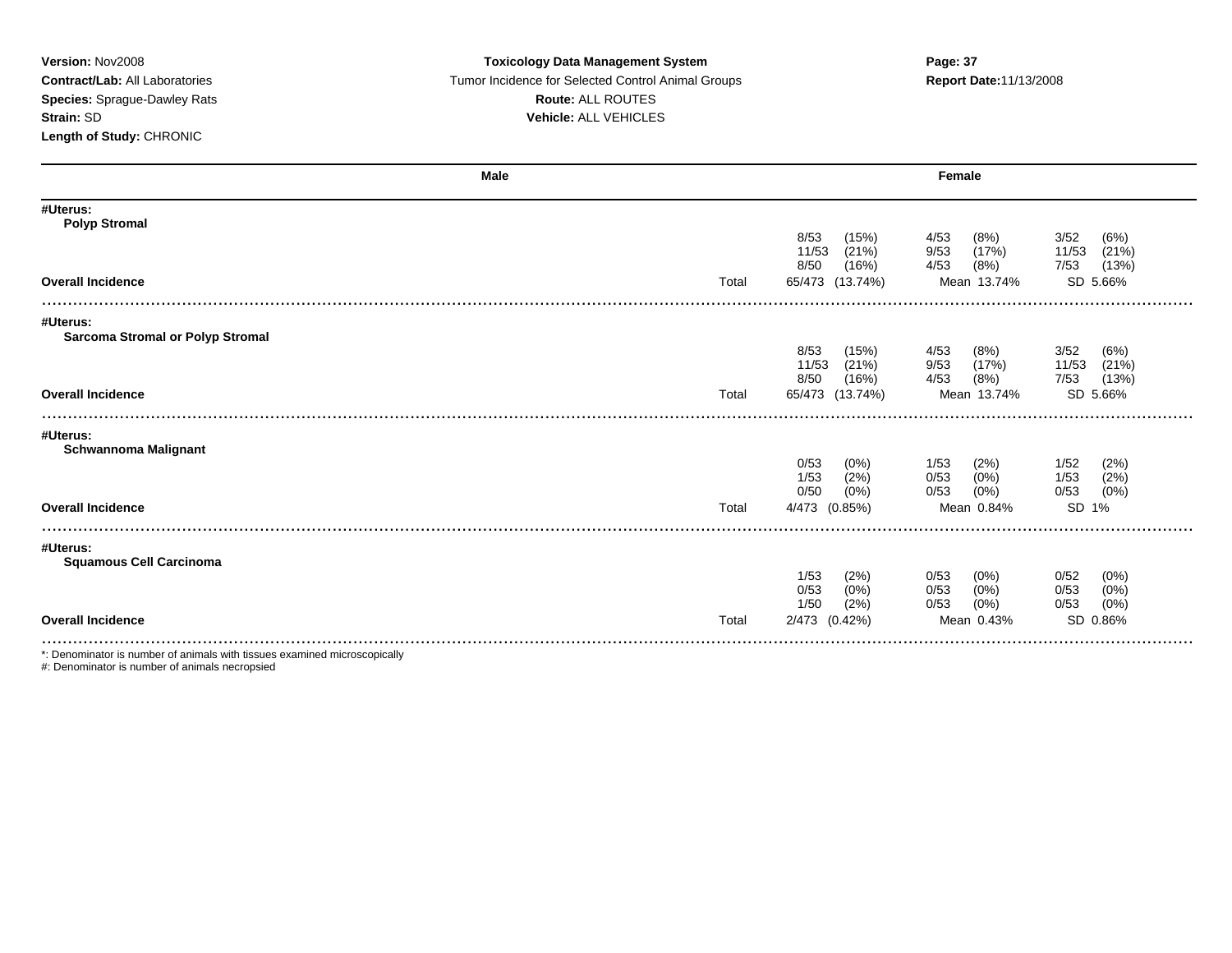### **Version:** Nov2008 **Toxicology Data Management System Page: 38 Contract/Lab:** All Laboratories Tumor Incidence for Selected Control Animal Groups **Report Date:**11/13/2008 **Species:** Sprague-Dawley Rats **Route:** ALL ROUTES **Strain:** SD **Vehicle:** ALL VEHICLES

|                                                                           | <b>Male</b> |                     | Female                          |
|---------------------------------------------------------------------------|-------------|---------------------|---------------------------------|
| #Uterus:<br><b>Squamous Cell Papilloma</b>                                |             |                     |                                 |
|                                                                           |             | 0/53<br>$(0\%)$     | 0/52<br>1/53<br>(0%)<br>(2%)    |
|                                                                           |             | $(0\%)$<br>0/53     | 0/53<br>$(0\%)$<br>1/53<br>(2%) |
|                                                                           |             | $(0\%)$<br>0/50     | $(0\%)$<br>(0%)<br>0/53<br>0/53 |
| <b>Overall Incidence</b>                                                  | Total       | 2/473 (0.42%)       | SD 0.83%<br>Mean 0.42%          |
|                                                                           |             |                     |                                 |
| #Vagina:<br><b>Polyp</b>                                                  |             |                     |                                 |
|                                                                           |             | 0/53<br>$(0\%)$     | (2%)<br>0/53<br>$(0\%)$<br>1/52 |
|                                                                           |             | (0% )<br>0/53       | 0/53<br>$(0\%)$<br>0/53<br>(0%) |
|                                                                           |             | $(0\%)$<br>0/50     | $(0\%)$<br>(0%)<br>0/53<br>0/53 |
| <b>Overall Incidence</b>                                                  | Total       | 1/473 (0.21%)       | Mean 0.21%<br>SD 0.64%          |
|                                                                           |             |                     |                                 |
| #Vagina:<br>Sarcoma                                                       |             |                     |                                 |
|                                                                           |             | 0/53<br>$(0\%)$     | 0/52<br>0/53<br>$(0\%)$<br>(0%) |
|                                                                           |             | (0% )<br>0/53       | (0% )<br>0/53<br>(0%)<br>0/53   |
|                                                                           |             | 0/50<br>$(0\%)$     | (0% )<br>1/53<br>(2%)<br>0/53   |
| <b>Overall Incidence</b>                                                  | Total       | 1/473<br>$(0.21\%)$ | SD 0.63%<br>Mean 0.21%          |
|                                                                           |             |                     |                                 |
| #Vagina:                                                                  |             |                     |                                 |
| Schwannoma Malignant                                                      |             | 0/53<br>$(0\%)$     | 0/52<br>(0%)<br>0/53<br>$(0\%)$ |
|                                                                           |             | 0/53<br>(0%)        | $(0\%)$<br>(0%)<br>0/53<br>0/53 |
|                                                                           |             | $(0\%)$<br>0/50     | (2%)<br>$(0\%)$<br>0/53<br>1/53 |
| <b>Overall Incidence</b>                                                  | Total       | 1/473 (0.21%)       | Mean 0.21%<br>SD 0.63%          |
| *; Depeminator is number of onimals with tiggues examined microsoppically |             |                     |                                 |

\*: Denominator is number of animals with tissues examined microscopically